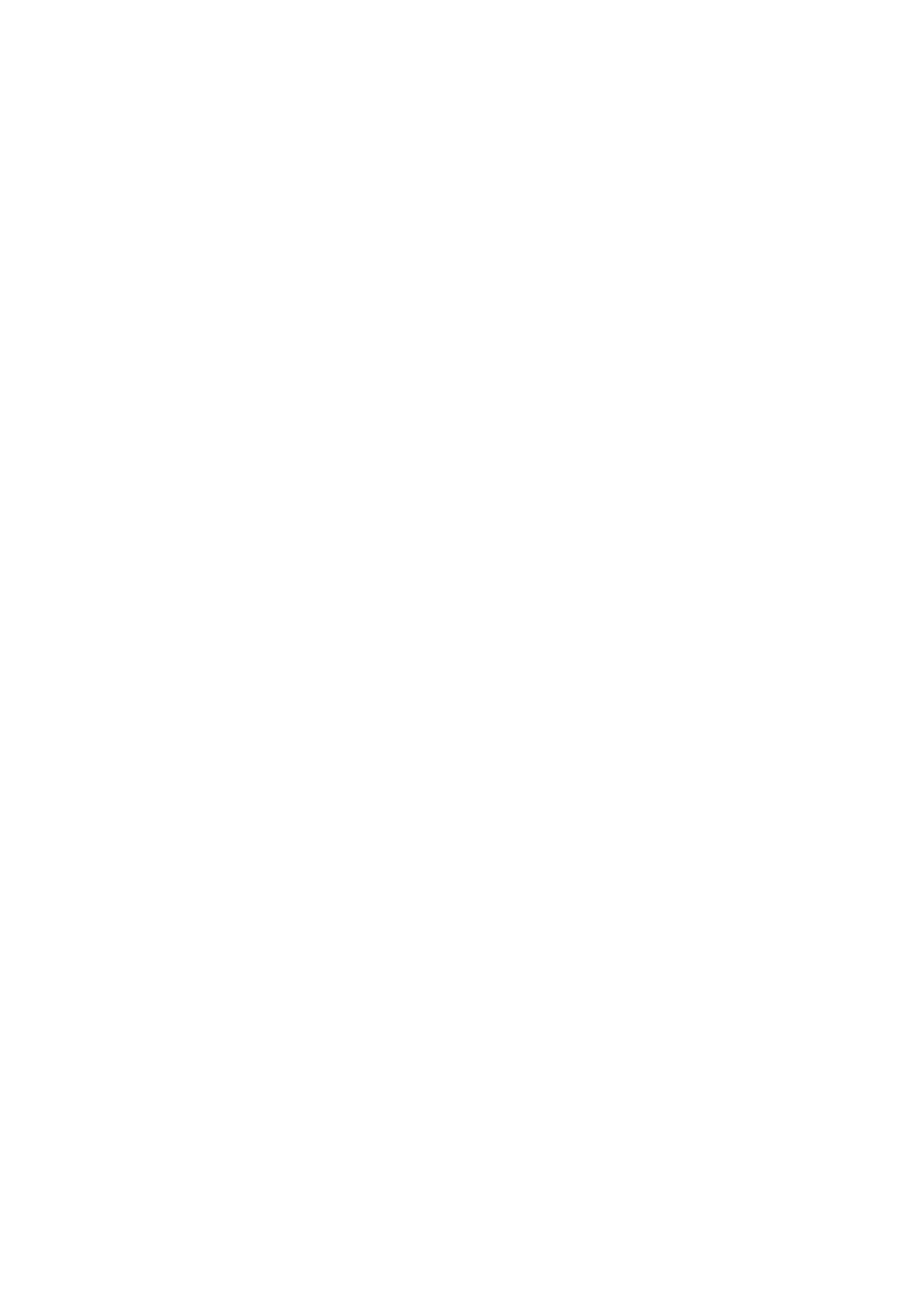

For reasons that may not be the same in all the Units of the Society of Mary, the question of the specific identity of our Marianist works today constitutes for us an important and challenging issue. Would a person who does not know the Marianist charism and who has not sufficiently understood it be able to live it out and especially promote and transmit it? If not, how can we help him/her, particularly when that person occupies a position of responsibility in a Marianist work?

How can we help? Such is the concern that this document seeks to address. Initiated and written under the responsibility of the General Council, it was presented to the General Chapter of 2018, which "*approved it, considering its great usefulness, and proposed it for use in all the works of the Society of Mary*" (XXXV GenChap # 57a).

This document has benefited from the contributions of numerous religious of the Society of Mary as well as lay collaborators from all over the world, to whom, once again, I express our sincere gratitude. Now, the General Chapter asks the Councils of the Units to promote "*the study, diffusion,*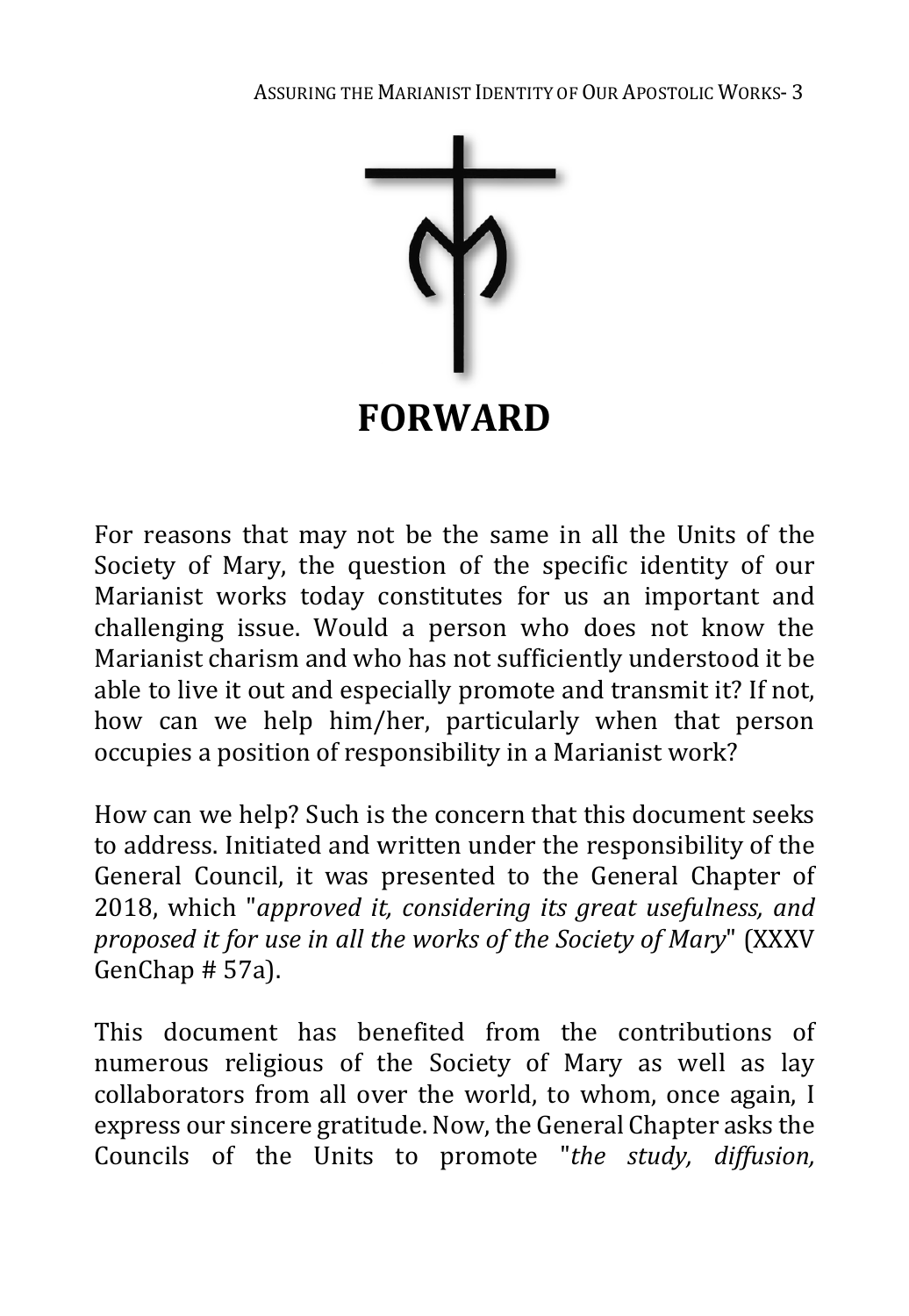4 – SOCIETY OF MARY

*contextualization and application of the document*" (XXXV GenChap # 57).

In order to allow the Units to use the document in the forms most adapted to their local situations, the electronic version is available in the three official languages of the SM, on the website of the General Administration [\(www.marianist.org](http://www.marianist.org/) /Education section).

May the work of adaptation and application of the content of this document help us to move forward in the management of our works.

> Essodomna Maximin Magnan, SM Assistant General for Education Rome, September 12, 2018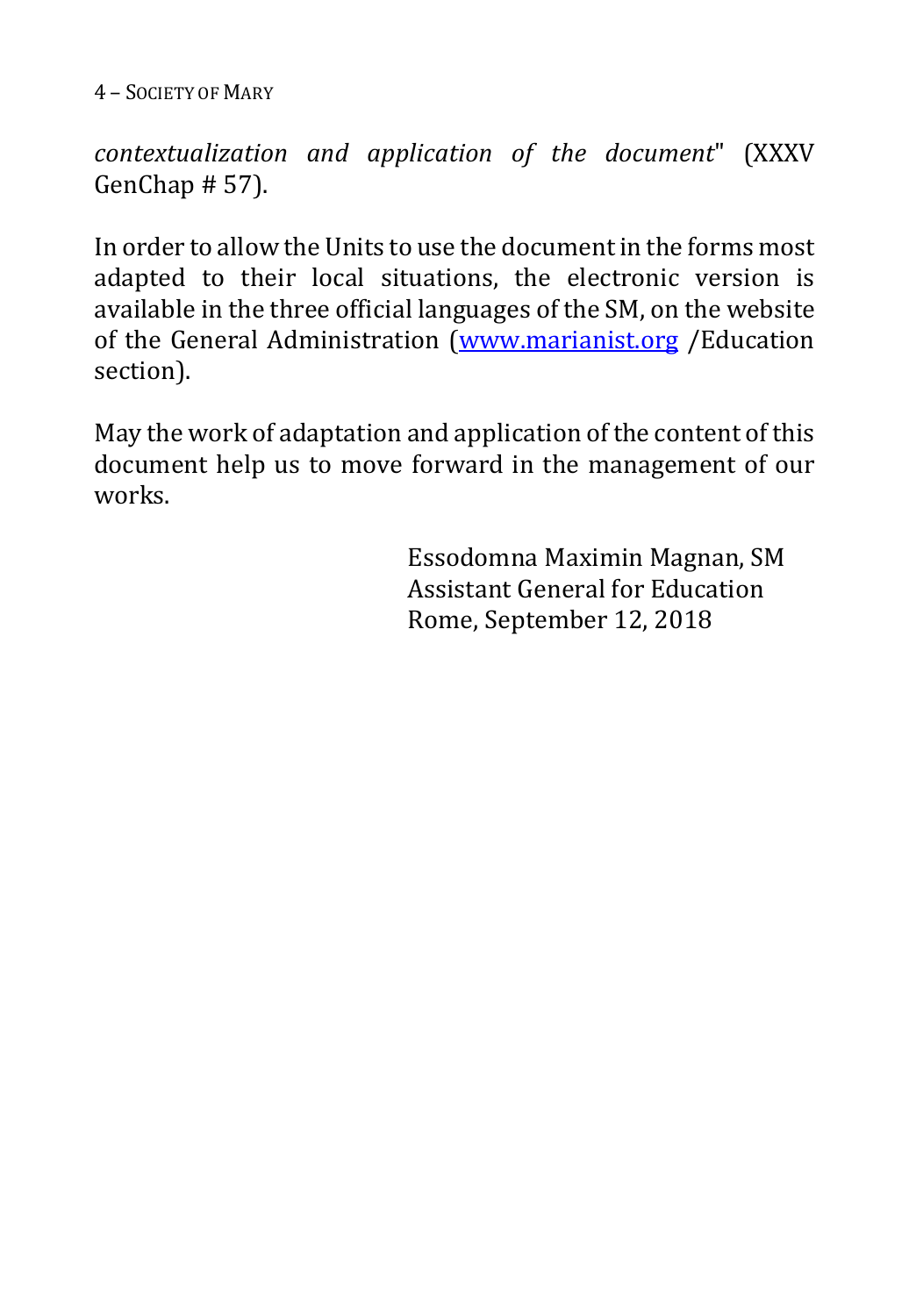# **ASSURING THE MARIANIST IDENTITY OF OUR APOSTOLIC WORKS**

# **Presentation**

- 1. The document you presently have before you is the synthesis of a long study conducted in consultation with the religious of the Society of Mary, as well as lay collaborators in its works throughout the world. It has been developed as a response to the concerns of the General Council over the increasing number of situations where the assurance of our ability **to**  *maintain a proper Marianist identity within our works* was diminishing. This concern was echoed by the General Chapter of 2012 and the General Leadership Assembly (2015), provoking efforts to clarify which elements characterize and identify works as "Marianist" in relationship to the charismatic mission of the Society of Mary. These same situations also provide real and grace-filled opportunities for the diffusion of the Marianist charism in new and widerreaching ways. As such, this document is primarily directed to the religious of the Society of Mary, but, of course, it also is relevant to our lay collaborators, inasmuch as they share our mission in very important and concrete ways.
- 2. From the outset, it is important to keep in mind the intended scope and context of this project, as well as *what it is not*. It is not intended as a single template for each and every work, but rather as a set of basic elements that are, or should be, common to our works, albeit in various ways, and adapted to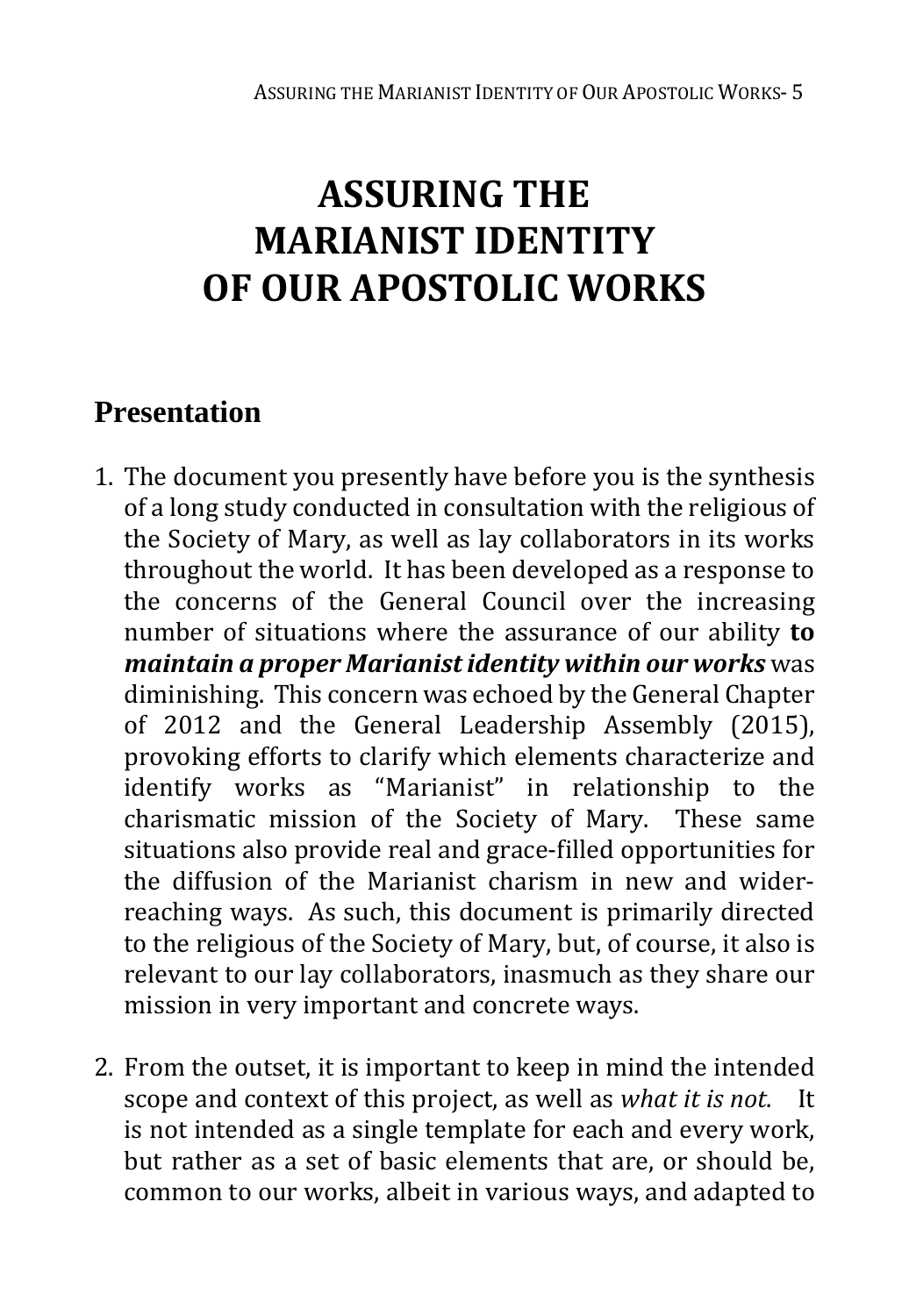#### 6 – SOCIETY OF MARY

local situations, without losing sight of, or fidelity to, the core of each element. It is intended to articulate what a given work needs to receive from the religious of the Society of Mary, so that the designation "Marianist" truly represents substantial, actual characteristics of that work, not simply a name. Intentionally, it is not a missionary or pastoral plan for individual works, but it should be held in reference as these plans are locally developed.

The document recognizes that there are many different situations and arrangements by which we, the members of the Society of Mary, are engaged in apostolic works, and are ministering in relationship with other constituencies, within the Church, as well as in particular local settings. As a starting point, though, this document intends to address those works in which **members of the Society of Mary have a real and dynamic ability to influence that work through the application of our Charism**. Thus, particular situations regarding ownership, administration, decision-making, etc., can vary, but no work that lacks that ability, to one degree or another can be considered a work "of the Society of Mary." The balance of this document seeks to articulate conditions that enable the SM to have a real and dynamic capacity to influence a given work, and thus identify it as "Marianist."

3. As a point of reference, when this document uses the term "**Marianist**" to identify works, the intention is to refer to only those works of the **Society of Mary**, as qualified in the previous paragraph. It does not presume to speak about works of the other branches of the Marianist Family. In addition, the term "**works**," clearly and appropriately applied to our educational ministries, is also intended to apply, by extension, to other apostolic ministries of the Society of Mary as well.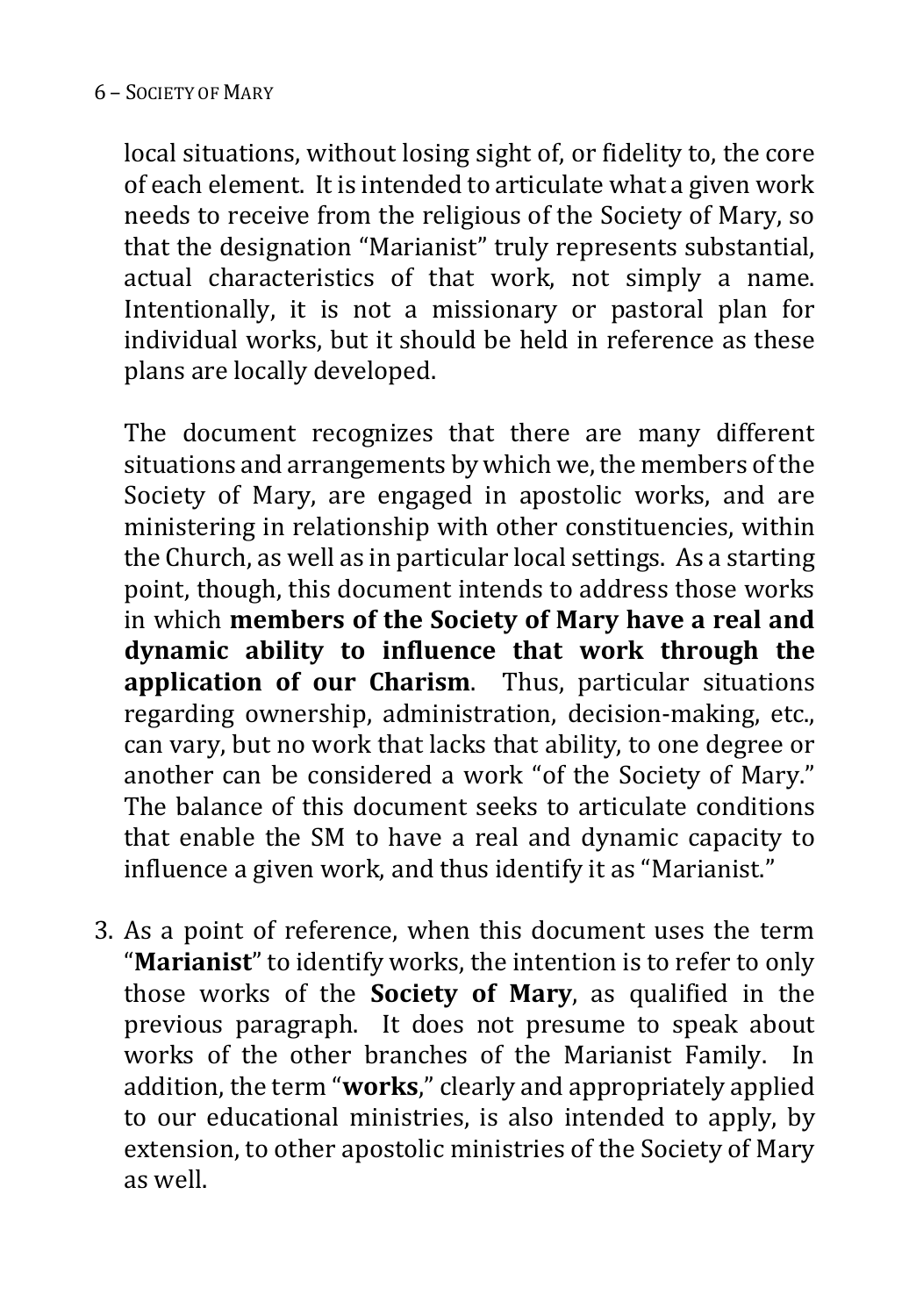# **Introduction**

- 4. This document intends to clarify the elements which characterize Marianist works in the following ways:
	- 1. To distinguish *characteristics of our Marianist apostolic works* which manifest the elements proper to our Marianist charism and help us to discern which works are best suited for our engagement and appropriate to our mission;
	- 2. To understand more fully the *charismatic role of the Marianist community (both locally and on the Unit level)* in a Marianist work, as well as the role of individual religious as agents for the transmission of our charism;
	- 3. To offer a vision and a perspective for the future regarding *the participation of the laity* within our apostolic works, while, at the same time, assuring that the Marianist identity remains present and dynamic;
	- 4. To understand, in depth, what is meant by *Marianist administration* (management and governance) and its relationships to, and within, our Marianist works.
	- 5. To develop *guiding principles to assist Unit administrations* in establishing, sustaining and terminating Marianist apostolic works.
- 5. The remainder of this document presents six essential elements which, together, broadly express what it means to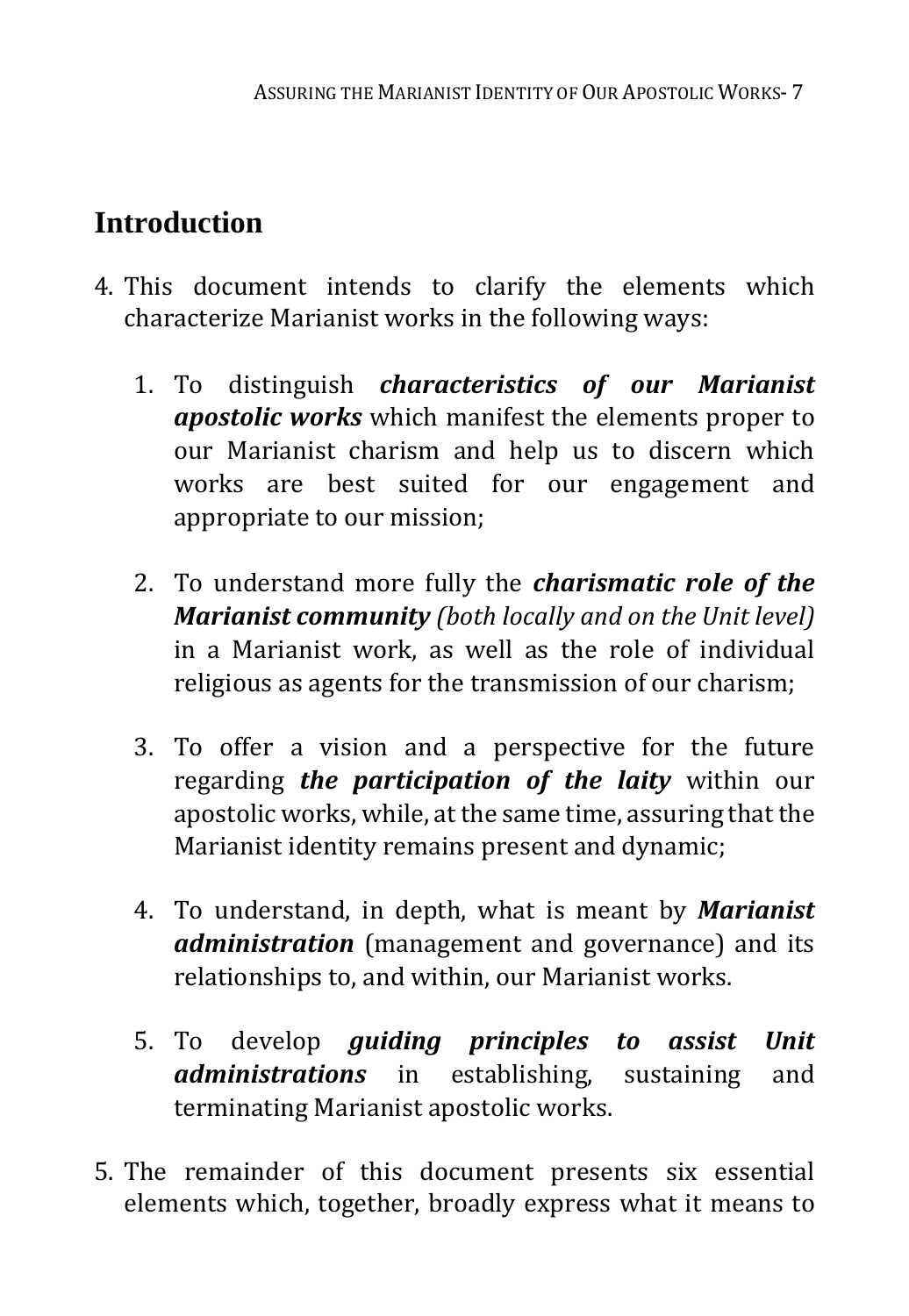be a "Marianist" work. The ideal would be that all six might be present in a given Marianist work. Obviously, though, owing to the nature of the work and depending upon its environment, these six elements might not all be present to the same degree, or with a uniform importance, in all our works. Nevertheless, none of them should be completely absent. Certainly, a forthright and thorough evaluation should be conducted on a regular basis, according to a clear schedule determined in the missionary plan of each work or Unit. Upon such evaluation, if one or the other of these six elements is found to be absent, those in charge of the work – and of the Unit – should make every effort to address this situation. If it is obvious that, in a given work, almost none of these conditions is present, and that there are neither the means nor the desire to change that situation, it would be appropriate to question whether the work should continue to be considered a work of the Society of Mary.

- 6. Marianist works are essentially:
	- I. inspired by the missionary plan of Blessed Chaminade;
	- II. integrated in their ecclesial and socio-cultural context;
	- III. animated by the Marianist religious community;<br>IV. supported by structures designed to genera
	- supported by structures designed to generate a genuine family spirit;
	- V. focused upon the integral formation of the person;<br>VI. fruitful in fostering iustice and peace, solidarity a
	- fruitful in fostering justice and peace, solidarity and respect for creation.
- 7. There is one additional element that does not appear as such among the "conditions" listed above, yet it permeates all of them. It is the very soul, the foundation of each element, and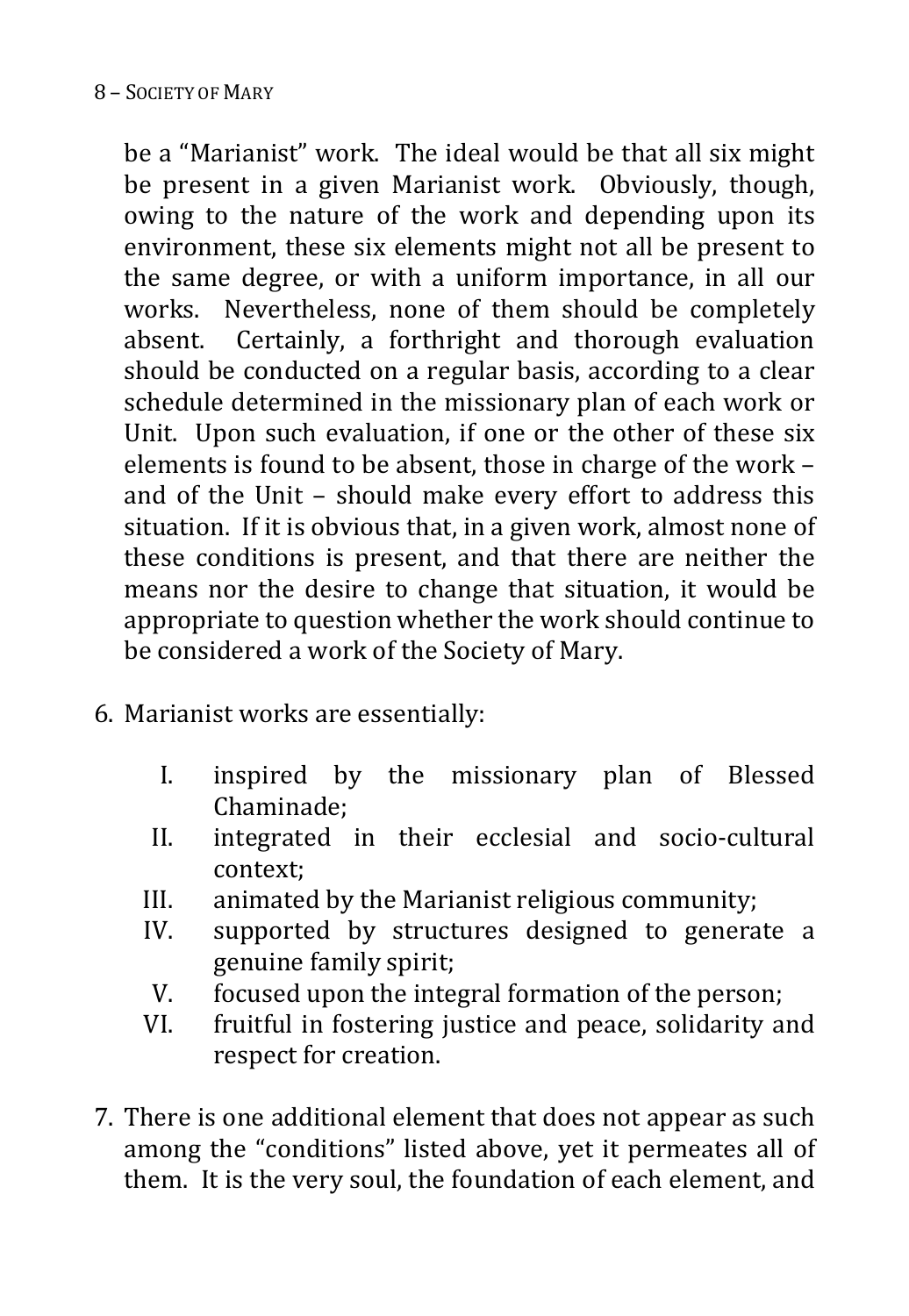from it, each of the six draws its *raison d'être*. That element is the **Marian dimension of our Institute**, which informs each of its members and their activities. *"… as an Order justly celebrated has taken the name and standard of Jesus Christ, so we have taken the name and standard of Mary and are ready to hasten wherever she calls us, in order to spread her cult, and through it the kingdom of God in souls... Ours is a great work, a magnificent work. If it is universal, it is because we are missionaries of Mary, who has said to us: 'Do whatever he tells you.'"[1](#page-8-0)*

8. Our religious missionary commitment means assisting Mary in her mission of forming men and women in the likeness of Christ. Thus, we are inspired by her *fiat*, her steadfastness, wisdom and constant pointing to Christ as the source and summit of our salvation. In all our works, she is our model.



<span id="page-8-0"></span> <sup>1</sup>Chaminade, William Joseph, *Letters*, no. 1163 to Preachers of Retreats, August 24, 1839; 5:46, 52.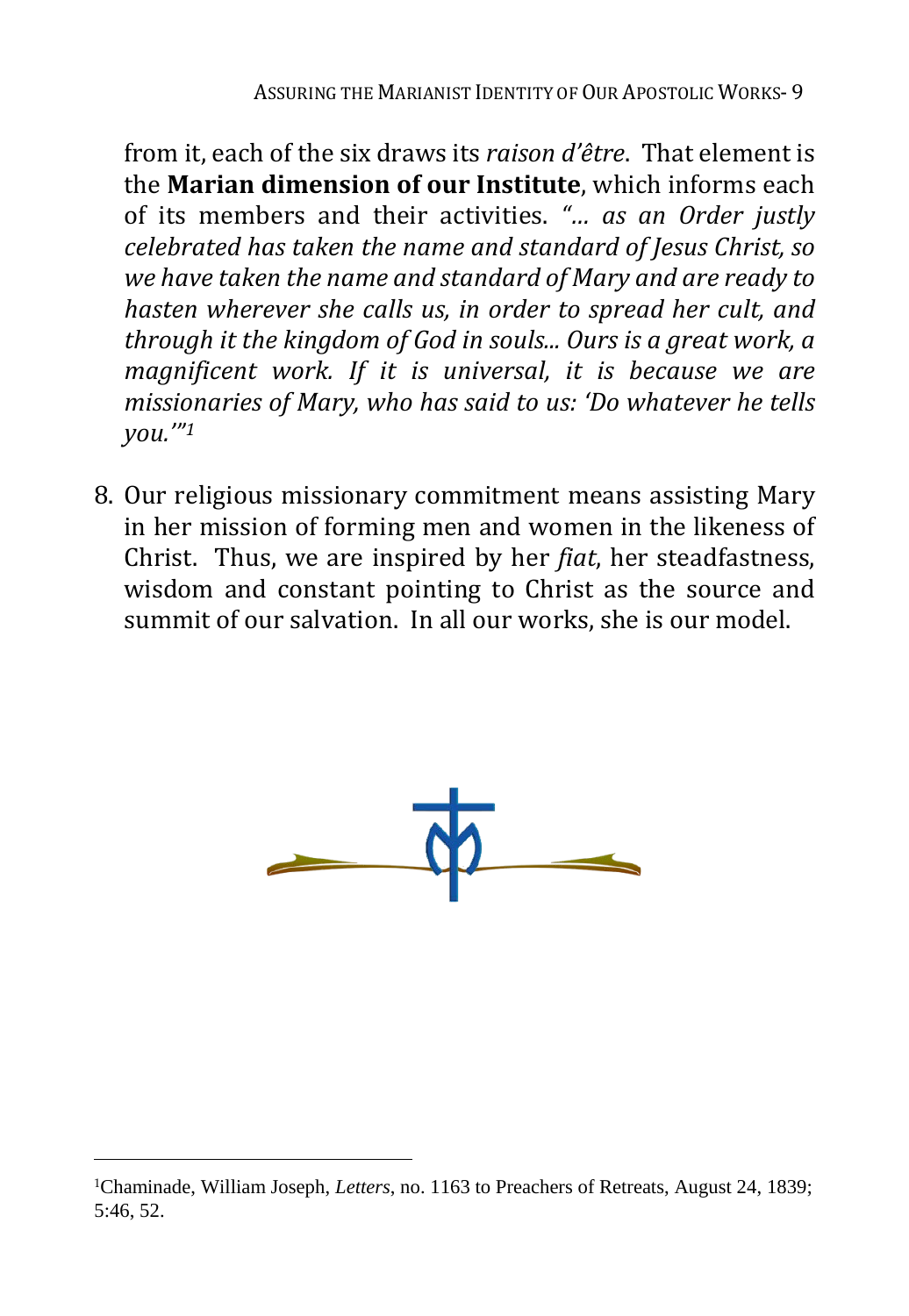# *I. The Work is inspired by the Missionary Plan of Blessed Chaminade.*

## **Meaning**

- 9. A Marianist apostolic work is, by its nature and its origins, **inspired by the missionary vision of Blessed William Joseph Chaminade**. His spirituality, which defines our charism, rests upon the reality of the Incarnation and upon the function of faith, as one contemplates the unique role which God has chosen to assign to Mary. As Mary assumed her role in the mystery of the Incarnation, we aim to bring about a continuous rebirth of Jesus on this earth, conscious that through Christ, each human being is raised to the dignity of being a child of God, becoming part of the Body of Christ. Our entire mission is carried out under the guidance of that Mother who, in faith and through faith, gives birth, educates and faithfully accompanies, while always remaining at the Lord's disposal. This Marian character is an essential and inescapable element of our vocation and of every Marianist work<sup>[2](#page-9-0)</sup>
- 10. We respond to this call by offering our services to the Church and to all society, with the intention of **forming "***persons and communities in a lived faith, expressed in service, responsive to the needs of the times*" (RL 63). Whatever the

<span id="page-9-0"></span><sup>2</sup> This statement is based upon the writings of Blessed Chaminade and various studies from all time periods and countries of the Society: Fr. Simler, Fr. Klobb, Fr. E. Neubert, Fr. Benlloch, Bro. Albano, Fr. J. P. Verrier, Fr. Arnaïz, General Chapters, circulars of the superiors general, ... Among the more recent documents: GC of 2001: III, nos. 25-26; GC of 2006: nos. 8-12 and nos. 16-19; GC of 2012: no. 5; M. Cortés: Circulars 1 and 2; Joseph Lackner, *Marianist Charism and Educational Mission,* pp. 77-83; and Rosa María Neueunschwander de Rivas, "Educating for Formation in Faith: Theological Principles in Marianist Education," pp. 122-128, in *Principles of Marianist Educational Praxis,* in the collection "Marianist Education: Heritage and Future."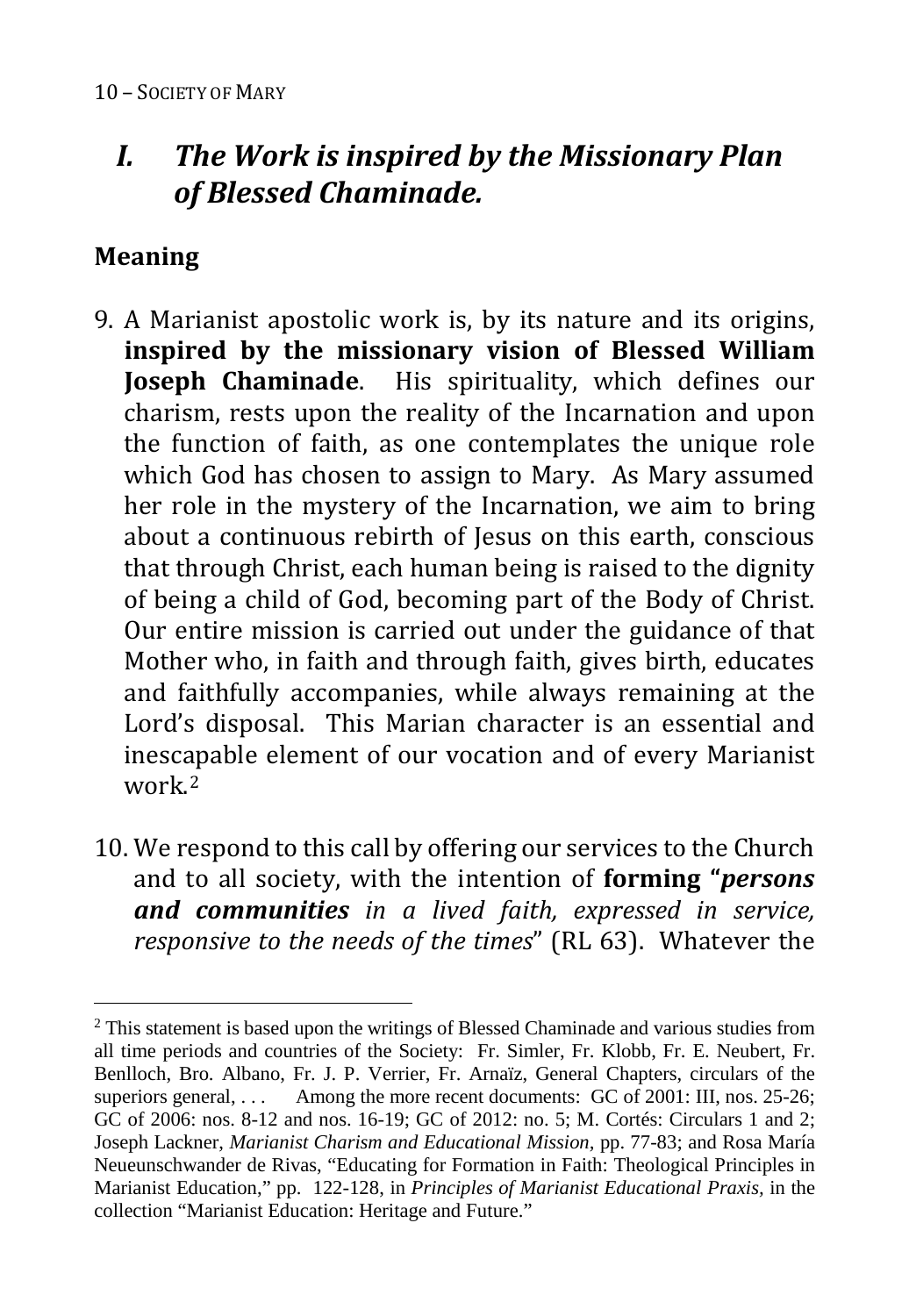means we choose in apostolic mission, the end remains the same: to strengthen faith and multiply Christians.[3](#page-10-0)

- 11. This work of evangelization is based upon a particular understanding of the human person, enlightened by the mystery of the Incarnation. **Each person is a child of God**, animated by love, and nurtured by Mary, the Mother whom God has chosen for his First-Born and all his brothers and sisters.
- 12. This faith perspective brings a very specific style to our mission, a **style marked by Mary's virtues**: the attentive, listening disciple; heartfelt and joyful acceptance of persons; promptness and availability; hospitality, unwavering faith and confident humility in the face of the unforeseen.
- 13. This undertaking is open, **called to adapt to diverse times, places and cultures**, so as to advance the coming of the Kingdom of God in our world today, and to lead each individual to realize his or her full potential, according to God's plan.

# **Implications**

 $\overline{a}$ 

14. Our charism and the missionary style that flows from it are a **heritage** received from the teaching and practice of Father Chaminade, tested by a long tradition, spread throughout the world. The Founder was conscious of serving both the

<span id="page-10-0"></span><sup>3</sup>Chaminade, William Joseph, *Letters*, no. 725: "The education of youth, whatever form it may take, is certainly not the end you must have proposed to yourself in consecrating yourselves entirely to God, under the protection of the august Mary. Teaching is but a means to make use of to fulfill our mission, to introduce everywhere, so to say, the spirit of faith and of religion and to multiply Christians." Also, Art. 5.1 of the *Rule of Life.*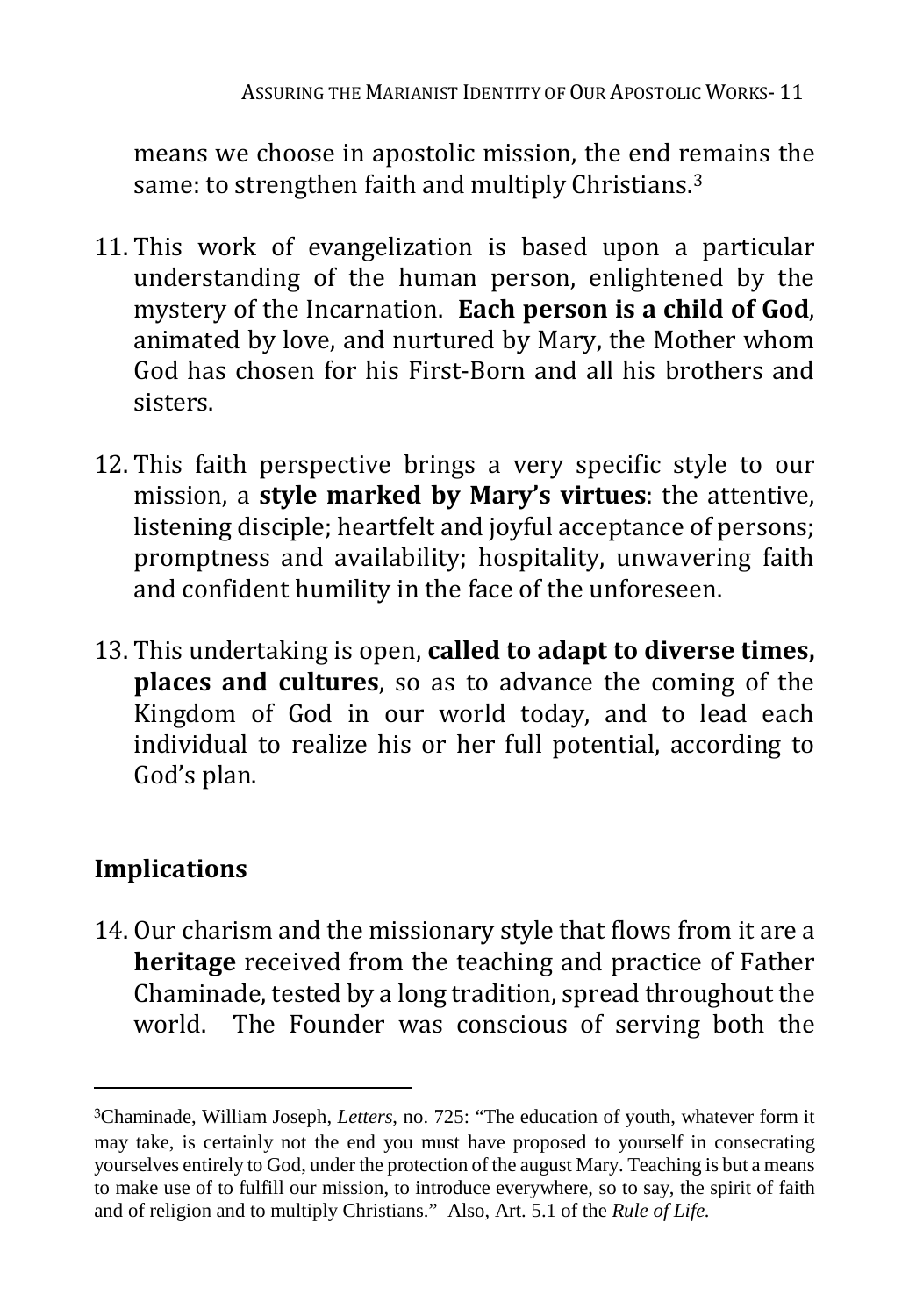$\overline{a}$ 

Church and the civil society of his own times by contributing, in a new and original way, to the renewal of faith, especially among the young, by means of the various works in which they exercised real responsibilities. His Incarnation-based anthropology still inspires us and indicates to us what types of works to undertake, and the way of attaining success in them.

- 15. As servants of that mission, "*It is clear that unless, like Chaminade, we set [evangelization and] holiness as the goal of all our missionary and pastoral planning, it will come to very little in a time which needs saints no less than the age in which your Founder lived.*"[4](#page-11-0)
- 16. The politics and laws of some countries can put up resistance to evangelization and push us to row against the winds that blow over their societies. But, "*certainly, in the time of your Founder it seemed as though the waters had nothing to give. Yet Chaminade, like Peter, heeded the Lord's command, cast his nets into the deep, and what a wonderful catch resulted! … The waters of our supposedly post-Christian time may seem to have nothing to give…. Into such seemingly unpromising waters you must cast your nets as sons of Blessed William Joseph Chaminade, knowing that Jesus alone can satisfy the deepest longings of the human heart."[5](#page-11-1)*

# **Assuring fidelity to the charism of the Founder**

17. Every Marianist work is an incarnation of the Marianist charism. In light of this, the work develops its formation

<span id="page-11-1"></span><span id="page-11-0"></span><sup>4</sup> "Letter of Pope John Paul II to the Very Reverend David Joseph Fleming, Superior General of the Society of Mary" [and General Capitulants] July 7, 2001, in *Sent by the Spirit: Re-creating Chaminade's Missionary Dynamism in Today's World*, pp. 46-47 <sup>5</sup> Idem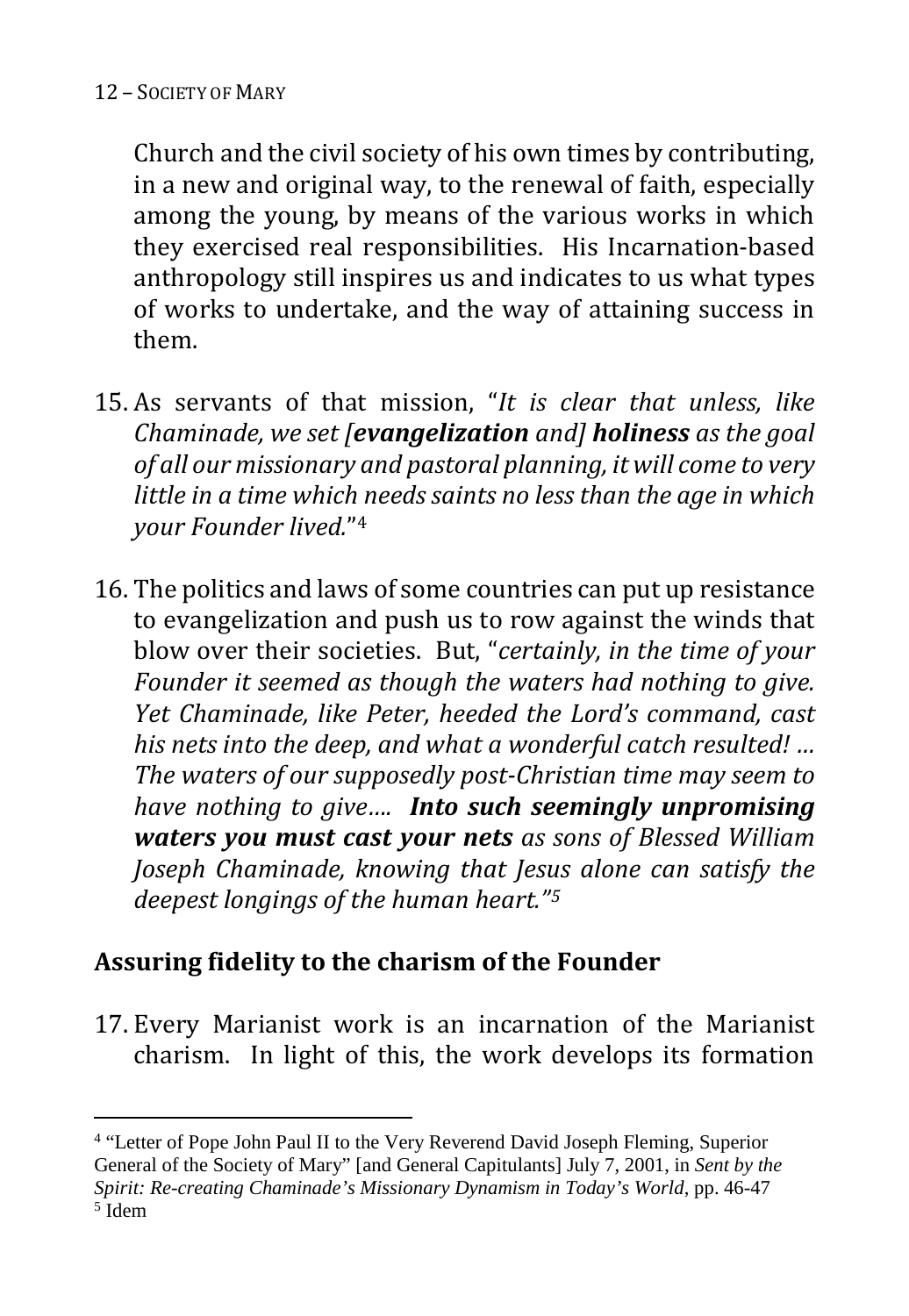plan, based on the missionary plan of the Unit, which is itself a concrete way of adapting Chaminade's missionary vision today. This *Marianist Missionary Plan* takes account of the particular characteristics of the work, of its direct beneficiaries and their families, of the personnel that animate it, and of the local religious and social situations. Every person coming into contact with the work has the opportunity to be enriched within this charismatic context. Of course, different contexts require different approaches, leading to different expectations as to the depth to which we can actually achieve this. Faith and the charism are deepened *gradually* and require steady attention.

- 18. *Communitarian Dynamic in a Context Nurtured by Faith.* In addition to the actual objectives of the work itself, we aim to create a community context in which each person, whether collaborator or beneficiary, is able to grow in their experience of the faith and in their human development. In some cases, when groups are formed that share and reflect on the Gospel and on the practice of the Christian life, there could even develop, after a time of preparation and maturity, Marianist Lay Communities. These could also become bearers of our Marianist charism within the work or in its surroundings.
- 19. *On-going Formation.* The charism is dynamically lived and, therefore, continued formation, on a spiritual and apostolic level, as well as its application in mission, remains essential. Only in this way can we assure ongoing fidelity to the Founder's vision, our Marianist tradition and effective participation in the missionary call of the Church today.
- 20. *Spaces and Places that Speak.* Places speak. We must ensure that all aspects of the context in which we work really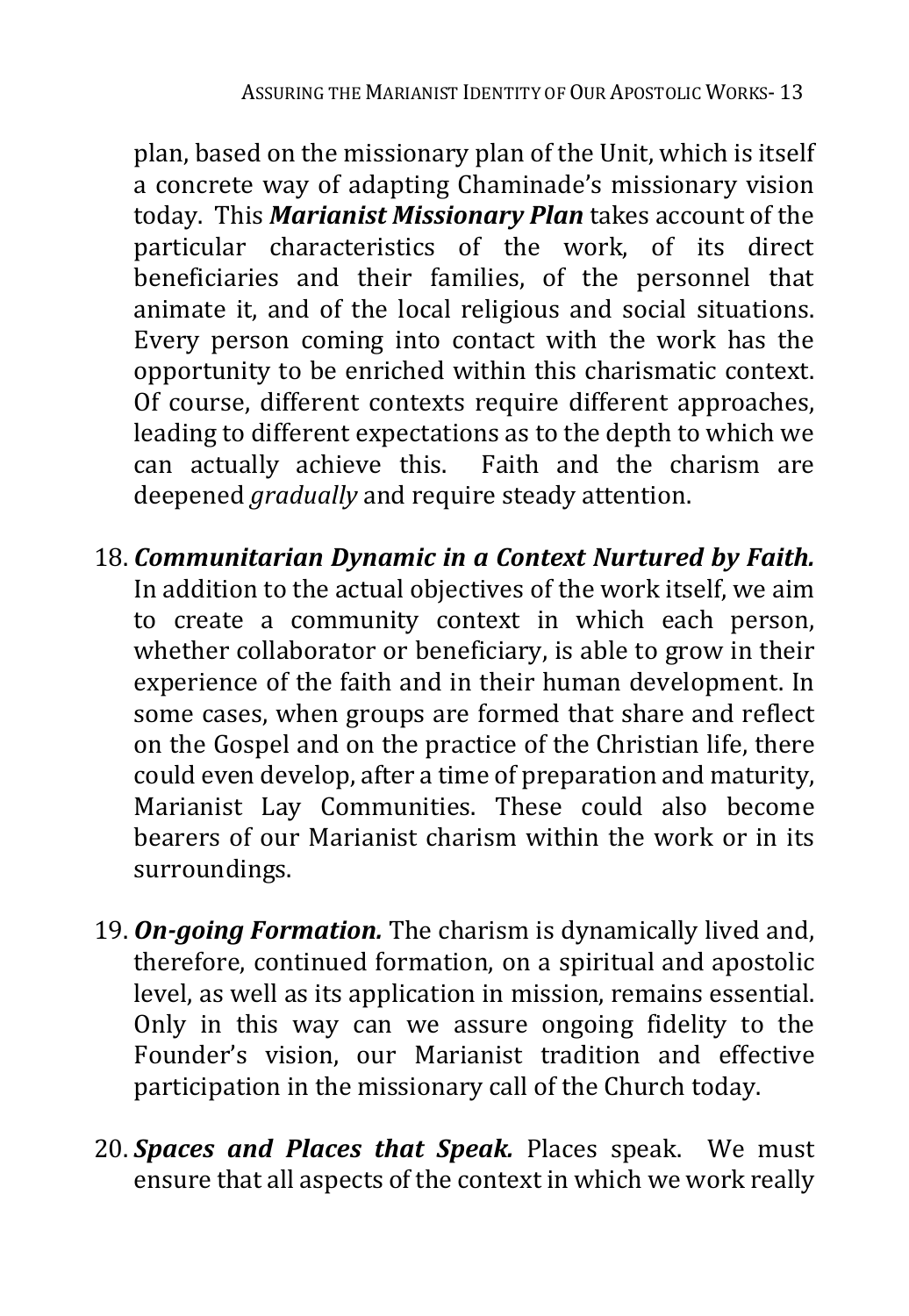do speak of our identity and mission. Thus, for example, we are careful to highlight Marianist traditions in a chapel or a clearly identified place for prayer; with titles and names of works; in developing logos used on official printed materials and for important events; religious signs; library holdings; names given to rooms or to sub-groups; electronic communications, decorations, reviews and journals made available that talk about our missionary work and identity, etc.

Along a similar vein, we are careful to respect creation and the environment. Our works outwardly reflect this care, in their attention to aesthetics, ecology and maintenance.

#### **Assessment and Evaluation**

- 21. Using the elements of this document, as well as other Marianist and Unit guidance documents, a *self-evaluation* instrument should be developed. This process aims to help each person and each sub-group of the work examine how well they have been agents or beneficiaries of the work and its mission and have been evangelizers or evangelized by the work.
- 22. *Vigilance*s crucial to assure that there are no negative influences that end up corrupting the work and turning it away from its stated goals. In particular, we are careful to avoid an excessive concern for a material or social "success" that leaves too many people marginalized or neutralizes our prophetic witness in a given work. Similarly, we avoid an over-concern with financial profit, to the detriment of important considerations such as generosity, confidence in Providence, service to the poor and needy, etc.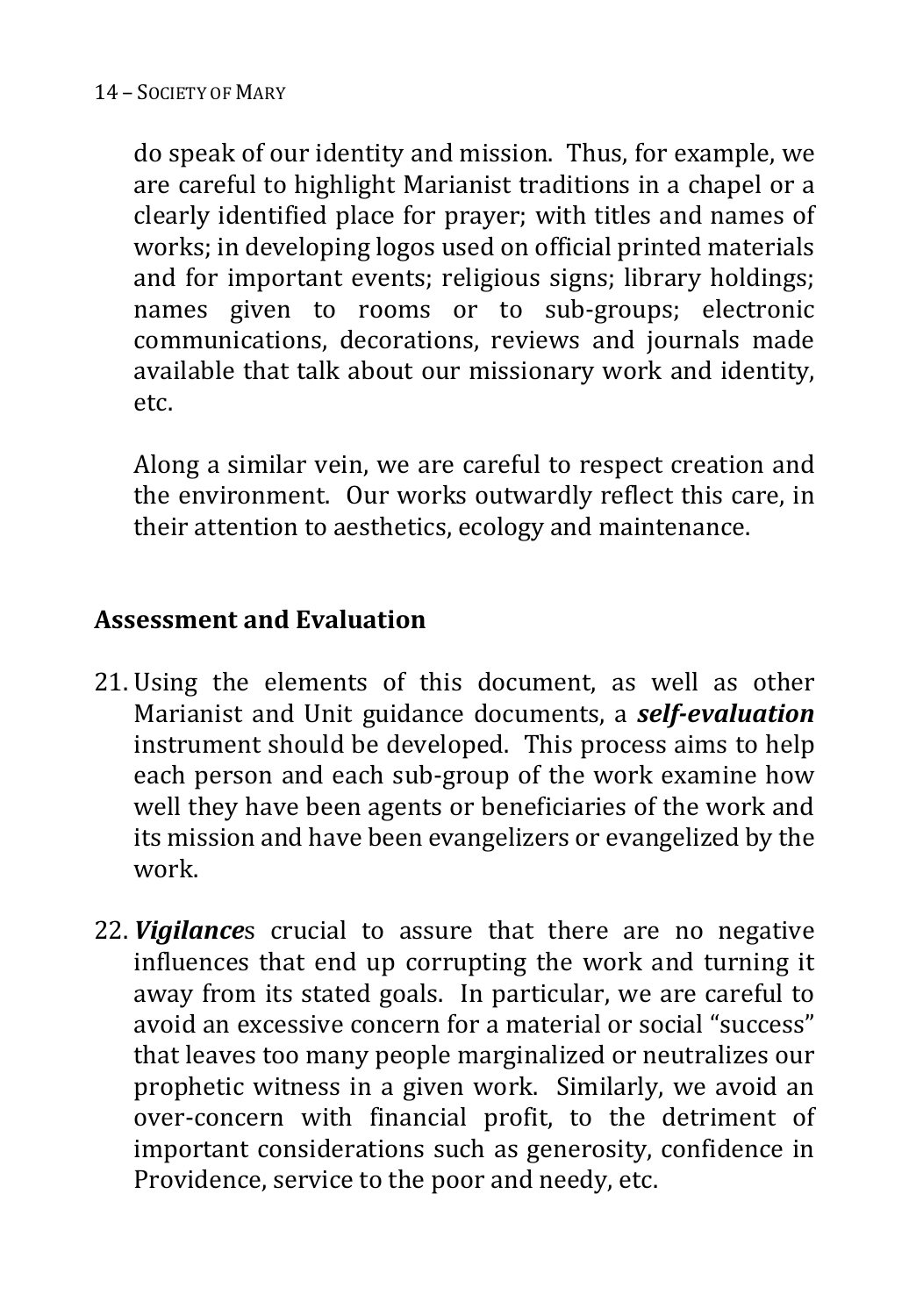- 23. On a periodic basis, *an evaluation of the work*s made by others, from outside the particular work who, are wellversed in the Marianist charism, in order to see (from an outside perspective) how the work really does "speak," and what it says to those who come in contact with it. Delegates of the Unit administration or "peer" visitations from other similar works of the Unit, could provide this service, with mutually beneficial results for all.
- 24. An important aspect of any evaluation includes an assessment of the **"Marian" character of the work**. Is this work "under the auspices of Mary … a living spectacle of apostolic renewal and regeneration?" Is it "marked by openness, cooperation, mutuality, collegiality and a sense of service?" Do those who animate the work help God's people "to learn, sustain and deepen their faith, to come together to actively witness to this faith, and to act in mission?"*[6](#page-14-0)*

<span id="page-14-0"></span><sup>6</sup> C.f. *Principal Characteristics of Marianist Administration* (1.2)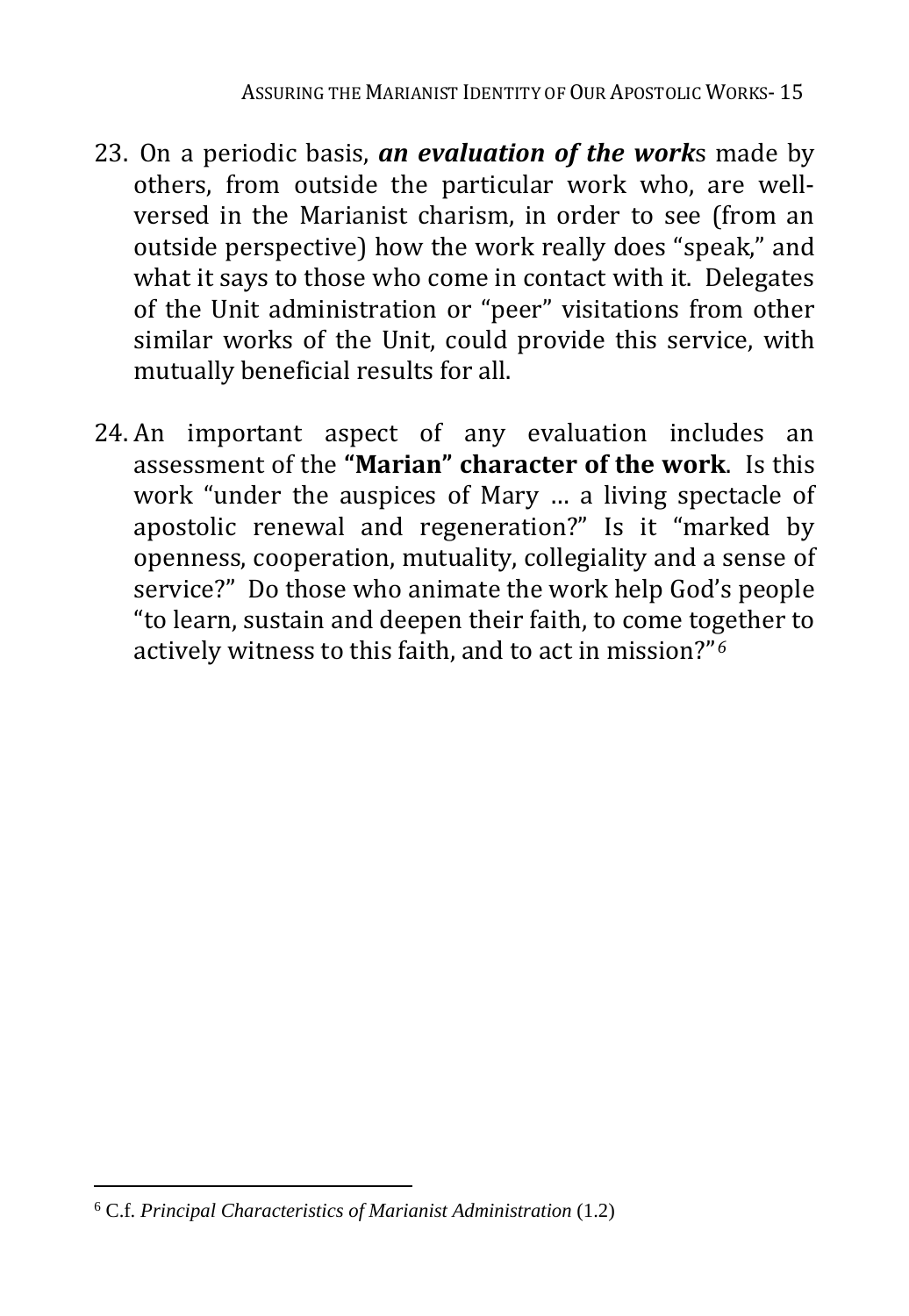# *II. The Work is Well-Integrated in its Ecclesial and Socio-Cultural Context*

## **Meaning**

- 25. *A Work of the Church.* Our works are at the service of the mission and evangelization of the Church. Each belongs to something bigger than itself, retaining a consciousness of being just one cell in the body of Christ. Thus, every Marianist work is a work of the Church, inserted into a given diocese. It is born as a response to an appeal of the local bishop, or at least with his encouragement and positive assent. It responds to a need expressed by competent authorities. Yet, this does not prevent the Society of Mary from attaching its own identity to the work or from bringing its own richness to it. Even where we are invited to work under another authority (i.e. the bishop), that invitation must imply a desire that our charism would be welcomed, shared and diffused liberally.
- 26. *Incarnation.* Our charism is a charism of incarnation, i.e., of nearness to human persons. Our fate and our future are closely linked to those of our contemporaries. Thus, "… *the charism inculcates in us a particular sensitivity to our times and to the context in which we live.*.." (General Chapter 2001, #19).
- 27. *An Institution Designed to Endure:* In order that the work maintain consistency, stability, and the strength to endure over a long period of time, it is best that the work take on an institutional character. Works exclusively linked to the personal gifts of an individual are dependent on the ability of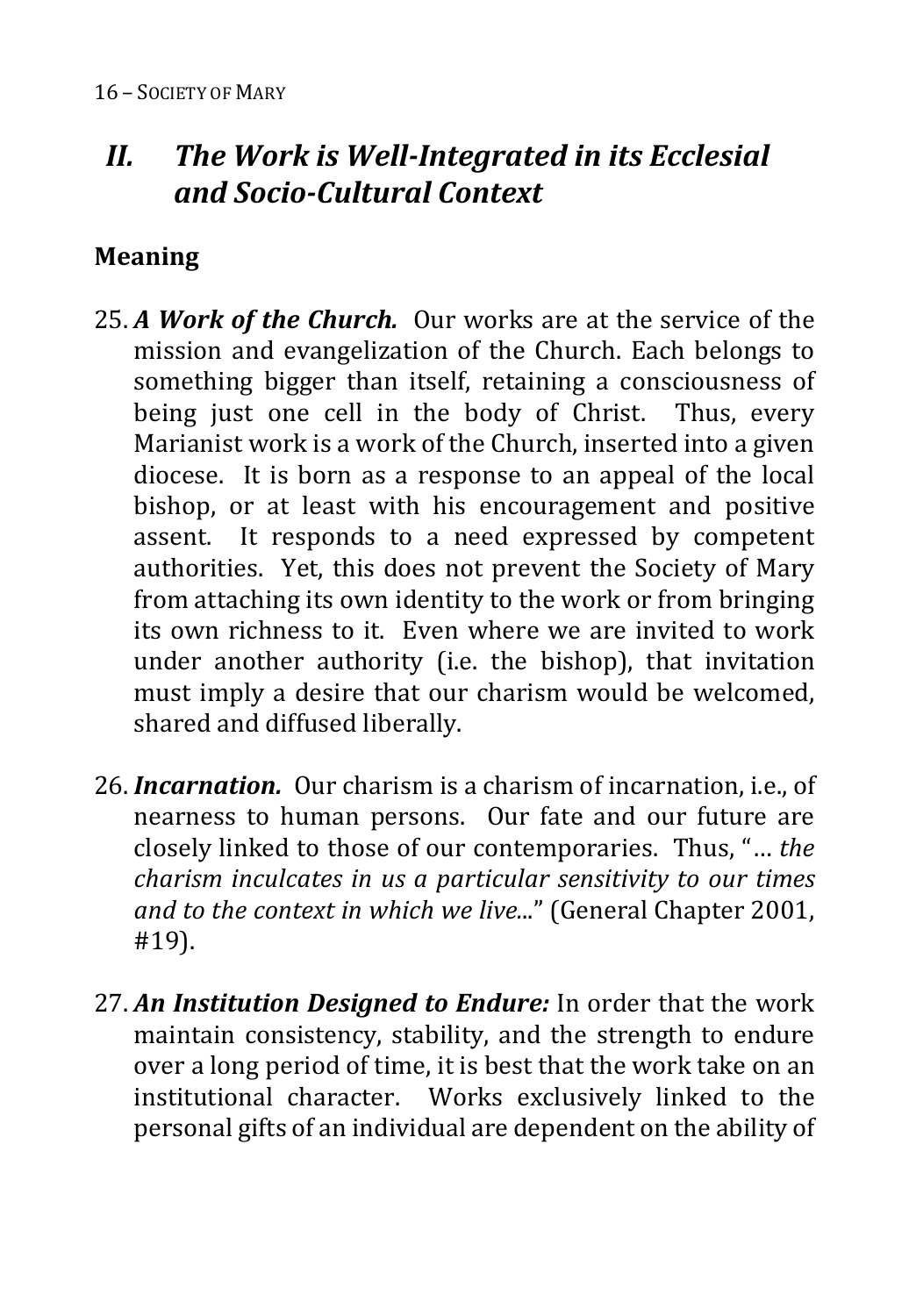that individual to animate them. But, those that develop an institutional character, become "*the man who does not die.*"*[7](#page-16-0)*

# **Implications**

- 28. *Concrete Incarnation in Time and Place***:** The Gospel is addressed to people who live within their specific cultures, histories and given political and economic circumstances. These are the specific people whom our works aim to reach. Blessed Chaminade, nourished by the dogma of the Incarnation, was very attentive to that realistic element, being careful to adapt to it unceasingly: "*A new Institution is adapted to the times, the places, and the circumstances… it requires that all take into consideration the customs of the day… The Spirit of God does not suffer the least change in all of this, but shows that its influence is universal, knowing how to reach all men despite the diversity of minds and manners in different periods of history."[8](#page-16-1)*
- 29. *Juridical Standing:* It is important to clarify the legal status of the Society of Mary and of its works in the particular country. Chaminade, even if he was of a different political opinion, always strongly respected the legislation and the government in place. In order to achieve his vision, he prudently adapted his methods according to the means and resources available to him. Indeed, when he had problems on this level, it was generally because someone among his disciples [h](#page-16-2)ad not paid attention to that wise attitude of the Founder<sup>9</sup>

<span id="page-16-0"></span><sup>7</sup>*The Chaminade Legacy,* I, Doc. 154: "Answers to the Objections… Sixth question". <sup>8</sup>*Letter* 85, of January 20, 1817, to Bishop Jacoupy.

<span id="page-16-2"></span><span id="page-16-1"></span><sup>&</sup>lt;sup>9</sup> As an example: following the imprudent actions of Hyacinthe Lafon and his participation in a plot against Napoleon I, Fr. Chaminade was interrogated, imprisoned, and finally the sodalities were suppressed for several long years.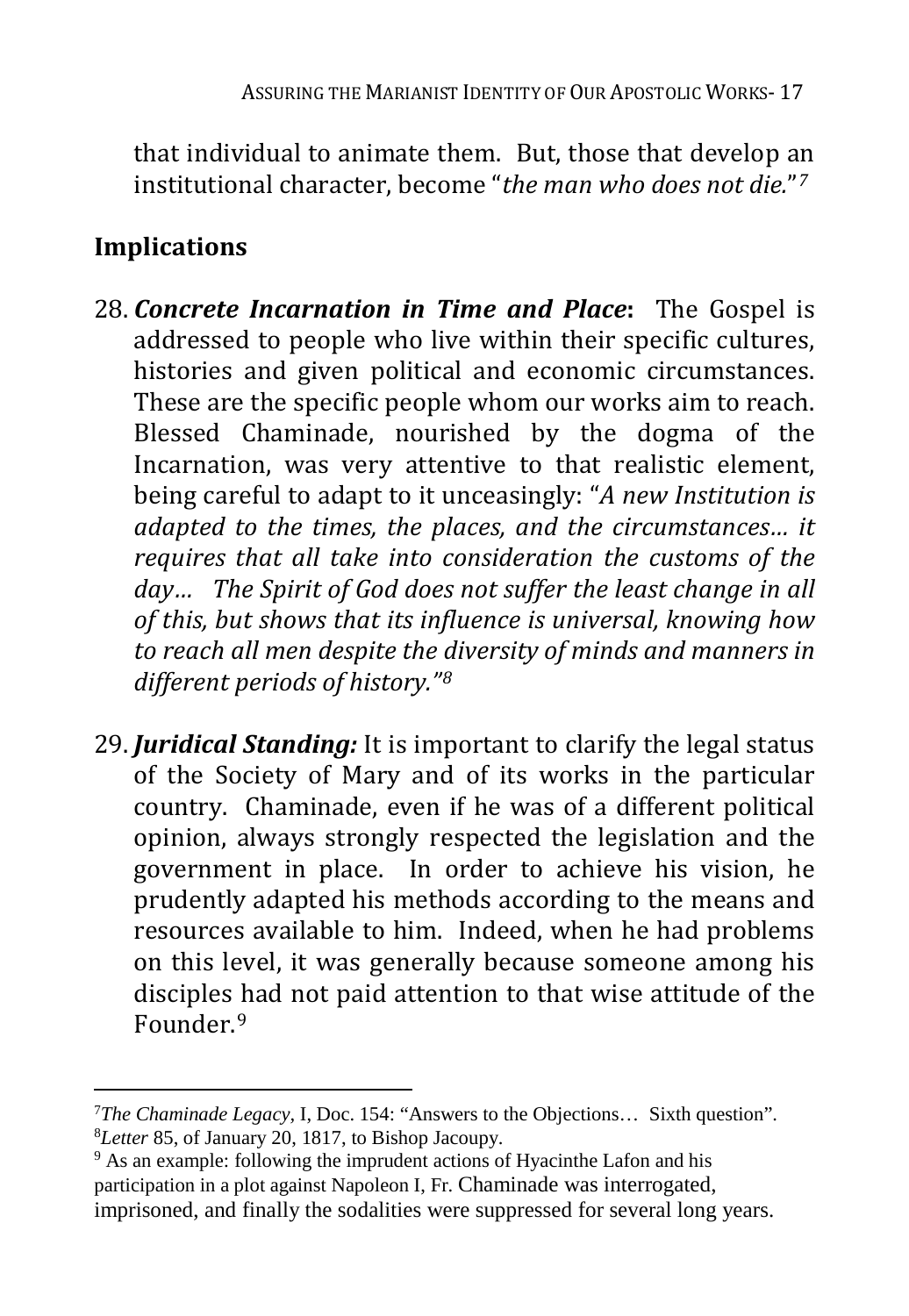30. *Our Assets:* **"***We are convinced that we have a wealth of gifts to offer the world and the Church (charism, spirituality, mixed composition, educational tradition, appreciation of the laity and the Marianist Family, human and material resources*" (General Chapter 2001, #20).

#### **Assuring Proper Ecclesial and Local Integration of our Works**

- 31. *A Contract in Good and Due Form***:** For a Marianist work that is established in the normal way, with the approval of the competent local authorities in order to respond to a clearly identified need, explicit contracts are always desirable. "*Father Caillet will take with him to Strasbourg a copy of the Saint Hippolyte contract and other documents and instructions pertaining thereto*" (Chaminade*, Letters* 8/1; S. 390-2, March 28, 1826). "I *had no inkling that the document was irregular in form…*" (S. 641-2; September 10, 1832). "… *the mailman brought me a large package containing, in good and due form, a contract conformable to the conditions I had directly sent to M....*" (*Letters, no.* 1230 of December 5, 1840).
- 32. *Entering into Networks:* When, in a given country, there exist organizations that bring together works of the same kind (Catholic schools, nursing homes, apprenticeship organizations, parishes) in various forms, it is often wise to join them. They can provide guidelines, offer qualified assistance, share competencies. Their contribution is particularly valuable when the socio-political context is not entirely favorable to our mission. With the added benefit of its Marianist character, national and international networks of Marianist works can be extremely helpful as well.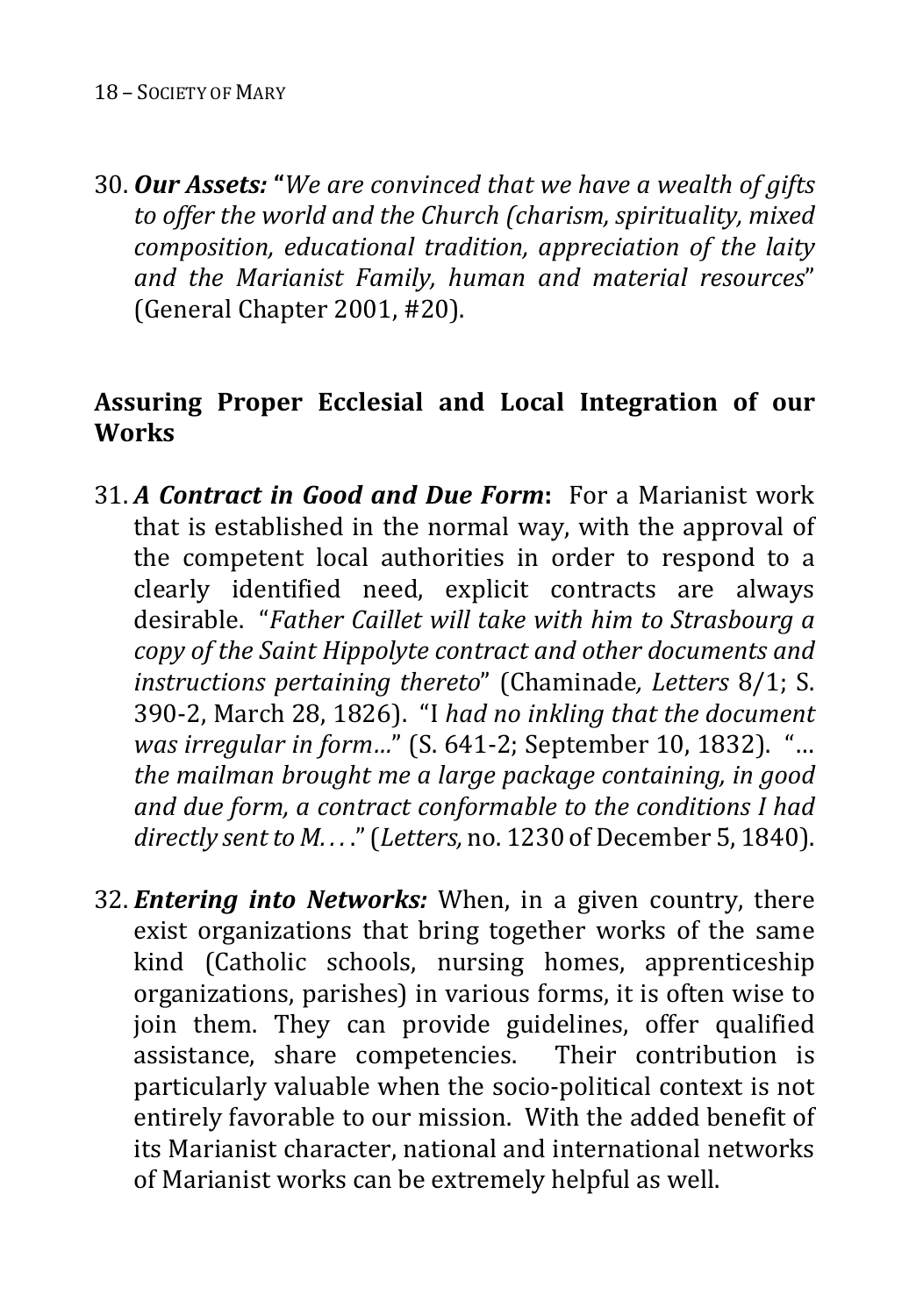33. *Conflict Resolution.* When situations arise that either contradict the demands of the Gospel and/or violate local civil norms, there is serious cause for concern. Attention to the rights of individuals involved, as well as the integrity of the work, of the Society of Mary and of the Church, is extremely important. In such situations, the leaders of the work must remain in contact with the higher authorities of the Society of Mary and of the local Church, with civil authorities depending upon the nature of the case, and not take actions or decisions precipitously. Every effort is made to resolve the problem properly, with respect for the persons involved and in concert with the competent authorities.

#### **Assessment and Evaluation**

- 34. *Inclination toward Youth:[10](#page-18-0)* We need to verify that our works give rightful attention to youth, by identifying and evaluating initiatives confided to them. It is often through creating "*little societies*" that these initiatives can be put into practice. By creating experiences and positions of leadership adapted to their age, as did our Founder in his lay Sodalities, young people can be educated and thereby develop a sense of responsibility.
- 35.*"A Profound Relationship with the Poor."[11](#page-18-1)*We need to assess what relationships we have with the poor through our

<span id="page-18-0"></span><sup>&</sup>lt;sup>10</sup> Gen. Chap. 2012, p. 22: "We are very aware ...that the Society can bring...: a more profound relationship with the poor … a clear commitment to the evangelization of children and youth…"

<span id="page-18-1"></span> $11$  Idem.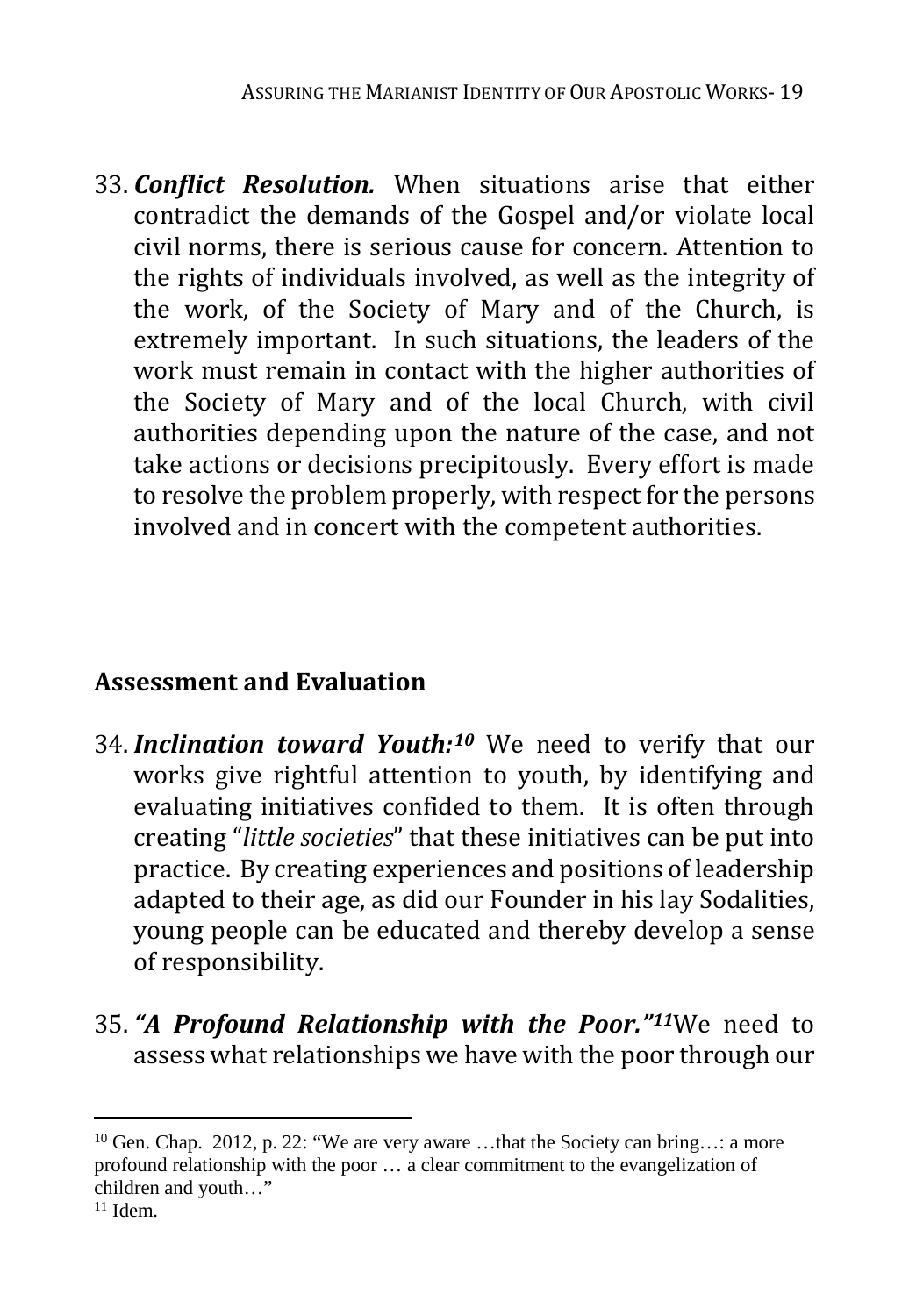works and evaluate how these relationships incarnate our charismatic commitment to deepen our mission on their behalf.

- 36. *Works Offer a Positive Influence for All Their Constituencies.* All Marianist ministries exist for the purpose of serving clear needs within their local context. In this service, they seek to benefit not only those they serve, but also those who are engaged in carrying out that ministry. To ensure this, we need to know if these needs are being met, or what needs to be further addressed, so that they may, indeed, be met. We should also keep in mind that even those who *receive* services from the ministry may also become positively *engaged in serving* as well. For example: in a school, the older students could have monthly service work to carry out. Such initiatives would have double benefits: for the volunteers, the development of awareness about which they otherwise might remain ignorant; and for the recipients, the benefits of the service received.
- 37. *Boldness and Creativity:* Some situations may require searching for new solutions. Works that are well-integrated in their local setting seek to reach out to the needy, the forgotten, to all God's people, in a spirit of Evangelical inclusively. Thus, when evaluating our works, attentiveness to accessibility and adaptability, within the scope of the work's mission, is important and in keeping with the Marianist spirit.
- 38. *Relationship with Civil and Ecclesial Authorities.* Recognizing that our works are also subject to civil and Ecclesial authorities, external to the Society of Mary, a Marianist work considers respect and cooperation with these entities to be very important. Thus, we make every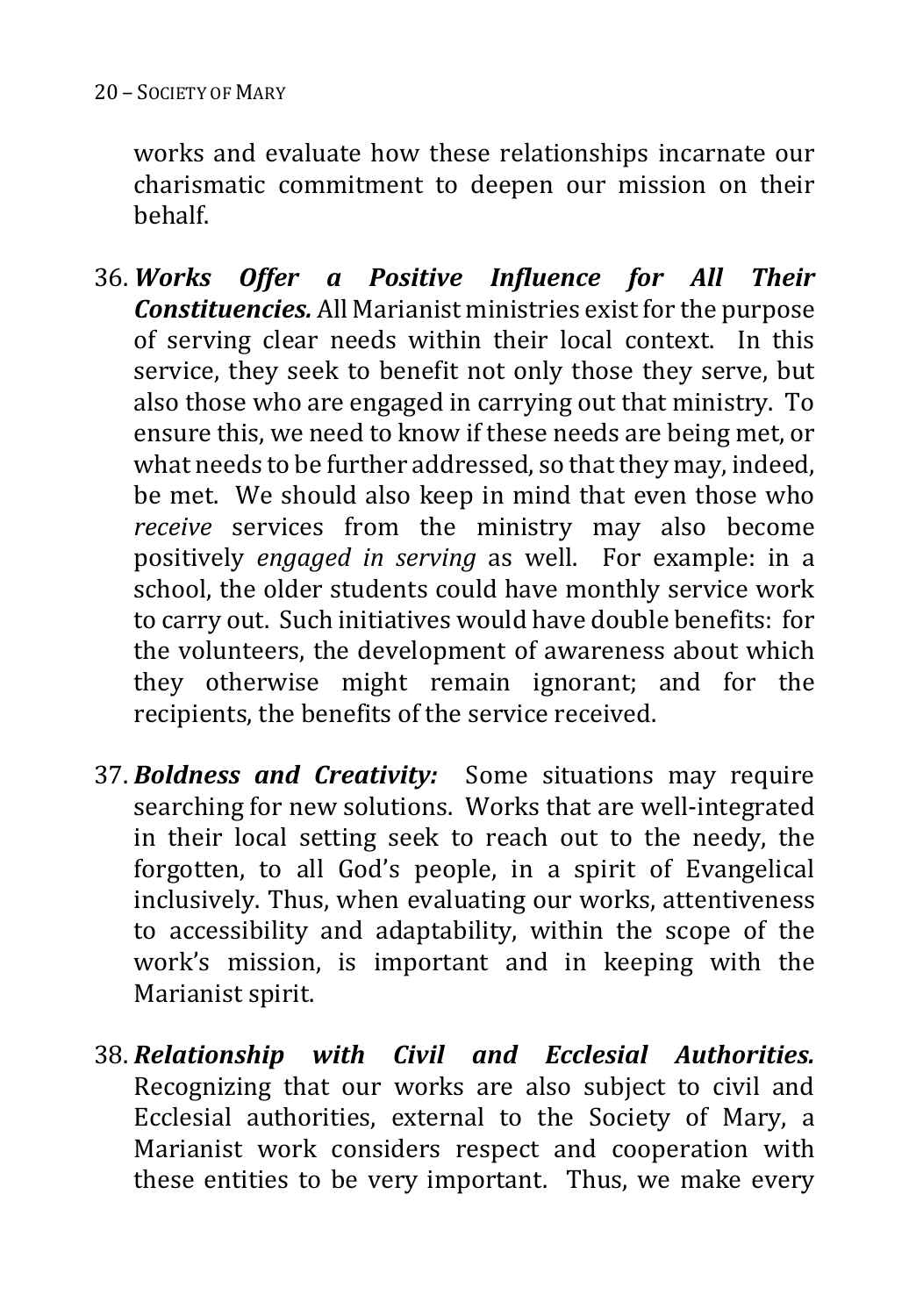effort to respond appropriately to norms and recommendations from these entities. It may happen that, in a given cultural, civic or political context, there be customs, standards, or laws that are opposed to the *Common Good* and to the Gospel. Pope Francis reminds us: "*Catholic schools, which always strive to join their work of education with the explicit proclamation of the Gospel, are a most valuable resource for the evangelization of culture, even in those countries and cities where hostile situations challenge us to greater creativity in our search for suitable methods."[12](#page-20-0)*Without compromising our prophetic witness, but also with wisdom and prudence, we discern how, through the application of our charism, we can respond to or change these situations for the better.

<span id="page-20-0"></span><sup>12</sup> Apostolic Exhortation *Evangelii Gaudium,* #134, Pope Francis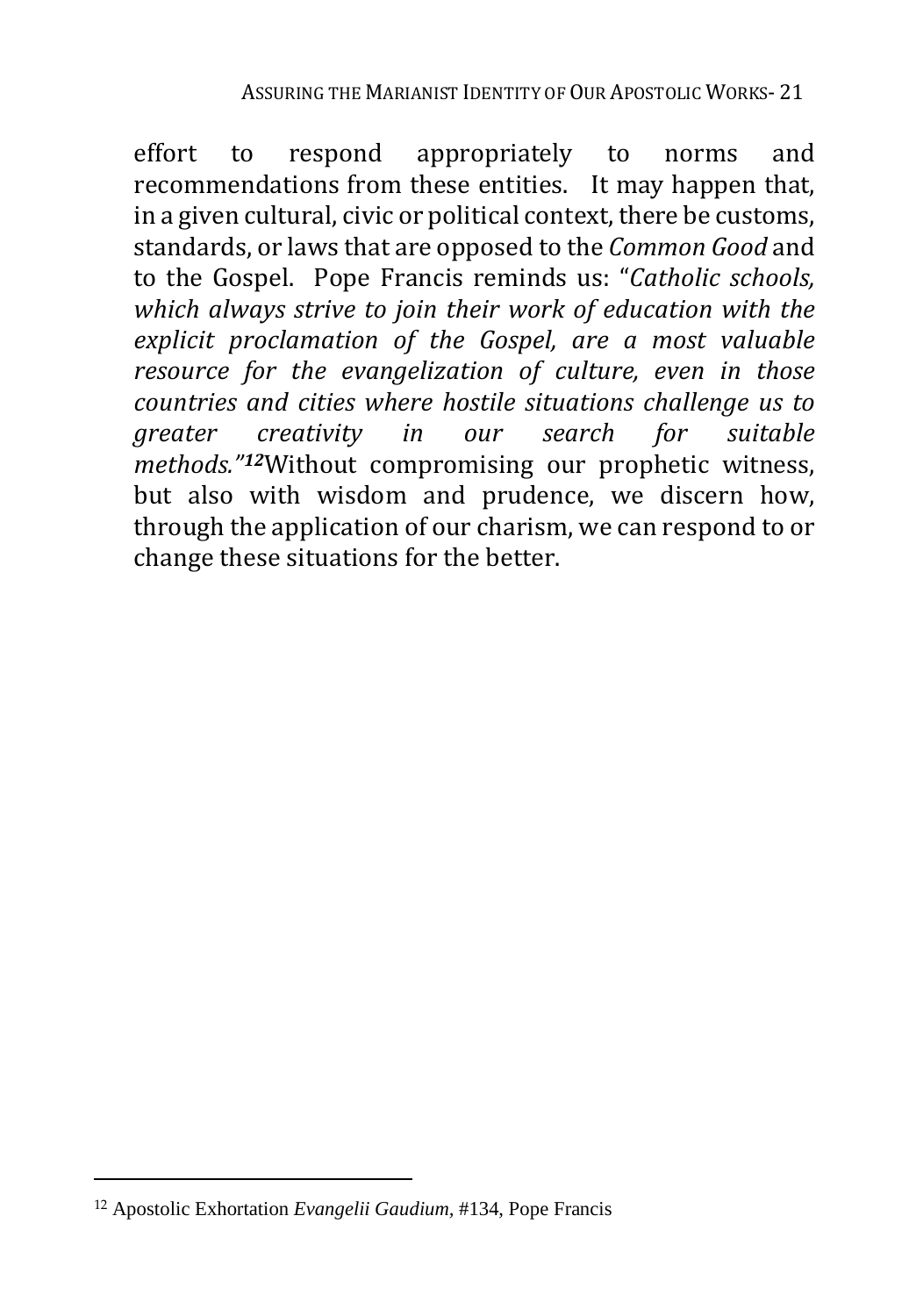# *III. The Work is animated by the Marianist Religious Community.*

## **Meaning**

- 39. *The Marianist Religious Community of Reference***.** An apostolic work of the Society of Mary is "Marianist" inasmuch as it has received, and continues to receive, its charismatic inspiration from the Marianist community. Typically, this community has a real presence within the scope of the work, either because there is a local community associated with it, or through the influential presence of the local SM Unit, representing a "greater community," manifested through particular administrative and mission-oriented structures (boards, councils, etc.). Each work certainly has its own missionary plan, which, of course, stems from the missionary plan of the Unit, and thereby assures a unified, communitybased orientation. Even if there is no particular community attached to a given work, both those responsible for the work, and the leadership of the Unit, collaborate to assure that the charismatic setting of the work is strongly rooted in and supported by the Unit, as a sign of that work's pertaining to the greater Marianist community.
- 40. *Member of the Marianist Family.* This community is aware of its being a member of a larger family, the Marianist Family, in relation to which its identity is defined and whose influence can be significant in the exercise of its mission. Thus, it acts as the spokesperson, in a dialogue with the other branches of the Marianist Family, as well as other relevant institutions, to guide and make decisions on issues of collaboration and shared mission regarding a common work.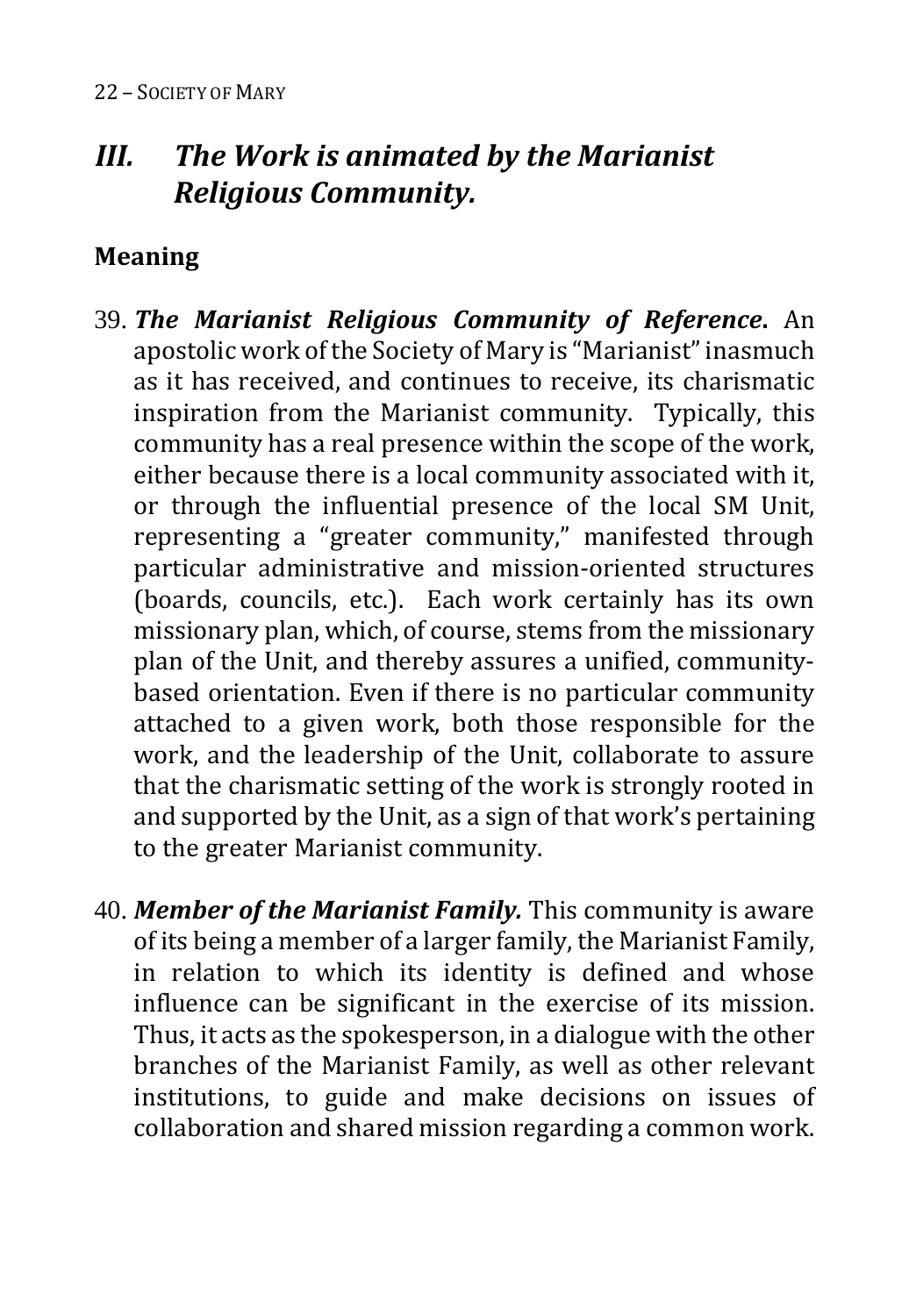41. *Juridical Identity:* In order to be able to act efficiently and to be recognized by local authorities, a work needs to have a juridical identity. That juridical identity may be held by the Society of Mary or by the Unit, as local legislation permits. It is often exercised through ownership and management organizations, whose forms and names vary, according to local structures. In any case, the Society of Mary must make sure that the selection and the formation of the presidents and administrators of these organizations, and their other governing bodies, allow her to have a determining charismatic influence and direction on the work, enabling her to assure the maintenance of its ecclesial and Marianist character. If not, the acceptance of, or the continuation in the work must be questioned.

# **Implications**

- 42. *Nature of a Religious Institute:* The Society of Mary is an apostolic religious institute which exercises its mission in community, the latter being the "primary instrument to fulfill our mission" (RL 67).
- 43. *"The man who never dies."* In order to assure the permanence of works, their spirit and their existence, Blessed Chaminade saw the need for religious congregations, each of which constitutes a "man who never dies". "*Experience has helped us understand in this regard that for a director of a sodality, there is needed even more than we have indicated; there has to be a man who does not die – that is to say, a society of men who have given themselves to God for this work, who will carry it on at a mature age after having been formed to it under holy obedience and will transmit to one another the same spirit and the same means. It is these views*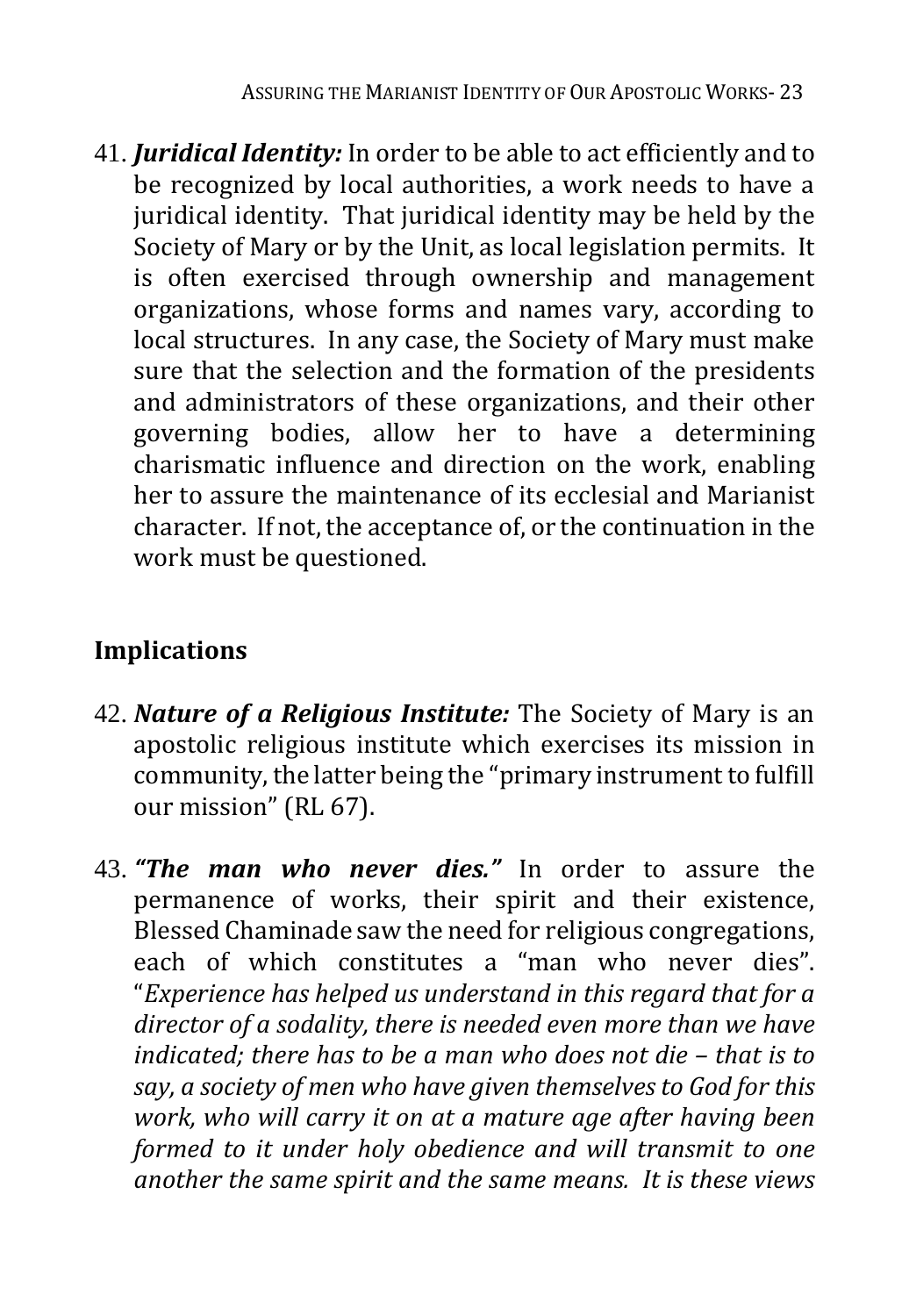#### 24 – SOCIETY OF MARY

*that have given birth to the Institute of Mary.*"[13](#page-23-0) Only that "man who never dies" can continually "*enliven the fire that enkindles other fires*" (Gen. Chap. 2012).

- 44. *Resulting Benefits:* The presence of the religious life endows the work with "prophets who witness to how Jesus lived on this earth…"[14](#page-23-1) and guarantees for it a perpetual vigilance over what is essential.
- 45. *Vocation Ministry and Our Works.* One of the Church's missions is to mediate God's call of individuals, helping them to embrace their vocation, as followers of Christ, and in service of God's people. This call comes in infinite ways, including the call to the religious life. Recognition and discernment of one's vocation does not occur within a vacuum, but in a concrete context, often within the context of one of our works. It is because of this that we can say our works have an important role to play in vocation ministry and in assuring the continued diffusion of our charism. Our "charism cannot continue without the attraction and development of new religious vocations" (RL 5.7). The development of new religious vocations" (RL 5.7). Marianist religious community, therefore, chooses by preference "those works which form apostles and stimulate religious vocations . . ." (RL 73).

<span id="page-23-1"></span><span id="page-23-0"></span> <sup>13</sup>*The Chaminade Legacy,* I, Doc. 154: "Answers to the Objections…Sixth Question". <sup>14</sup> Apostolic letter of his holiness pope Francis to all consecrated people on the occasion of the year of consecrated life , II,2, November 21, 2014, citing "Speech to Superiors General," November 29, 2013,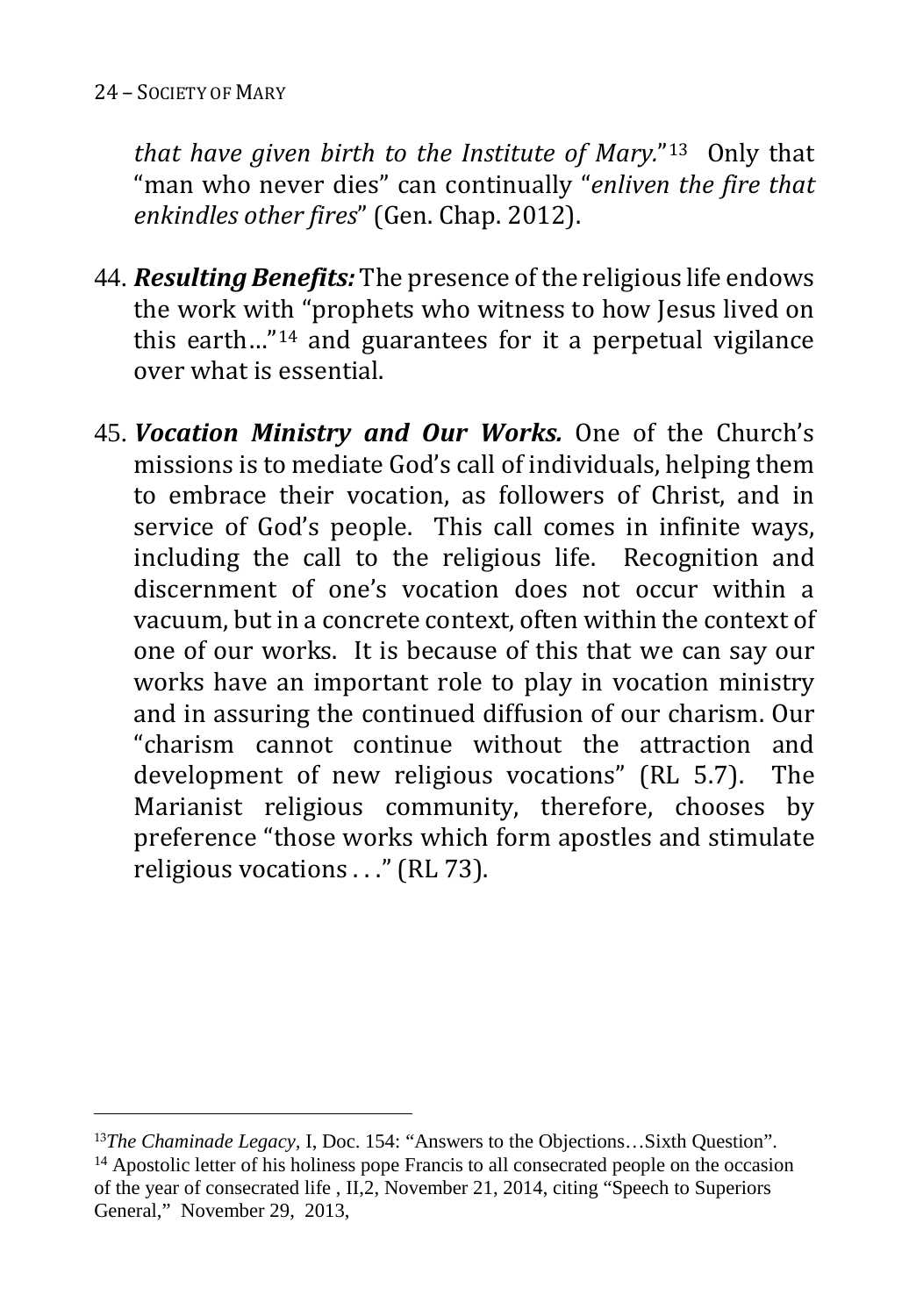# **Assuring the Marianist Identity of Works through the Marianist Community**

- 46. *The Fundamental Role of the Unit Community:* This role has many forms and is adapted to circumstances and needs. Above all, it is important to remember that the Unit must act as a unified body (*community*) in the animation of its works. Among its principal obligations are the following:
	- 1. to establish a missionary program for the Unit, which the specific works adapt and put into practice according to their own proper nature;
	- 2. to assure persons for important positions in the work: the director, the person in charge of human resources or finances, etc. Appropriate procedures must be developed for this purpose;
	- 3. to visit the work in order to accompany, support, advise and evaluate the work being done;
	- 4. to send resource-persons to assist the work, as needed and appropriate;
	- 5. to participate directly, or through delegates, in the leadership of the work;
	- 6. to help the work "*develop a Marianist methodology for the growth in faith of persons and groups. A clearer and more systematic pedagogy of faith will give a deeper Marianist identity to our missio*n" (General Chapter 2001, #27g).
	- 7. to maintain appropriate internal communication that helps preserve, in each person, a vital consciousness of his/her mission; a communication that goes both ways, from the Unit to the work and vice versa.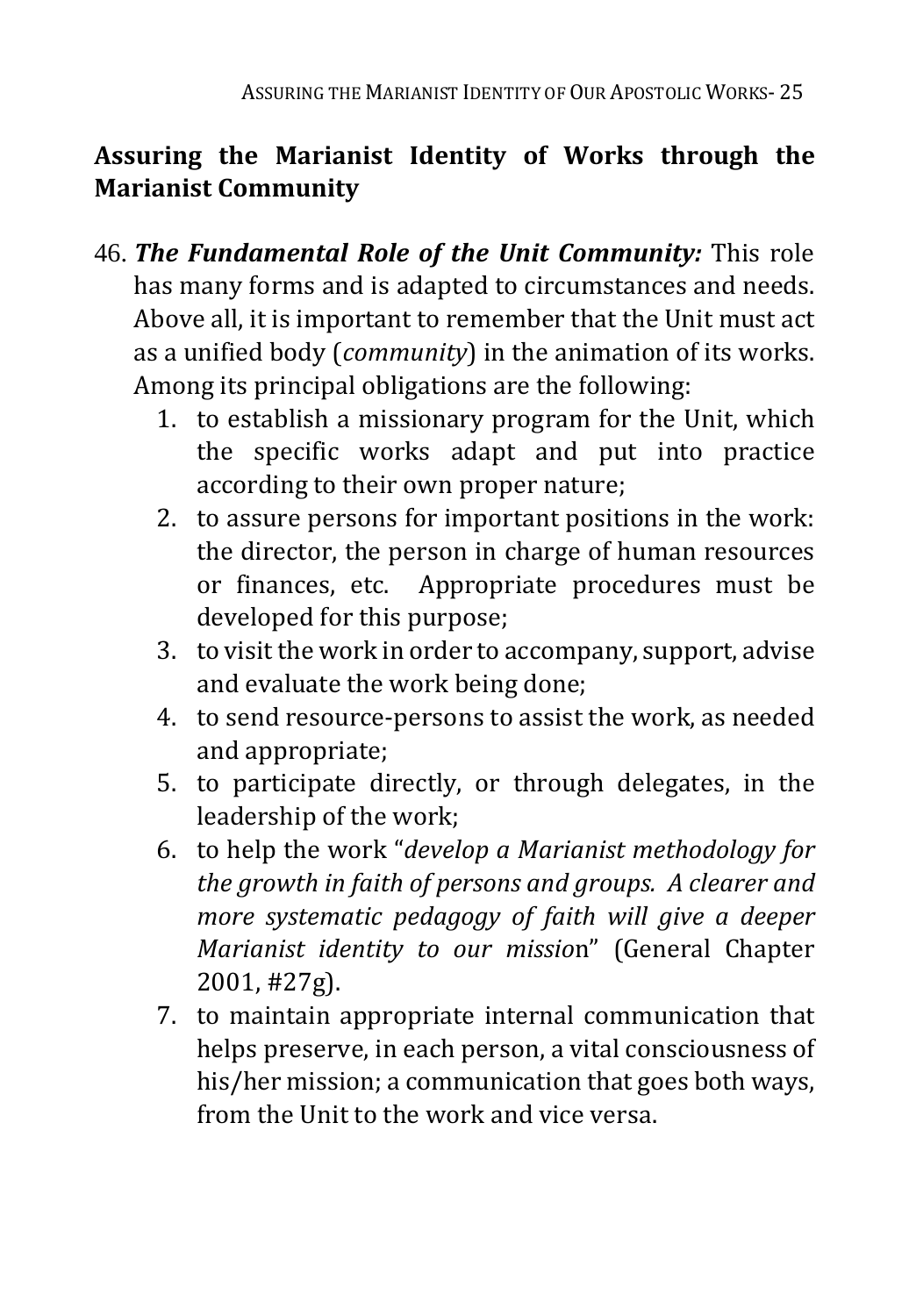#### 26 – SOCIETY OF MARY

- 47. *Delegation:* Animation of the work can, under clear criteria and under the authority of the Unit Superior, be delegated to specific entities, such as the local Marianist religious community, located near or even within the work itself, or to an organization made up of competent laypersons or religious (i.e.: *Conseil de tutelle* in France, *Sponsorship* in the USA, *Patronato* in Spain).
- 48. *The Local Marianist Religious Community.* A given work draws great benefit from the presence of a local religious community. The Unit, therefore, will always try to make this possible.
	- 1. A local Marianist religious community offers to the work, in a more striking way, that which is special to the religious life (fraternity, spirituality, sense of being sent on mission, etc.).
	- 2. By its involvement in the work and the commitment of the religious who work there, the community can more solidly imprint the Marianist character on the work (Gen. Chap. 2012, #28).
	- 3. The "living presence" of religious, as witnessed by their lay peers, is rich with reciprocal benefits: the religious come to better understand the actual labor conditions in the work, while the laity feel better understood, encouraged, and acquire a better sense of our spirit, our history, and our charism.
	- 4. Even elderly religious, no longer professionally involved in the work, continue to exercise a charismatic influence by offering their witness and their service to the work.
	- 5. It is clear that, as individuals and as a community, Marianist religious provide our works with unique and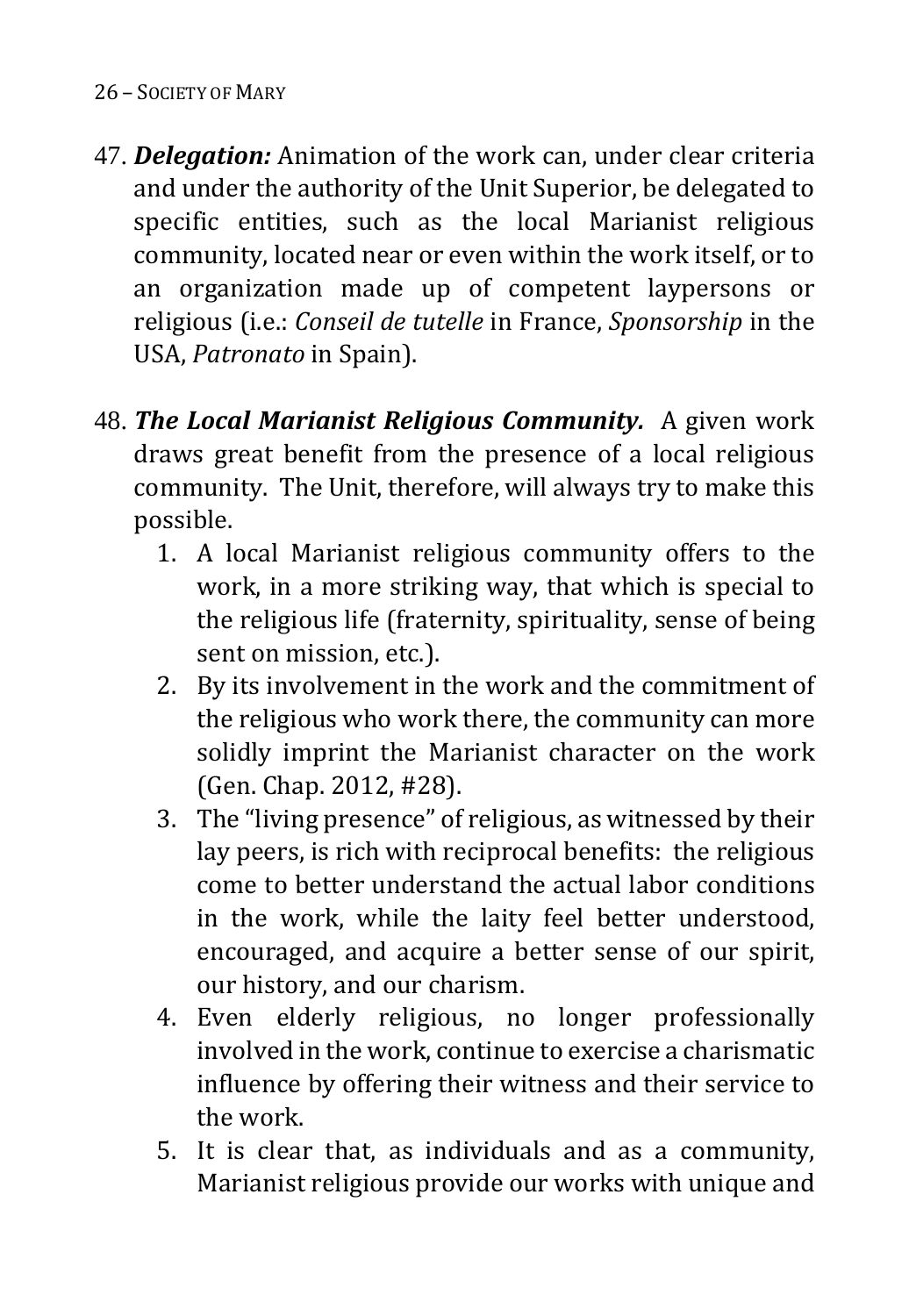essential gifts, which cannot be underestimated. As examples, the writings of Fr. Paul Hoffer, SM, 9th Superior General, are particularly eloquent in the articulation of this.

49. *A vibrant and creative vocation ministry* which involves all the agents in the work, both religious and lay, helps the Marianist religious community perpetuate itself and its apostolic mission.

#### **Assessment and Evaluation**

- 50. On a regular basis, the work is examined in relation to how well it is following its *Pastoral and Missionary Plans*. These evaluations occur both on a local level (within the work and its local Marianist community), as well as on a Unit level.
- 51. *Presence:* An important question to be addressed during the evaluation is whether or not the Unit Council is sufficiently attentive to each work, sensitive to its problems and its successes, both those of the work itself, as well as those of the persons collaborating there?
- 52. *Interventions:* If, upon assessment, a work needs particular direction and/or accompaniment, the Unit administration should assure that such intervention is made and later evaluate its effectiveness. The nature and style of the intervention is carried out, by working within the administrative structures of the particular work, respecting subsidiarity and established lines of authority.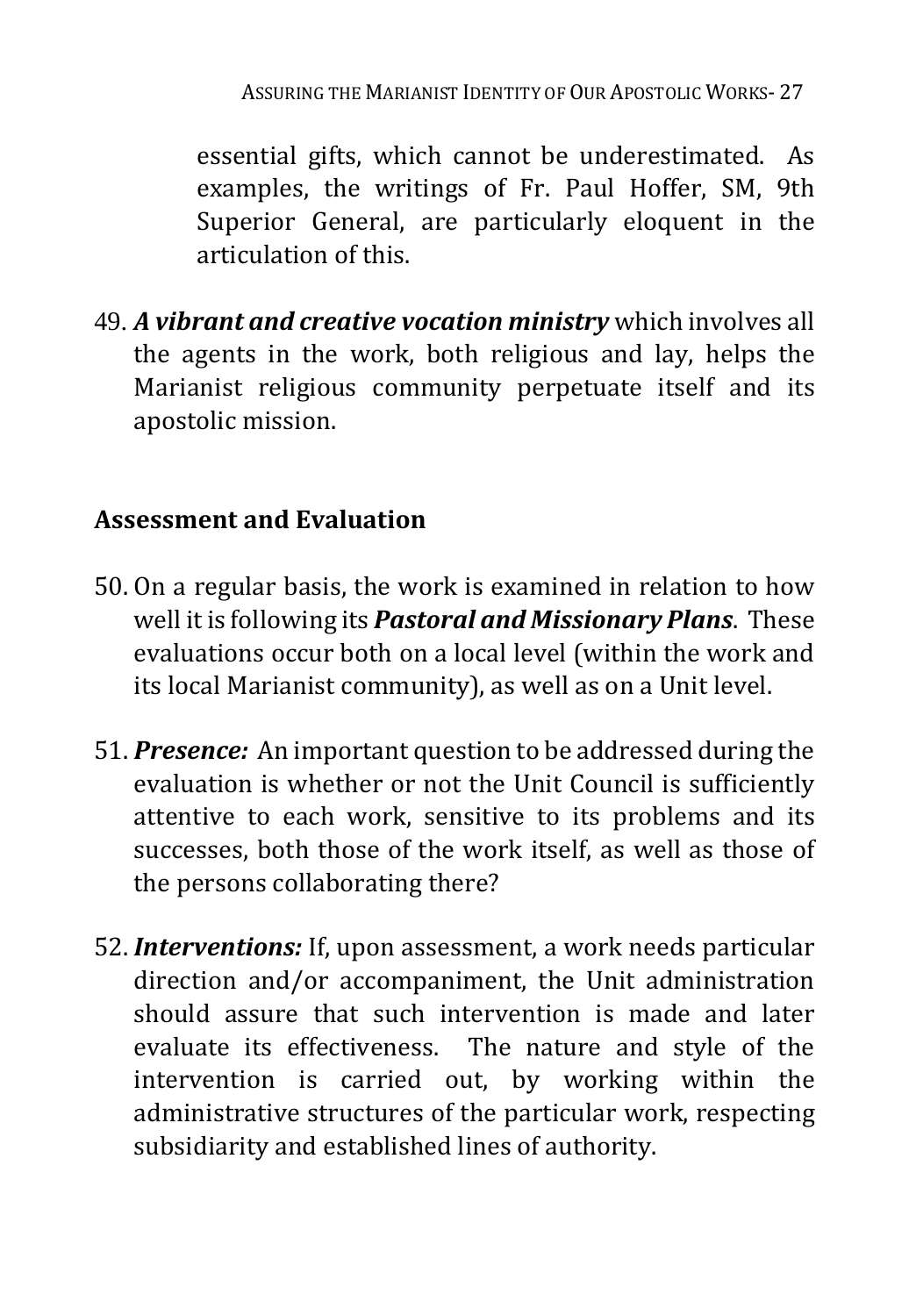#### 28 – SOCIETY OF MARY

- 53. *Relationship between the Local Religious Community and the Work:* Those in charge, both of the work and of the local community, share a common mission. Thus, care must be taken to mutually support one another through open and respectful interaction. The degree of solidarity between the leadership of the work and of the Marianist community is directly proportional to the ability of the work to fulfill its mission as a "Marianist" work. Every effort is made to keep this relationship positive.
- 54. *Religious Vocations as a Fruit of Our Works:* Although most of the works of the Society of Mary were not specifically initiated for the purpose of fostering religious vocations, neither should this motivation be absent from any of our works. When evaluating the various fruits, we expect to see from our works, we, rightfully, must ask if these meet the provisions of the *Rule of Life* concerning vocations: presence of a program for developing vocations (RL 6.7 and 6.8), attraction and development of new religious and priestly vocations (RL 73 and 5.7).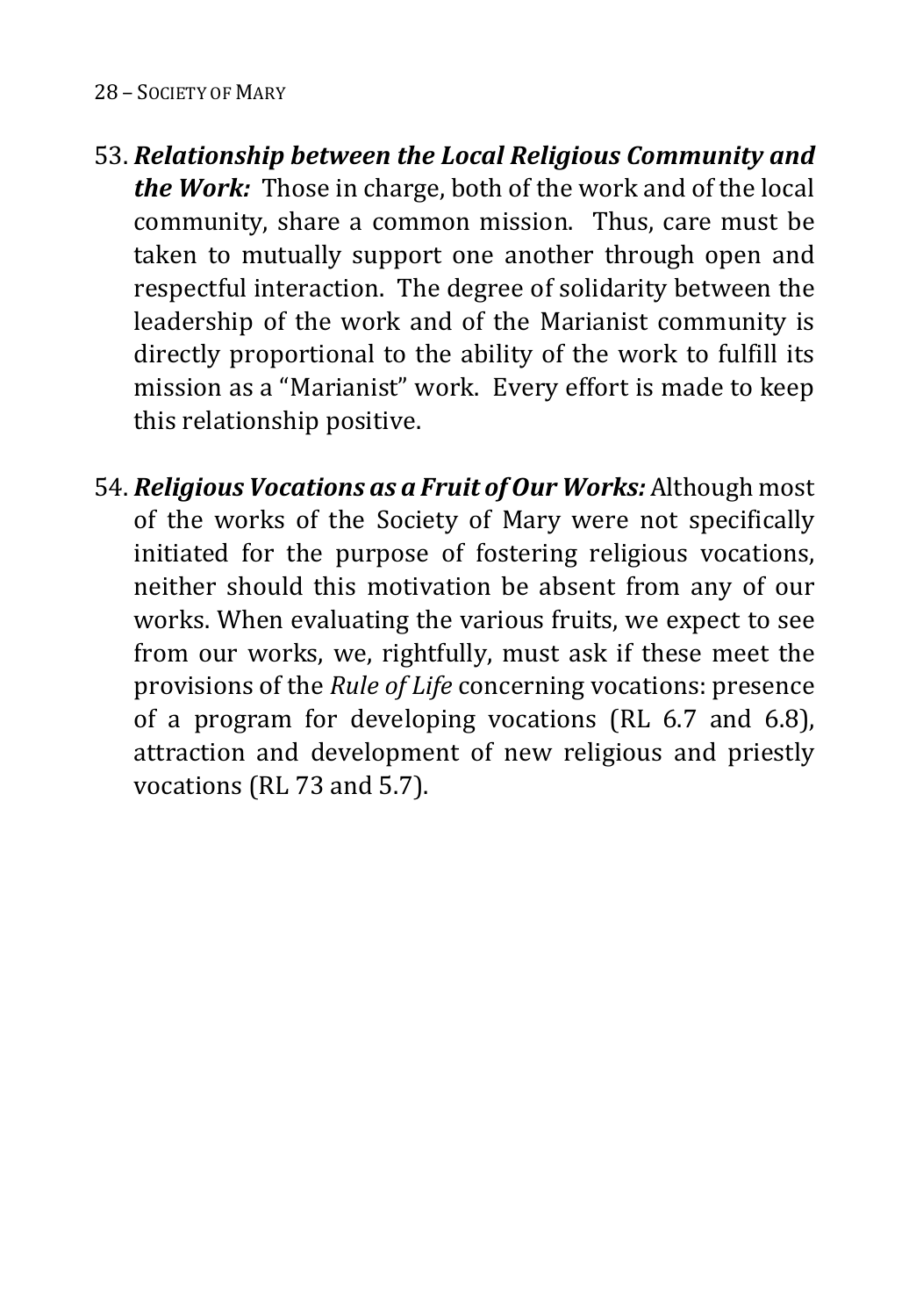# *IV. The Work is Supported by Structures Designed to Generate a Genuine Family Spirit*

# **Meaning**

- 55. Works of the Society of Mary are *structured to support the charismatic goals and style* that are inherent to our tradition. Thus, leadership and direction of these works are carried out according to the guidelines of the *Principal Characteristics of Marianist Administration* (CMA), favoring shared decision-making, subsidiarity, and collegiality. In doing so, the work becomes a concrete manifestation of an essential Marianist element – family *spirit*.
- 56. The work is directed by a *Leadership Team* whose functioning has some typical features:
	- 1. the sharing of responsibility among its members and decision-making in common;
	- 2. recognition of the Society of Mary as the welcome guardian of the Marianist charism within the work.
	- 3. clarity regarding the rights and duties that belong to the Unit Council, as well as the responsibilities of each of the work's leaders and stakeholders;
	- 4. integration of evaluation tools into the administrative and financial management system.
- 57. The CMA put the *enhancement of the human person* at the heart of Marianist apostolic activity. Accordingly, every Marianist director and administrator seeks to develop and enhance, in each of the persons involved in the work, the virtues of love, generosity, mercy, admiration, and virtues of love, generosity, mercy, admiration, interiority. The leaders themselves seek to imitate the style of Mary (cf. #12 above), through whom God chose to become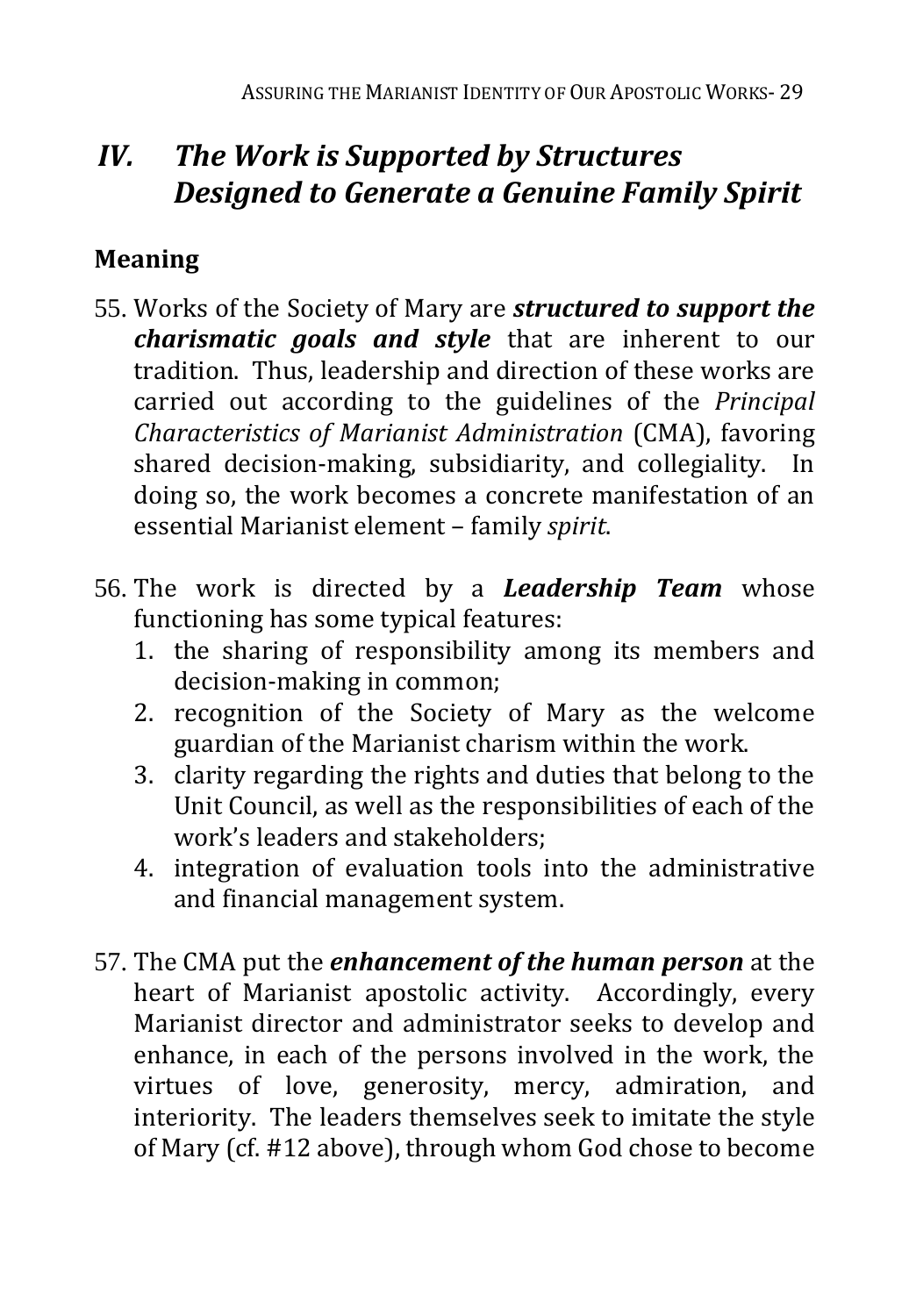incarnate, and whose mission is at the heart of the work: that of bearing Jesus to a multitude of brothers and sisters.

58. The economic matters of the work are managed with care so as to assure a **financial stability** sufficient enough to enable it to carry out its mission in a fiscally responsible manner.

# **Implications**

- 59. The system of the *Three Offices* has been a great gift handed down to Marianists from its Founder. This system allows any situation to be viewed from three distinct perspectives, so as not to overlook any essential aspect, and promote balanced, thorough and prudent decision-making. This way of thorough and prudent decision-making. administrating, which calls upon the diversified skills of various persons, constitutes a safeguard against ill-advised decisions that might otherwise be made by one individual acting alone. This management model has proven its worth over many years. In the course of our history, when this precious treasure was not respected, the SM often found itself confronting serious problems.[15](#page-29-0)
- 60. The *selection and formation of the work's leadership* constitutes one of the most important concrete duties of the Unit Administration. Whenever possible, internal promotion of new leaders, which favors the maintenance of consistency with the work's intended mission and its Marianist character, is preferred. Similarly, careful nourishment of the formation of all the work's personnel, both as professionals

<span id="page-29-0"></span> <sup>15</sup> The Lalanne and Layrac affair: Cf. *Letter* no. 772 of April 27, 1835, to Bro. Mémain ; *Letter* no. 791, of August 4, 1835, to Fr. Lalanne (and the introductory commentary to that letter) … The Layrac affair was going to last for years, and we can follow its sad vicissitudes in Fr. Chaminade's letters over time…. We know that the debts incurred just barely escaped ruining the SM and contributed greatly to the torments at the end of the Founder's life.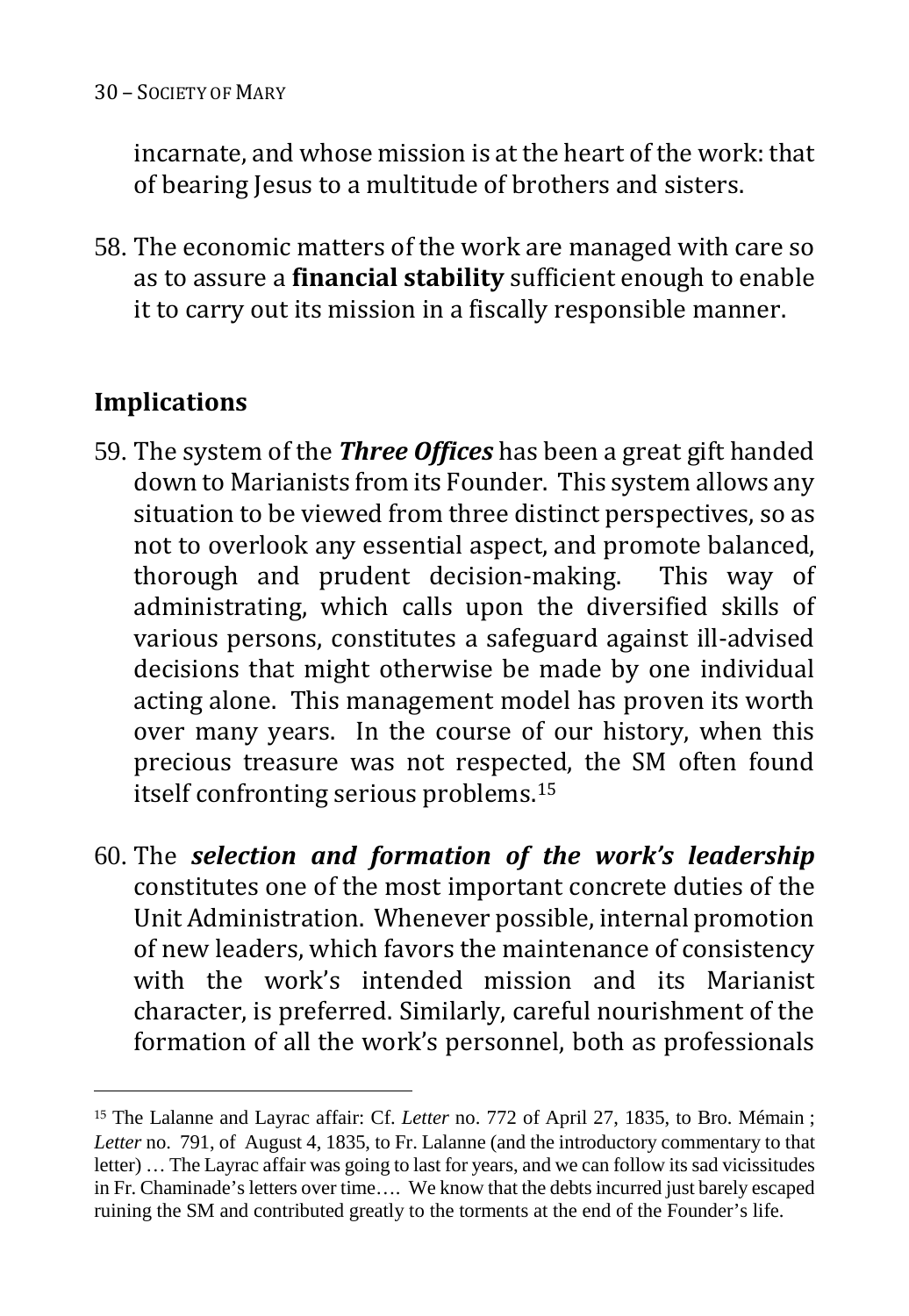and in their knowledge of Marianist heritage, helps promote prudent selection of new leadership from within the work. Of course, additional formation may be necessary for new leaders, as they assume responsibility for a given work.

- 61. The system of the Three Offices contributes to the development of a broader *sense of shared responsibility*, as it helps make leaders conscious that:
	- 1. every orientation and every decision that is taken has repercussions, not only upon the work itself, but also upon the Unit, and ultimately, upon the Society of Mary, and even the Church;
	- 2. any responsibility that is confided to us at a given moment, we possess as stewards. At the end of our time, whenever that may come, we are invited to leave it in another's hands. Thus, the work does not belong to those who direct it. They inherit it and are called to hand it on in a better condition than they found it;
	- 3. No one operates within a closed circuit. Each one carries out the mission assigned to him/her according to the spirit and pastoral guidelines of the work, of the Society of Mary, and of the local and universal Church.
	- 4.

#### **Assuring Structures that Promote Genuine Family Spirit**

62. In addition to the Three Offices, the *clear articulation* of responsibilities, policies, terms of office, codes of conduct, and other structures is essential. This is not to promote rigidity or suffocate creativity, but rather to respect the desire for all collaborators to have clarity in what is expected from them, what is not permitted, and the concrete lines of authority that allow the work to achieve its mission. Yet, at the same time, creativity and initiative are enthusiastically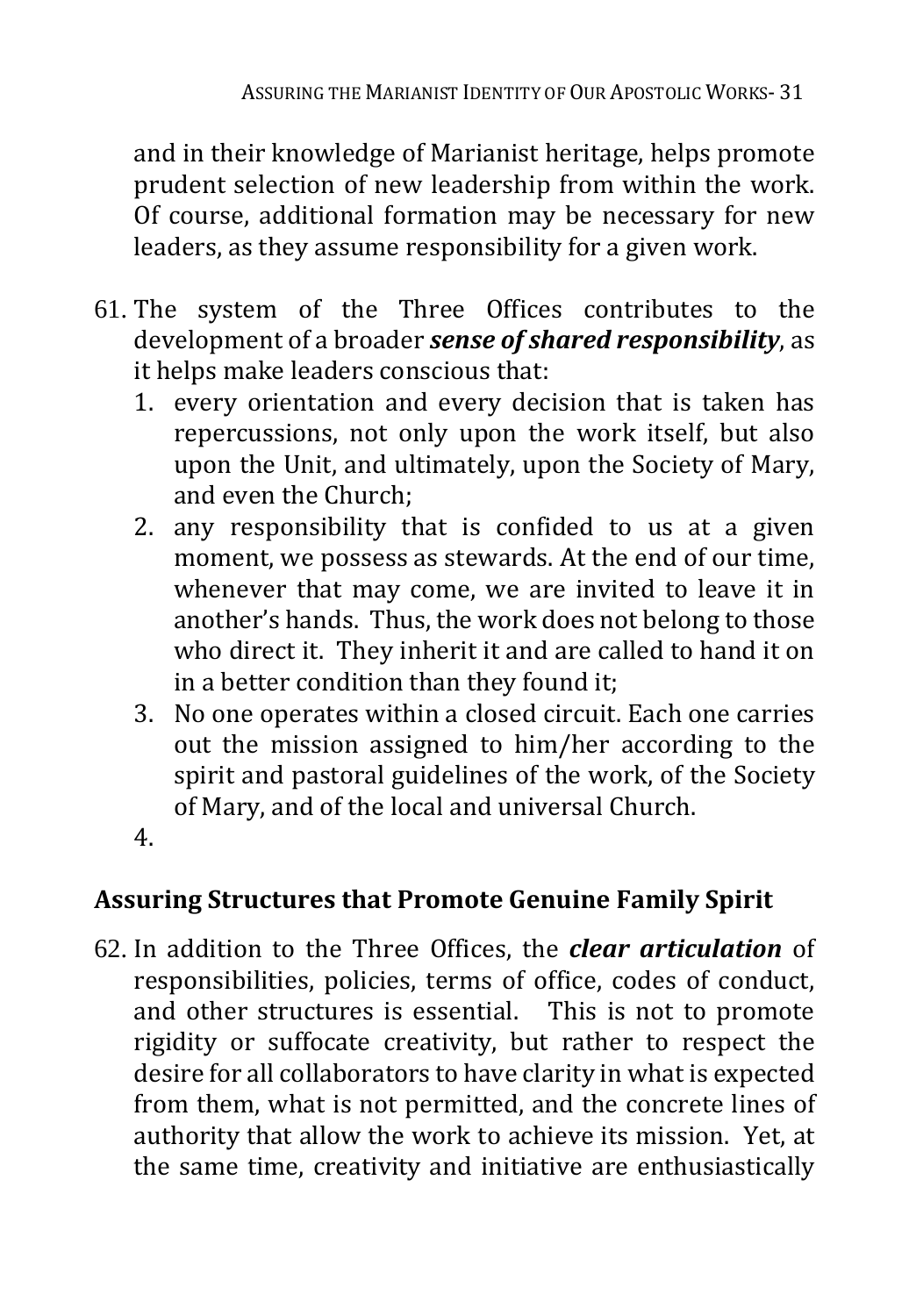encouraged, as these assure that the work is constantly renewing its spirit and forming future leaders.

- 63. It is important to regularly recall the *history of the work*, in relation to that of the Society of Mary, so as to underscore what the work has inherited from it and contributed to it.
- 64. Through *personal accompaniment*, care is taken that those involved in the work might be able to grow, be they on the leadership team, staff or beneficiaries. Some ways to do this include: publicizing successes, accompanying them in difficult moments, helping new members become integrated, etc. Conversely, those who consistently either fail in the fulfillment of their responsibilities, or those who no longer display the essential desire to contribute to the mission, need to be confronted and corrected with respect and clarity, as one would engage in "fraternal correction."
- 65. It is important to cultivate within each work a *sense of pertaining to something beyond the immediate work*, i.e., the local Marianist Unit, or the Society of Mary around the world. This is done by:
	- 1. joining the individual works into a network, wherever it<br>is feasible. Typically, networks created within a Typically, networks created within a particular Unit (i.e., for finances, ministry, Marianist pedagogy, formation programs, celebration of Marianist events, …) assist in the harmonization of goals and practices;
	- 2. organizing common activities for several works of the Unit, (i.e. for directors, for business managers, for campus<br>ministers. catechists. maintenance and service maintenance personnel...);
	- 3. promoting solidarity by making the works sensitive to each other's needs and making one work available to help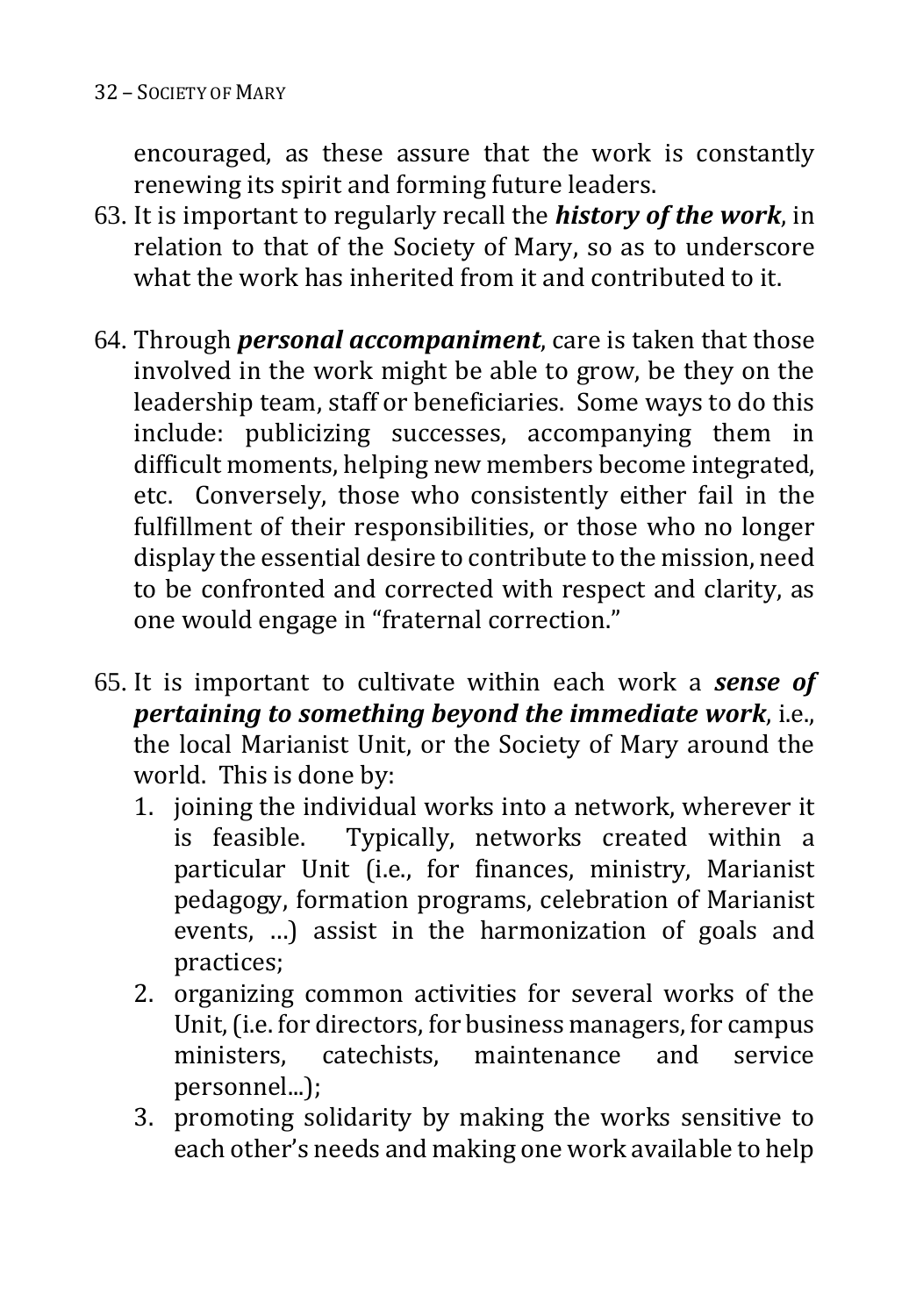another, according to its own capacity, just as in a normal, healthy family;

- 4. offering regular rewards that honor persons, individually or collectively, for long term service, outstanding achievement, dedication, etc.;
- 5. participation by the Unit Council and/or the local Marianist community in certain celebrations (birthdays, inaugurations, family or personnel events, etc.) in order to express the nearness of the Society of Mary to the work and make this familial connection organic.

# **Assessment and Evaluation**

- 66. Close attention is paid to the established *organizational statutes, civil laws and local norms* of the work to ensure that these are respected. When necessary they are revised according to prevailing norms.
- 67. *Fidelity to Marianist missionary goals* requires diligent attention to preserving family spirit in the work. *"One of the keys to understanding the missionary plan of our Founder is appreciating his intuition that faith is best lived and developed within a community. Family spirit and the ability to create community and bonds of solidarity wherever we are, have been and continue to be among our strengths."* (General Chapter 2001, #24c). Some signs of this fidelity would be:
	- 1. contribution to the growth of the Marianist Family through the multiplication of groups and youth movements;
	- 2. opportunities are provided and encouraged for reflection upon the great questions of human life, upon the meaning of life and upon vocation, in the broadest sense;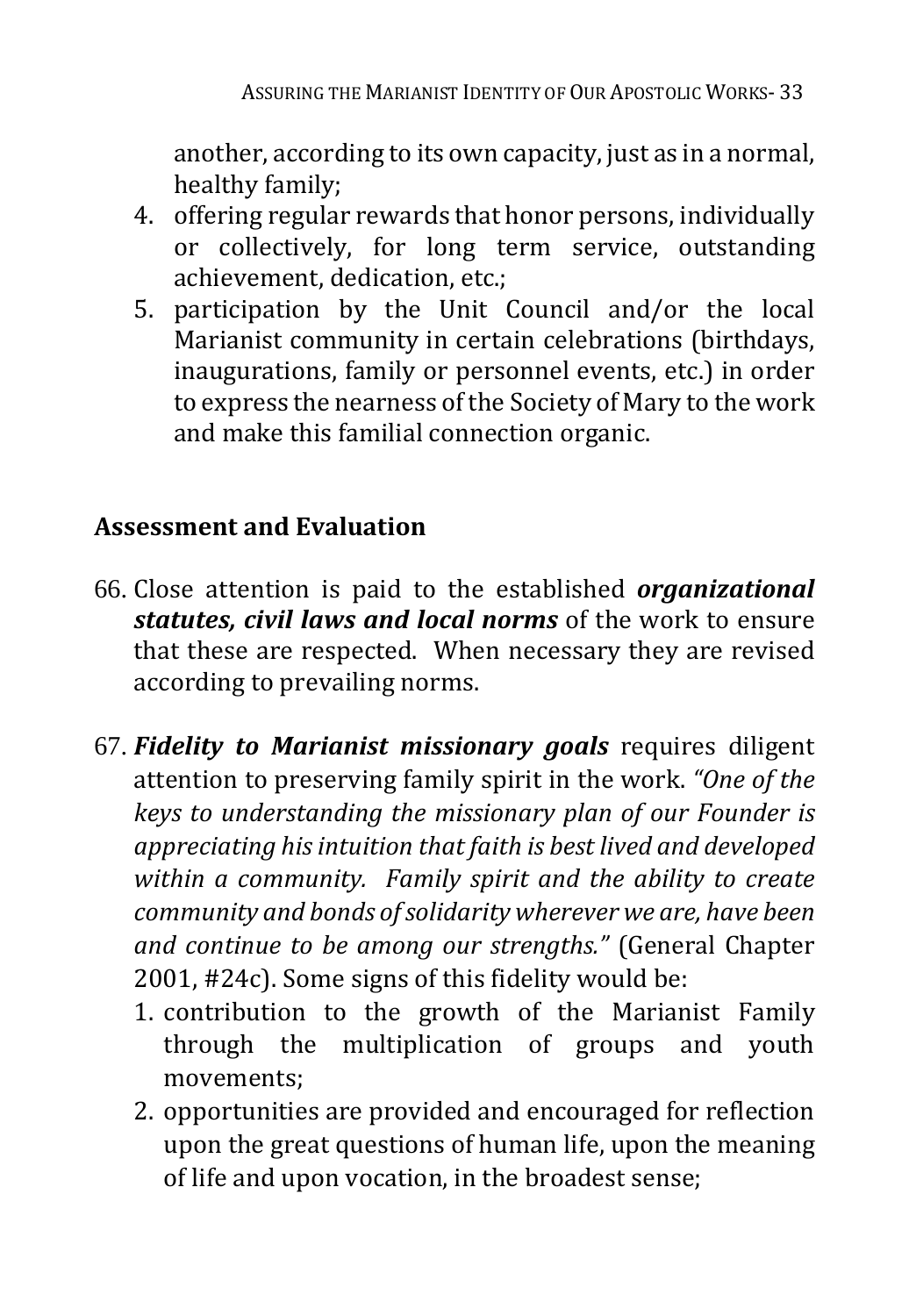- 3. opportunities are encouraged and provided for maturation in the Faith of those who confess to be Christian, and for reflecting upon and promoting specific vocations;
- 4. key leaders of the work manifest and promote a good understanding of the Marianist missionary goals, and they draw inspiration from it for their actions and decisions;
- 5. those involved in the work manifest a sense of affinity and personal closeness to each other and to its mission. They feel accompanied by the work's community (both in the particular sense of the SM community, and the wider community of all those involved in the work) during moments of important personal or family events, be these happy or sad.
- 68. As Mary at Cana urged the servants to "do whatever he tells you," we know that the spirit of **willingness and availability** is an important characteristic of any work in Mary's mission. Therefore, keen insight into a work's conformity with the Marianist mission is gained by evaluating such willingness and availability of those involved in animating the work, beginning with the Marianist community. Is there a generous spirit of mission, of being sent, that is enthusiastically poured out, to the degree circumstances permit, on the part of the religious associated with the work? Is this spirit well-received within the work? Do lay collaborators share this spirit, embrace it and generate it as well?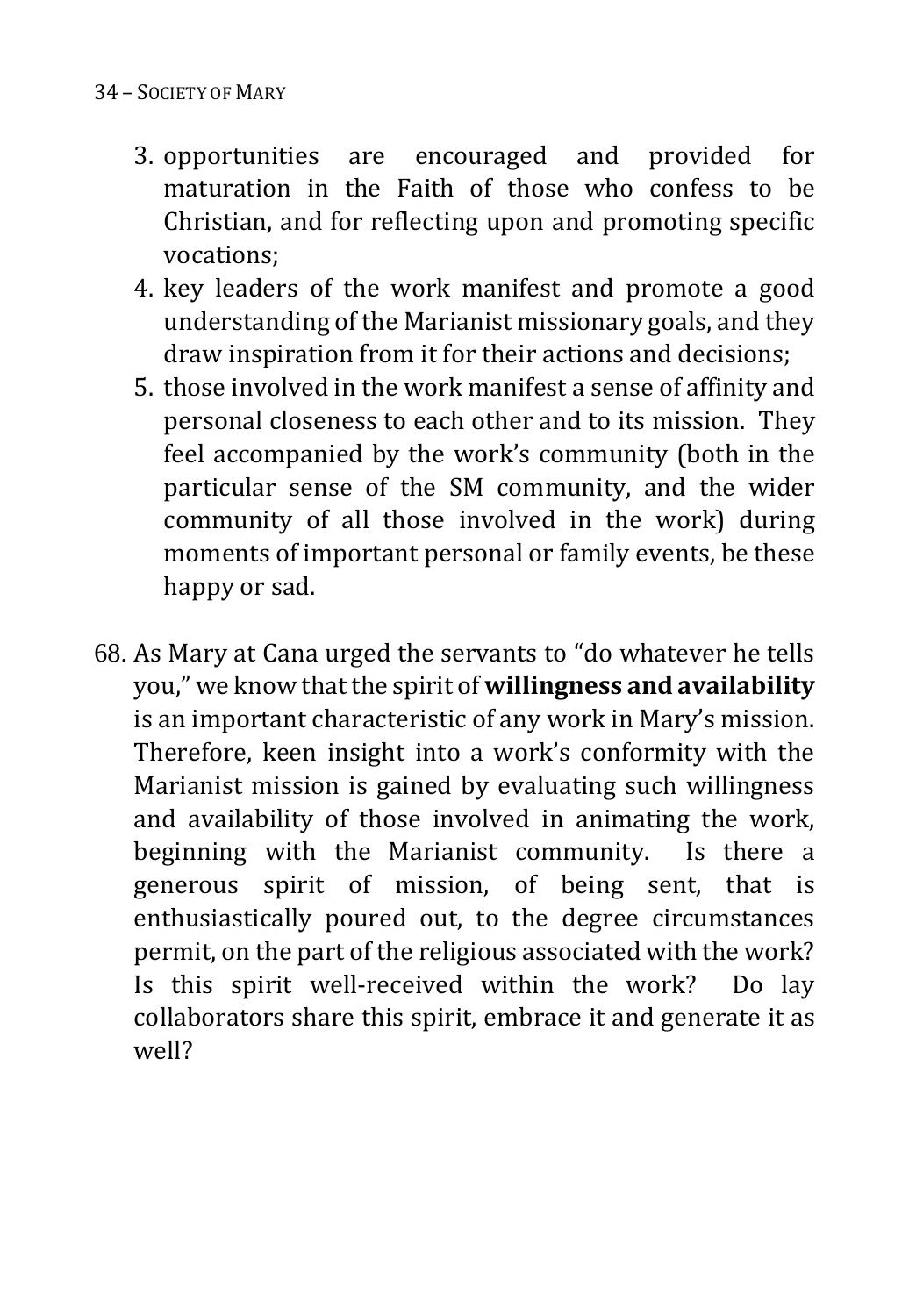# *V. The Work is Focused upon the Integral Formation of the Person*

# **Meaning**

- 69. Since every Marianist work involves persons with the capacity to grow, it constitutes in itself an *opportunity for formation* where, depending upon its own nature and the missionary priorities set out by the Unit, it strives to see that those persons come to know God better, live better lives, and fully develop as persons. This requires conscious planning of concrete formation activities for this purpose, by the work.
- 70. Such formation is *inclusive*, aimed at all the persons involved in the work, especially the direct beneficiaries, but also other persons who are collaborators in the work. Of special importance are those in positions of responsibility (c.f. #60 above). We must not forget that religious who find themselves entering into new circumstances, may need formation in order to develop an understanding of their role in that mission.
- 71. By using clear and concrete methods, adapted to each work, and with *clear aims,* the formation of the work's collaborators seeks to strengthen their role in the animation of the works. For all involved, formation programs endeavor to strengthen and educate in the faith and the Marianist charism, develop leadership skills, build a virtuous society sensitive to human social issues, near and far, great and small. In this regard, it would be good to be able to benefit from collaboration with the other branches of the Marianist Family, wherever this may be possible.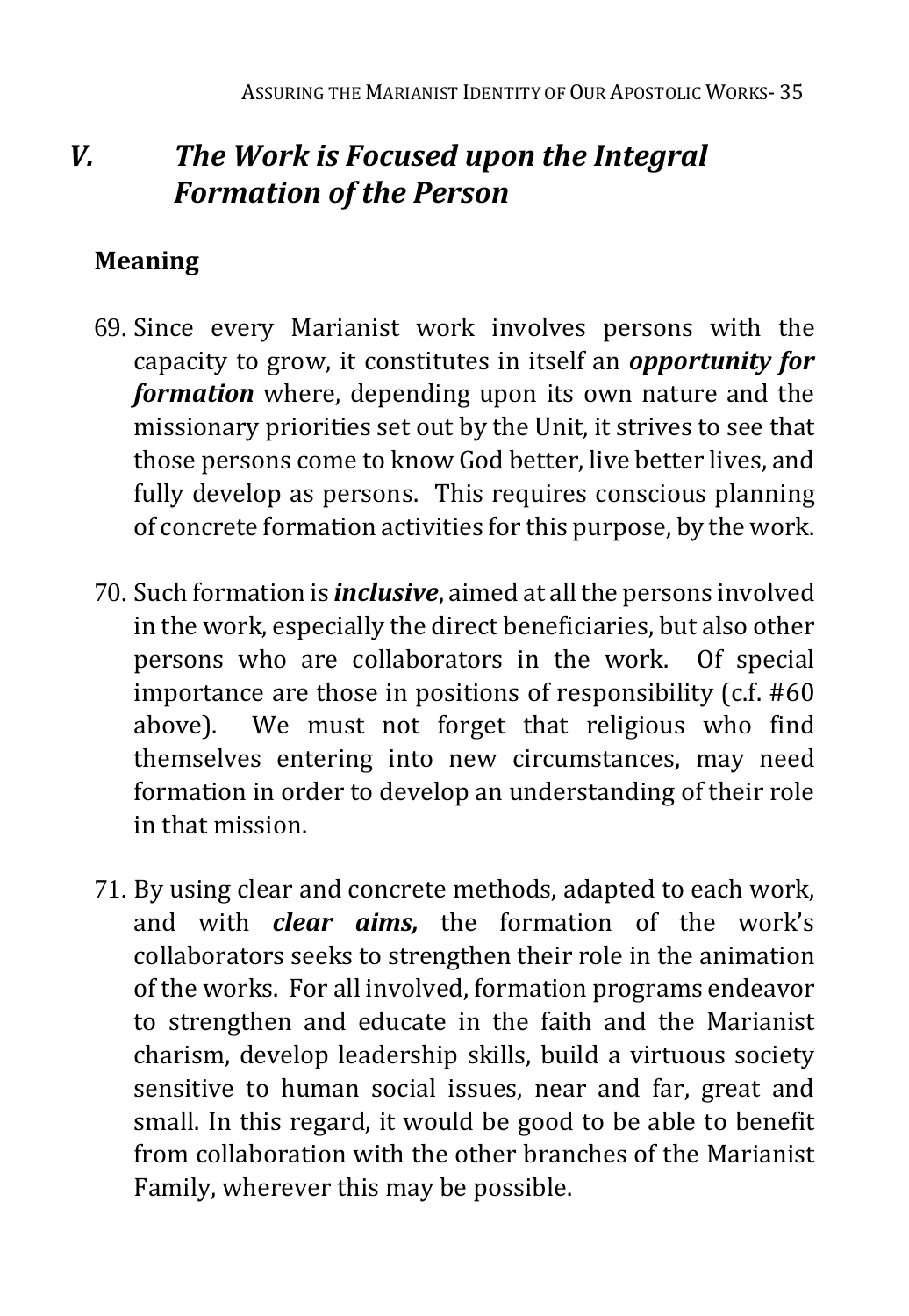# **Implications**

- 72. Beyond its immediate objective, every work has as one of its primary goals the *positive transformation of the person*, leading to lives that are enriched, horizons that are expanded and souls that are happy, while at the same time diminishing oppression, bitterness, suffering, and hopelessness. "*Every job builds a person, as well as its product*" (Emmanuel Mounier). Since our actions transform us, we hope that they transform us for the better. For a work that claims to be of the Gospel, that is an absolute necessity!
- 73. The *essential resource* of a work is not primarily economic or financial, but human. It is the persons who give life to the work, who must be constantly attended to and led to achieve fully their potential.
- 74. Let us not forget the *example of the Founder and of our history.* Father Chaminade often turned down interesting works, simply because he did not have persons who were well trained for taking them on. He deplored his disciples' opening up too many works before finding well-trained persons. Good will is not enough, there must be competence. "*It seems to me, the schools of the Daughters of Mary have been far too much talked about. I would have preferred that while waiting for them to develop on a large scale, we had formed the teachers and lay supervisors*" (*Letters,* no. 171 to Mounier, Aug. 27, 1821).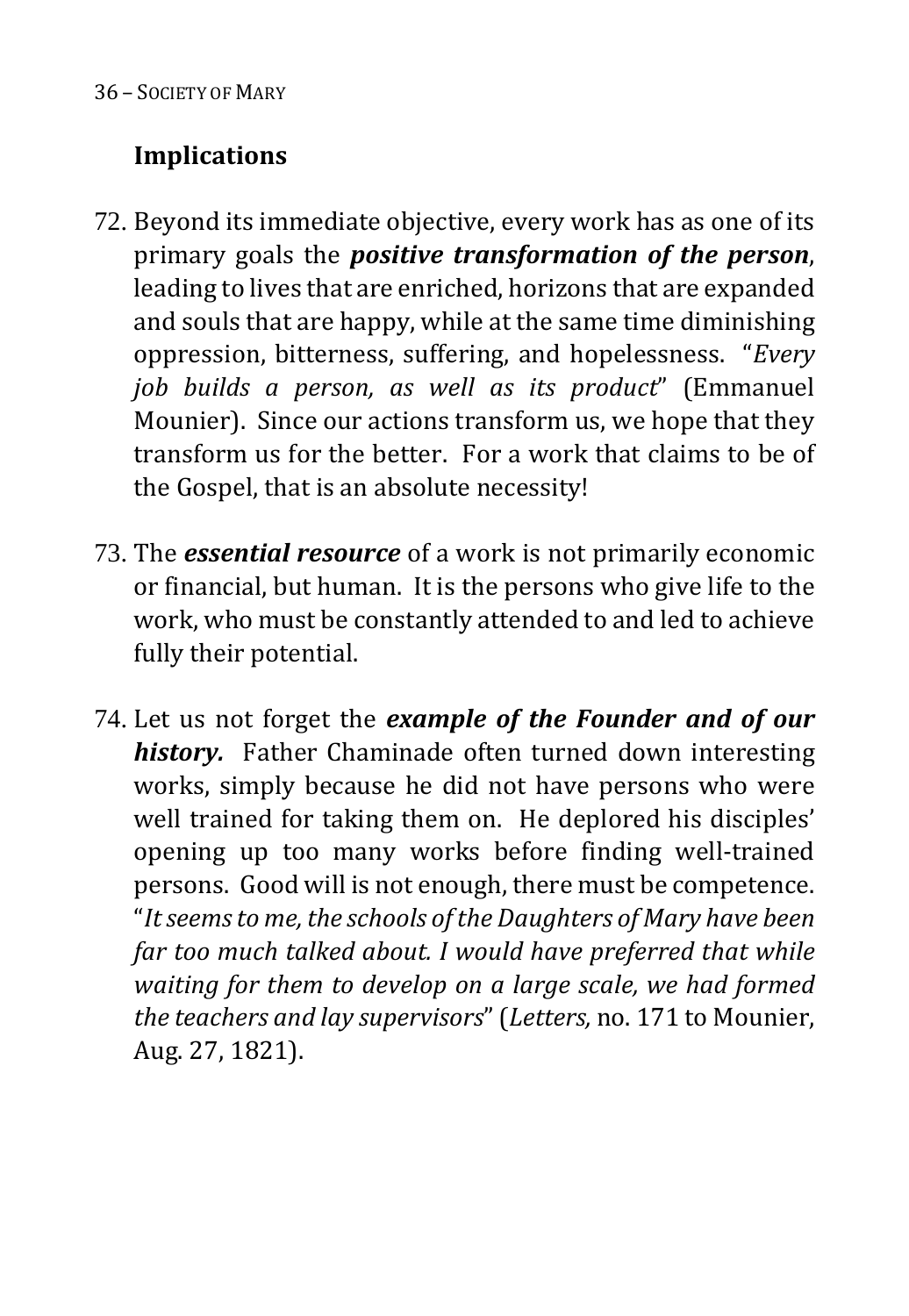# **Assuring the Integral Formation of Persons**

- 75. The *agents of formation* are the Marianist religious, called to play a primary role in handing on the Marianist charism. Other agents of formation include other members of the Marianist Family who may be present, and any collaborator who sufficiently identifies with the essence of our charism.
- 76. There are many *existing resources* available to us. We should take advantage of those specifically Marianist resources already known. We especially mention some of them:
	- 1. There are excellent "classics" of Marianist apostolic instruction that can be helpful to us. One of these, *Marianist Pedagogy*, by Fr. Paul Hoffer, SM, synthesizes many of the others in a magnificent way. For those involved in education, this is a powerful resource.
	- 2. The *Characteristics of Marianist Education* (CME) is an indispensable tool for educational works, which are an important part of our apostolate. But, these can easily be adapted for all the other works, with some minor changes in the language. These characteristics, though, should not be reduced to canned slogans and simplistic formulas. Every characteristic constitutes, in itself, a formation program with greater depths to plumb, in order to go deeper into its meaning, and benefit even more from its study.<br>3. The *Principal*
	- 3. The *Principal Characteristics of Marianist Administration* (CMA) also forms a valuable handbook for administrators and managers.
	- 4. The collection *Marianist Education: Heritage and Future*, which covers and deepens the areas of CME and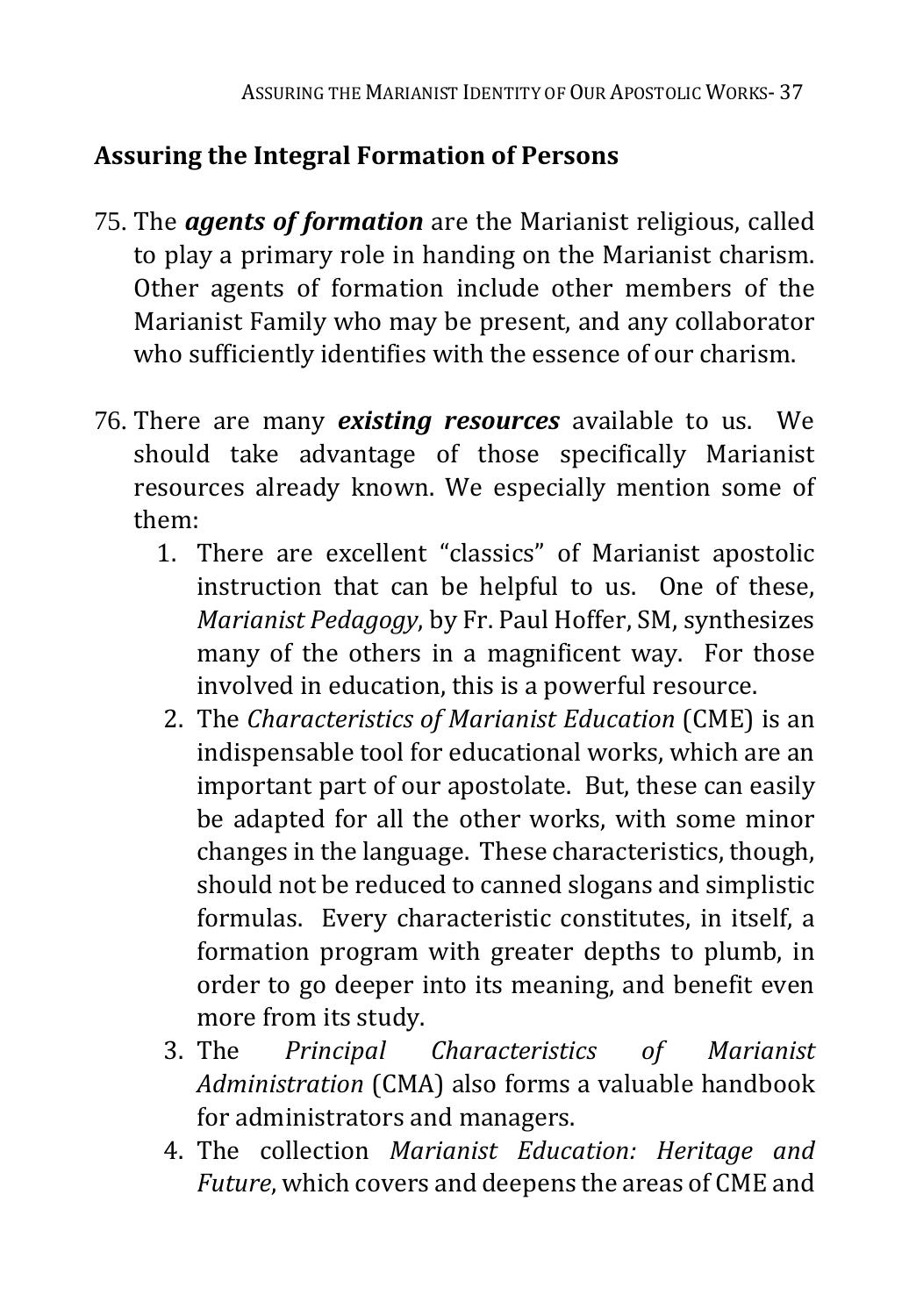CMA, offers key ideas for better understanding and speaking about our tradition and our charism.

- 5. The above only touches the surface, there is so much more. We are lucky to have among us past and present works by laypersons and religious which articulate our call to apostolic work. Zonal Centers for Marianist Studies may be particularly helpful in providing guidance in this type of formation.
- 77. *Identification and Formation of Formators for the Specific Needs of the Works.* It would be good to find persons, either lay or religious, to participate in teams in charge of developing formation programs needed by the work and of assuring their animation.
- 78. Our works, and those who labor in them, must be dynamic and full of vitality. Thus, we cannot overlook the *importance of ongoing formation.* This can take various forms:
	- 1. *Formation through Collaborative Sharing*: Within the work we can create various opportunities and groups for reflection on faith and personal/professional development that cover many areas: religious, development that cover many areas: professional, socio-political, vocational. We must know how to identify and question events that touch and challenge those we serve and the world in which we live.
	- 2. *Organized Formation*: We need to develop programs that are precise, coherent and complete in order to afford the specific training of persons while they are engaged in a given work. These programs take account of the various backgrounds of people and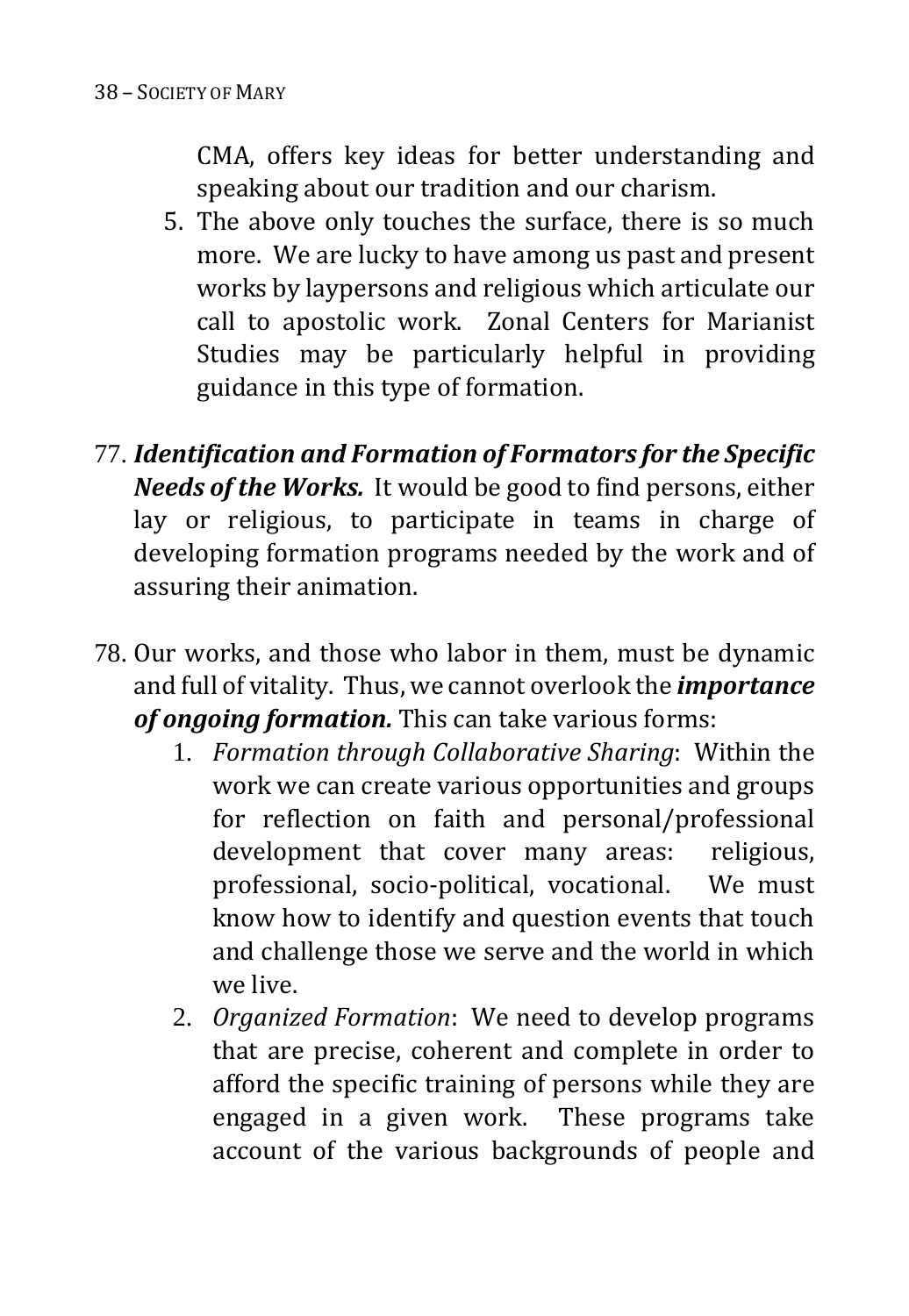adapt to the nature and structures specific to each work.

- 3. *Formation for the Acceptance of Failure*. One does not always meet success, whether in a given activity, or in life. Failure is a trying experience, but at the same time ambivalent. It can be lead to psychological suffering, sometimes very heavy to bear, yet it can also be an opportunity for some thoughtful reflection which provokes a rebound that leads the person toward an even better state. Formation programs should take this into account.
- 4. *Time Management:* Time away from the work can also benefit the person and the work, depending on how it is spent. One can "recharge" and build a desire to deepen the effectiveness of one's work. One can discover the usefulness of "vacation" time, if it is not completely given over to diversion, but rather allows some time for true "re-creation," a privileged time to delve deeper into life and knowledge, professionally and as human beings (for example, some time spent in another country to learn another language or getting to know other Marianist contexts).

#### **Assessment and Evaluation**

79. The *challenge of diversity* in today's world is real. We ought to assure that the diversity which exists in our works is a source of richness, and not an obstacle to our mission or a block against youth or outreach ministry, evangelization work and education in faith!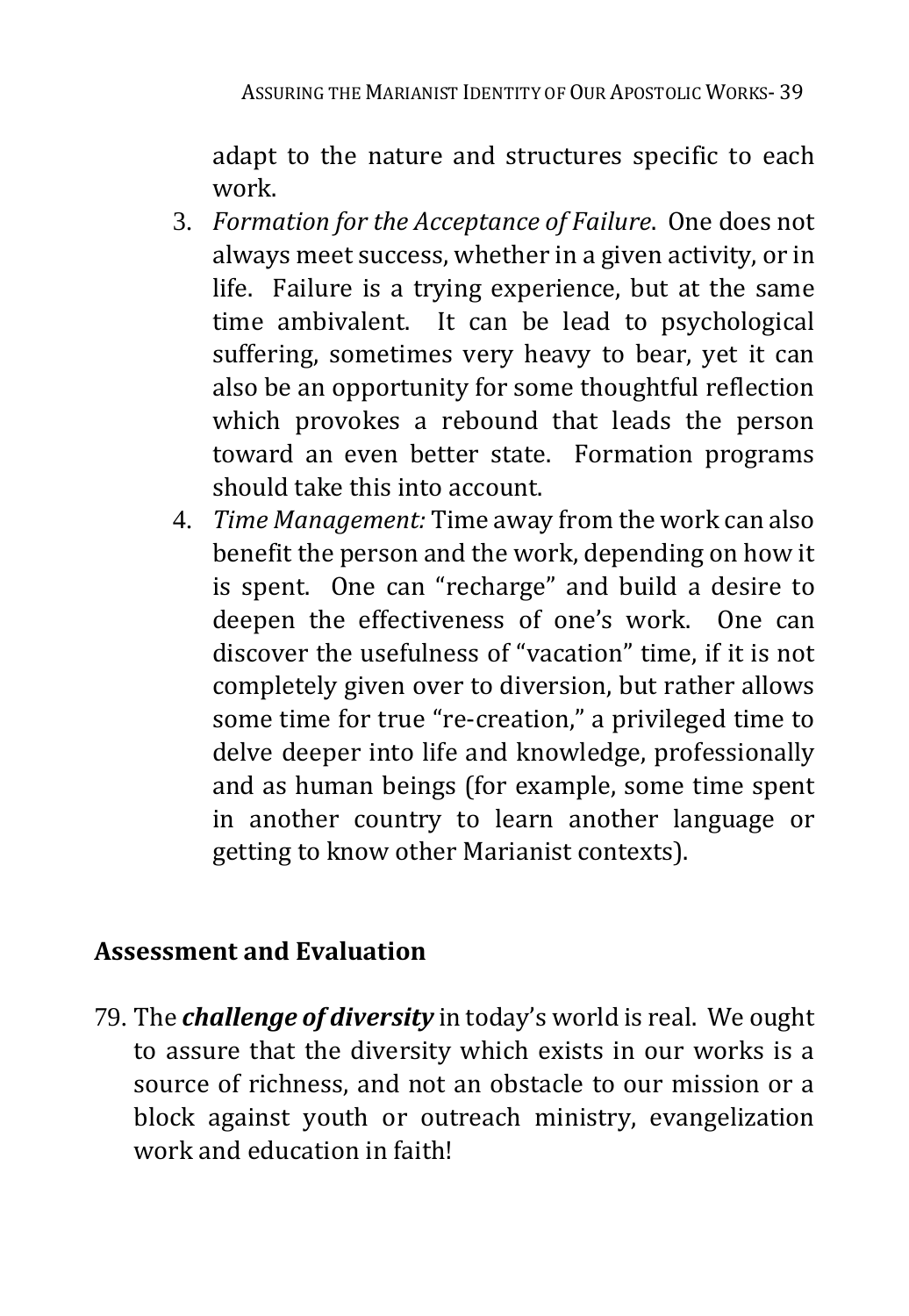#### 40 – SOCIETY OF MARY

- 80. Do those who have responsibility for leadership show *esteem for the work and knowledge of the charism by their leadership*? Do they know our charism well and, above all, do they work to deepen it within themselves and within the work that they serve? Renewal of terms must take this dimension into consideration as an important criterion.
- 81. We should regularly *review the development of the activities* to judge their appropriateness, examine the means used and, as time goes on, add others, if possible.
- 82. Enjoyment in one's work is a must. Understandably, the worker may become physically tired at the end of the day. Yet, if one has a *heart filled with joy*, and values the work in which one collaborates, then it becomes natural to want to better know and live the charism and contribute towards enriching its expression in the work. Additionally, it is important to listen to feedback from those who have been the beneficiaries of our ministry. These are the ones who know us best, from experience, and can provide us with a wider perspective in understanding if and how our works have a true and lasting positive impact on person's lives.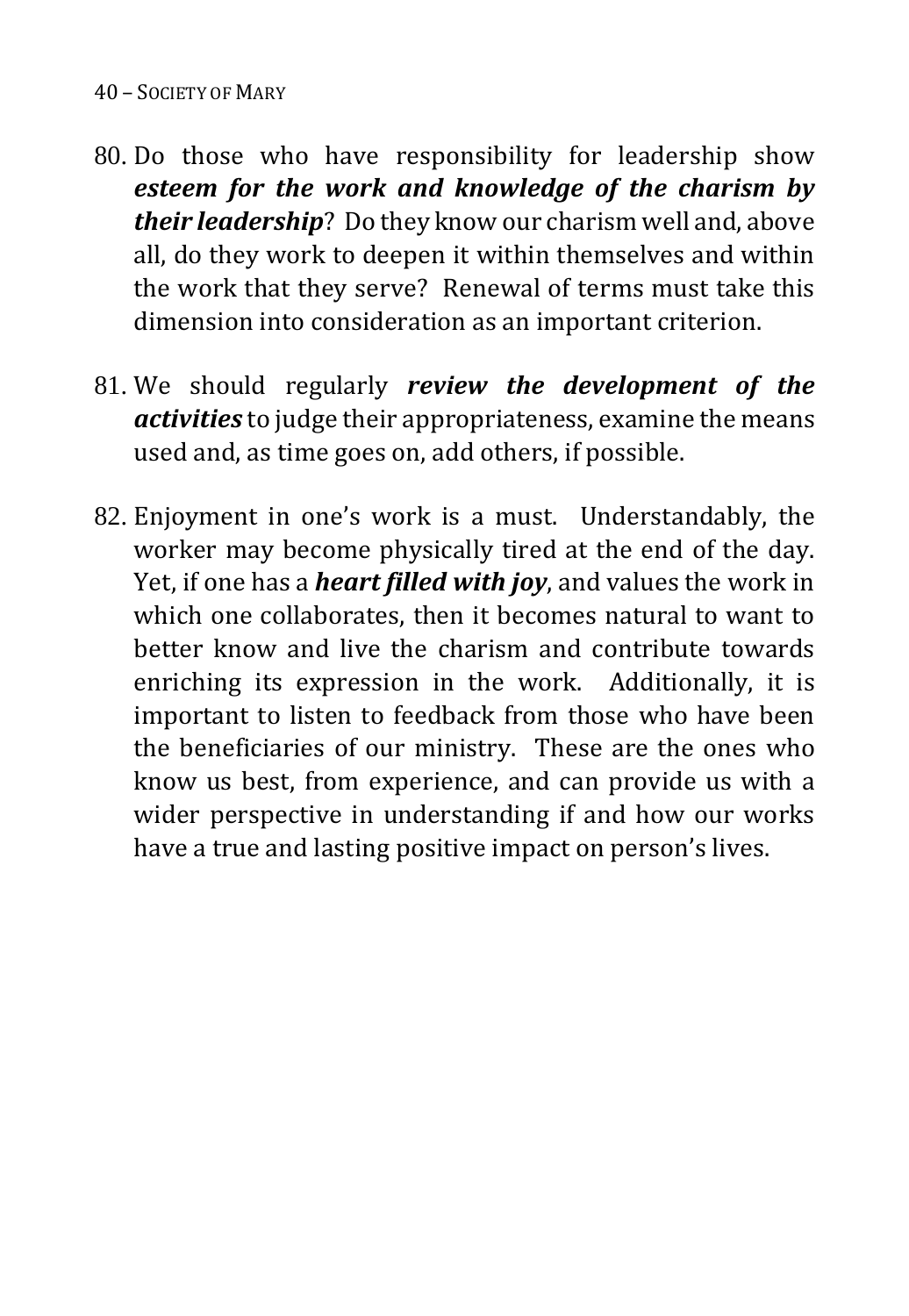# *VI. The work is Fruitful in Fostering Justice and Peace, Solidarity and Respect for Creation*

# **Meaning**

- 83. Our own witness through our lives, and our efforts through our works, especially in the engagement of youth, should cultivate the desire to *build a better world through concrete, positive means*. In his encyclical, *Laudato Si',* Pope Francis reminds us that "*The urgent challenge to protect our common home includes a concern to bring the whole human family together to seek a sustainable and integral development, for we know that things can change*." [16](#page-40-0)  Questions of justice, peace, solidarity, and respect for creation have a very important place in the Marianist mission today, since we live in a world which still "continues to exploit rather than protect our common home."[17](#page-40-1)
- 84. This concern, therefore, "*calls us to a conversion of heart. As persons, we are to be poor in spirit and to be peacemakers. As communities, we are to live a simple life, to share resources, to offer warm hospitality, and to be an experience of reconciliation and true human communion*" (General Chapter of 1996, p. 21).
- 85. In a world in which everything is *interconnected*, our gaze must extend beyond our own horizon. "*Experience shows that violence, conflict and terrorism feed on fear, mistrust, and*

<span id="page-40-0"></span><sup>16</sup>Pope Francis, *Laudato Si'* #13

<span id="page-40-1"></span><sup>&</sup>lt;sup>17</sup>Pope Francis to Authorities of Kenya and Diplomatic Corps, Nairobi, November 25, 2015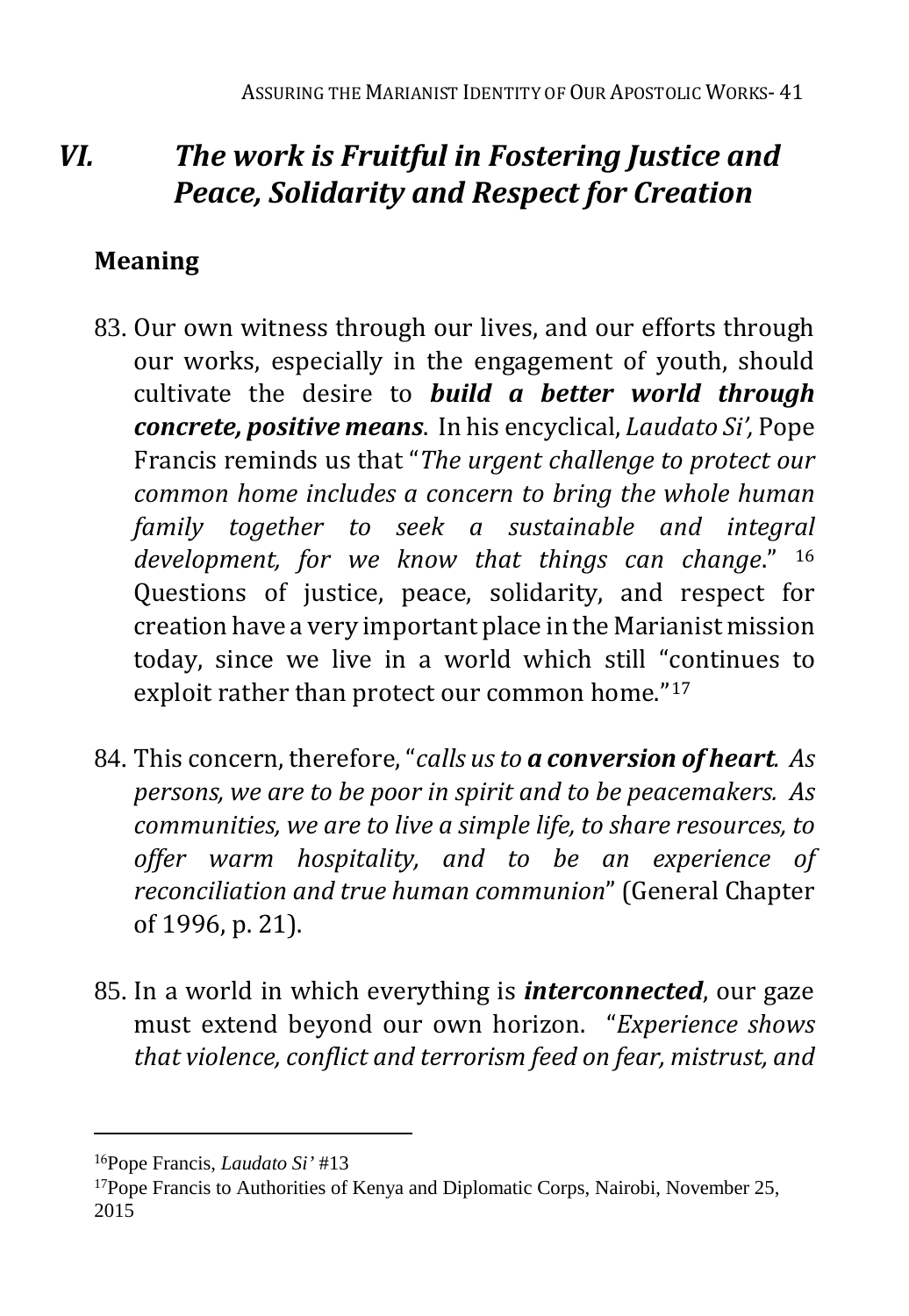*the despair born of poverty and frustration*."[18I](#page-41-0)t behooves us, therefore, to work with integrity and transparency for the *Common Good*, with a real concern for the needs of the poor.

86. *Poverty Has many Faces*. "*By people who are 'poor' we refer not only to the economically poor, but also to those excluded from participation in our society, those who live without hope or love, and those who have never heard the Gospel preached in its fullness*." (Gen. Chap. 1996, p. 22).

# **Implications**

<span id="page-41-0"></span>87. Our works exist for the purpose of *nurturing the spiritual and personal lives of God's people*, mindful of the kinship we share as members of one human family. Yet, we remain very conscious that much work still needs to be done in this area. "*We are struck by growing inequalities among social classes and nations… We are saddened by the number of young people in affluent cultures who are indifferent to the plight of poor nations; we are saddened by the young people of poor nations who emigrate to escape the extreme poverty of their homeland, only to experience cultural rootlessness. Injustice, oppression, poverty and unemployment generate violence, wars, discrimination, insecurity…*" (General Chapter 2001, #12). Our works reflect our desire to contribute to the reduction of these injustices, first by being conscious of them, and then with concrete measures to help remedy them as best we can.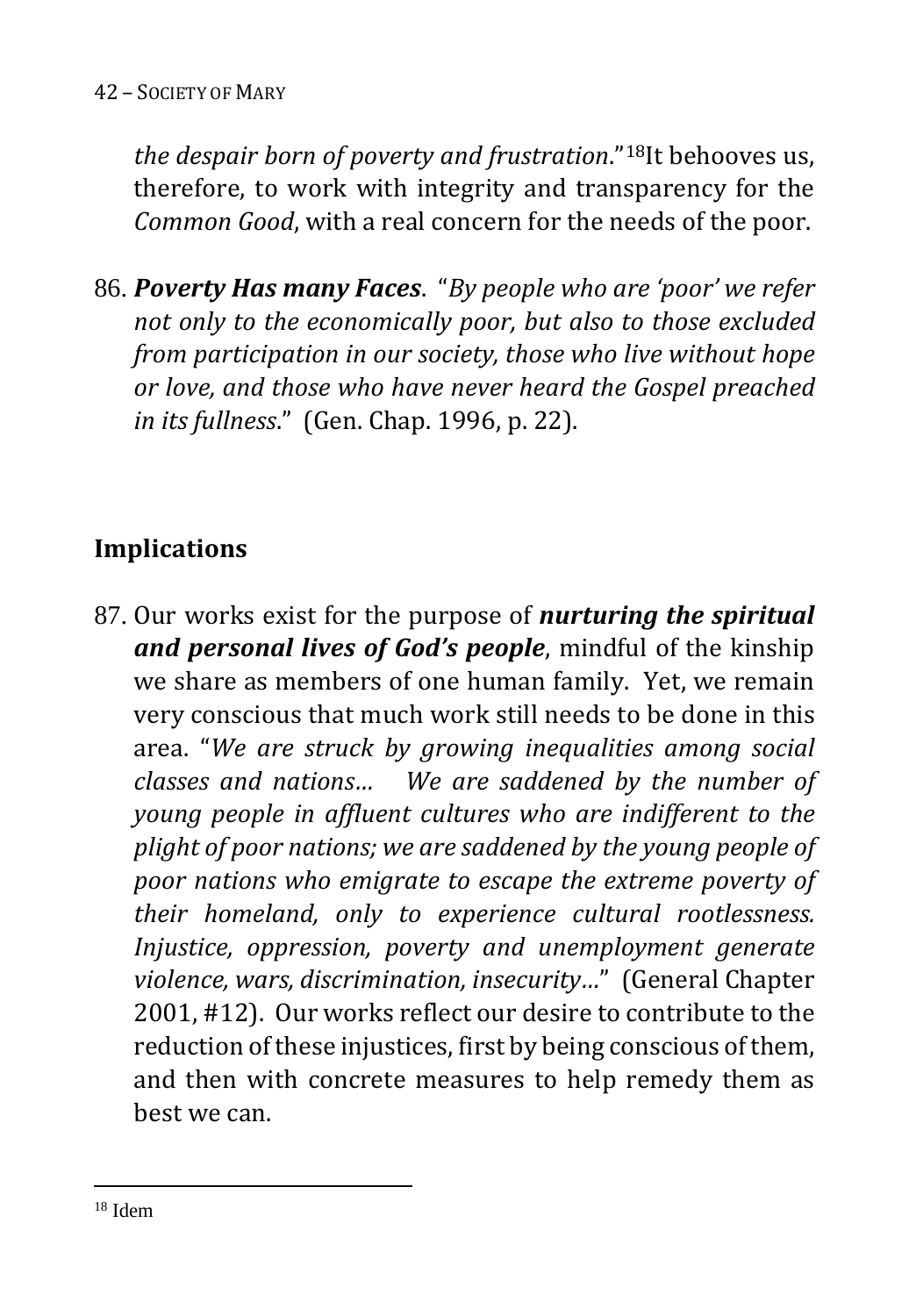- 88. *The Example of the Lord*. "*Throughout his life Jesus healed the sick, reconciled the alienated, reached out to the least in his society, preached the good news to the poor, and blessed the poor, the peacemakers, and those who thirst for justice (Mt 11:4-6; 5:3-10). As followers of Jesus (RL 2), solidarity with the poor … is an essential element…. In persons who are poor, we see the face of Jesus*" *(Mt 25:3ff and Vita Consecrata 75)[19.](#page-42-0)*Our works aim to become an incarnation of the merciful Christ in today's world,
- 89. *Example of our Founder*. Blessed Chaminade was not content just to "speak the Gospel" to his Sodalists and his disciples. He sent them into places where the person was not respected in his integrity(prisoners, little chimneysweeps…)and supported Marie-Therese de Lamourous in "the work of the Miséricorde" to help women rediscover their dignity and better the conditions of their life. Likewise, his constant concern for the promotion of human dignity was the motivation which caused his missionary orientation towards education through schools and vocational training. We continue this mission through our works.
- 90. As *our history* of apostolic engagement shows, we have always been committed to this mission of caring for the lowly and forgotten of society. Our tradition has always included "social" works, from our origins up until today: free courses, non-formal education...not to mention a multitude of "little societies" in our schools where young people can commit themselves to the service of others.

<span id="page-42-0"></span><sup>19</sup>General Chapter 1996, §40.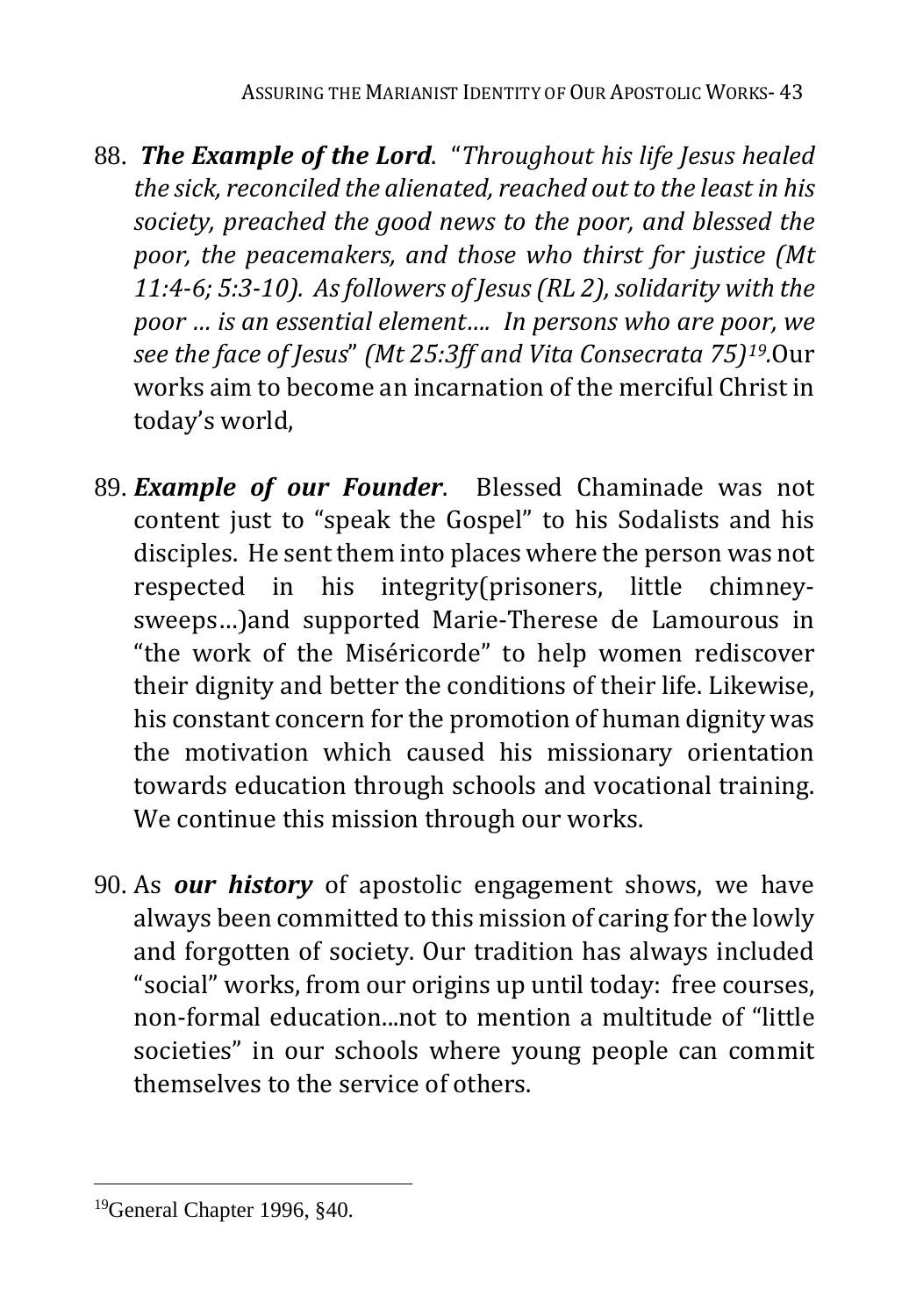# **Assuring that Our Works Contribute to a More Just and Integral Society**

- 91. *Explicit Education for Solidarity, Justice, Peace and Respect for Creation. [20](#page-43-0)*Marianist educational works must assure an orientation which explicitly helps youth: *in word,* to understand the causes of poverty and the roots of injustice, and *in action,* by inviting them to share in concrete activities of solidarity, justice, peace and protection of creation!
- 92. Knowing that education is one of the most powerful tools a society has for shaping its future, we ought to make the *unique role of education* understood as a means for responding to the needs of the poor and for the promotion of issues of justice and peace.<sup>[21](#page-43-1)</sup>
- 93. *Choice of Simplicity.* According to the Marianist spirit, managers and administrators should give priority to "simple means and infrastructures," a simplicity which makes the work more accessible to common people. They should rely, in the first instance, on the use of the means and resources available locally. Inspired by the similar motivations by which Marianist religious live community life, as expressed in articles 26 and 27 of *The Rule of Life*, our works strive to

<span id="page-43-0"></span><sup>&</sup>lt;sup>20</sup>Enlightened by the teaching of the Church, the work awakens the critical conscience of its members on the questions of justice and peace through having them involved in service experiences in this field (Gen. Chap. 1996, p. 23). By way of example: a parish sets up a Conference of St. Vincent de Paul in the Ozanam style, which creates a soup kitchen or renders various services to refugees, a charitable work of legal aid, literacy teaching, etc. The young of all ages should be able to find a field of social action, whether temporary or on-going, where they do an apprenticeship for their responsibilities and their involvement. 21"*Education is the most powerful weapon which you can use to change the world*." Nelson

<span id="page-43-1"></span>Mandela, President of South Africa, in a speech given on July 16, 2003.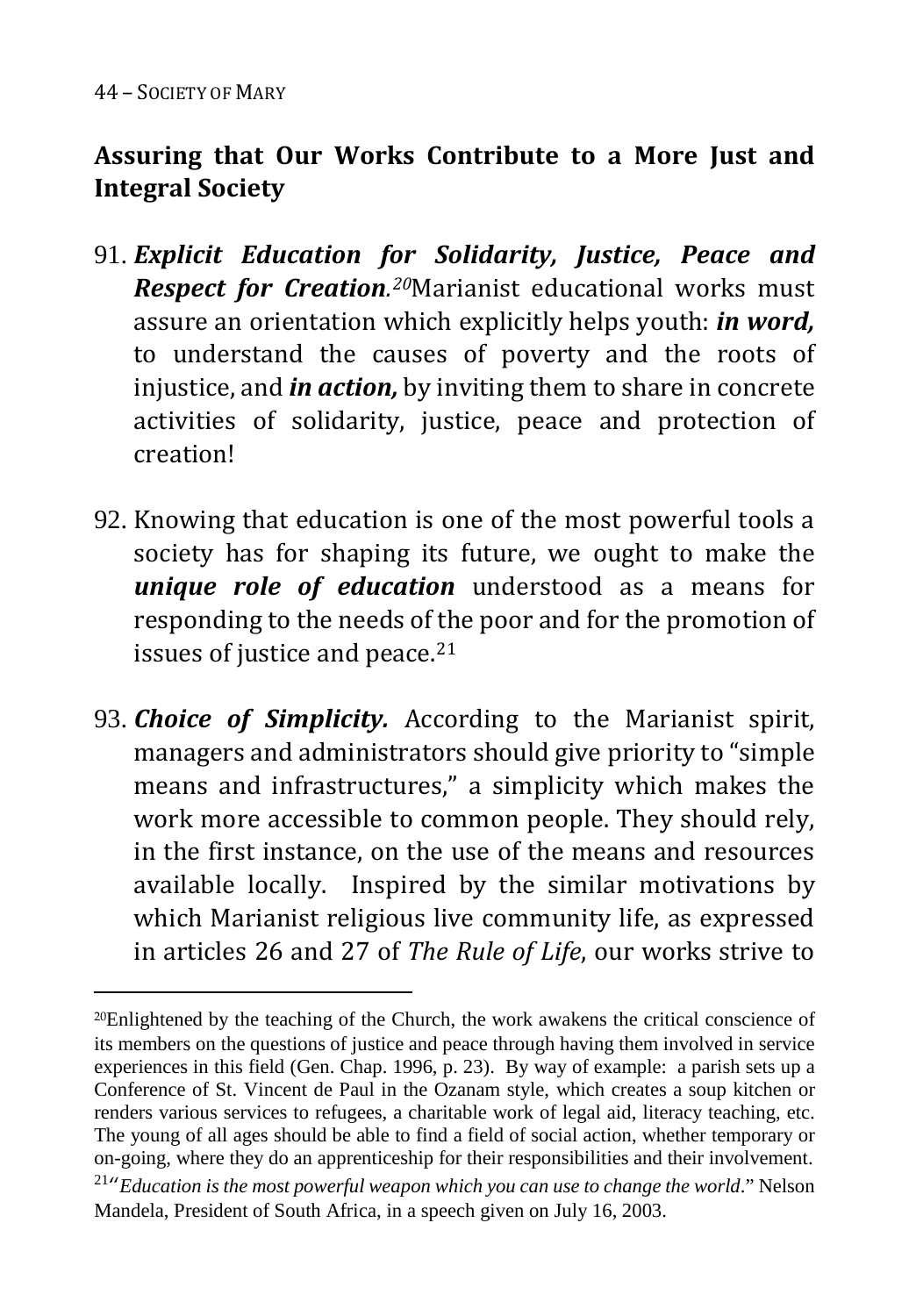reflect a spirit of simplicity in our works, without detracting effectiveness, beauty or harmony (General Chapter 1996, p. 23).

94. We are called to use means that *favor and nourish reconciliation and peace* throughout our commitments. At the same time, we seek to model social relationships, not by challenge and competition, but with a care for peace and complementarity.

#### **Assessment and Evaluation**

- 95. The *Office of Temporalities*, in accord with the guidelines of the Unit, verifies that the objective of promoting justice, peace and the integrity of creation are not forgotten or neglected.
- 96. With well qualified persons, both inside and outside the work, *periodic evaluations* monitor the effectiveness of its commitments to solidarity with the poor and as peacemakers (General Chapter 1996, p. 23).
- 97. On a *Unit level*, means for reflection and instruments of evaluation which can help communities, ministries and services examine their personal and corporate commitment to justice are developed (General Chapter 1996, p. 24).
- 98. As with all other aspects of the Marianist charism present in our works, an appeal to *Mary as model of faithfulness and intercessor for the suffering* is a defining aspect for our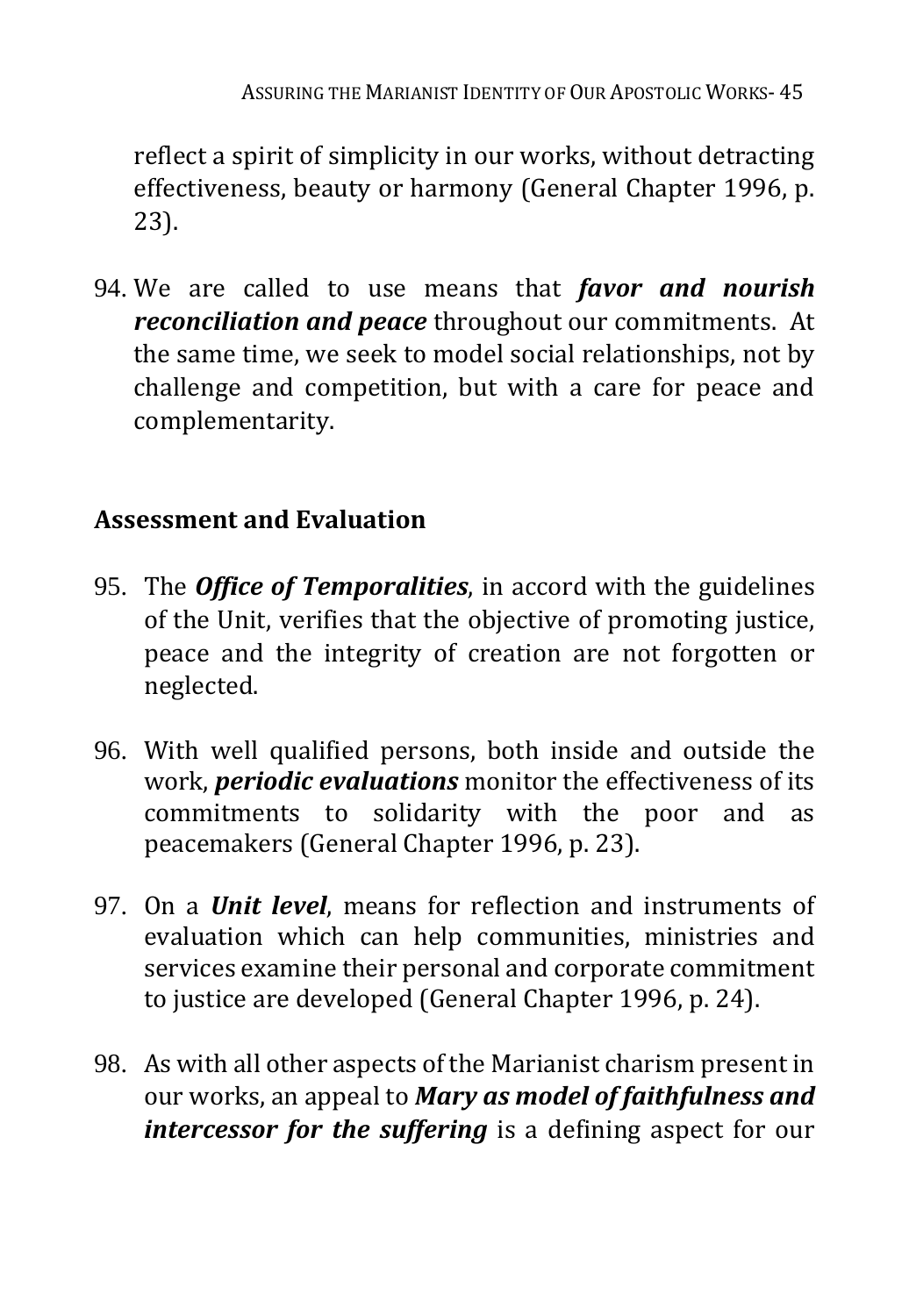$\overline{a}$ 

mission.[22](#page-45-0) Works which call themselves Marianist overtly exhibit this Marian character, as a whole and in the individuals who animate it. By doing so, the work becomes a true echo of that humble song of praise and hope proclaimed by Mary in her *Magnificat*.



<span id="page-45-0"></span><sup>22</sup>*"Mary, the Mother who cared for Jesus, now cares with maternal affection and pain for this wounded world. Just as her pierced heart mourned the death of Jesus, so now she grieves for the sufferings of the crucified poor and for the creatures of this world laid waste by human power. Completely transfigured, she now lives with Jesus, and all creatures sing of her fairness. She is the Woman, "clothed in the sun, with the moon under her feet, and on her head a crown of twelve stars" (Rev 12:1). Carried up into heaven, she is the Mother and Queen of all creation. In her glorified body, together with the Risen Christ, part of creation has reached the fullness of its beauty. She treasures the entire life of Jesus in her heart (cf. Lk 2:19,51), and now understands the meaning of all things. Hence, we can ask her to enable us to look at this world with eyes of wisdom*.*"*  Pope Francis, *Laudato Si'* #239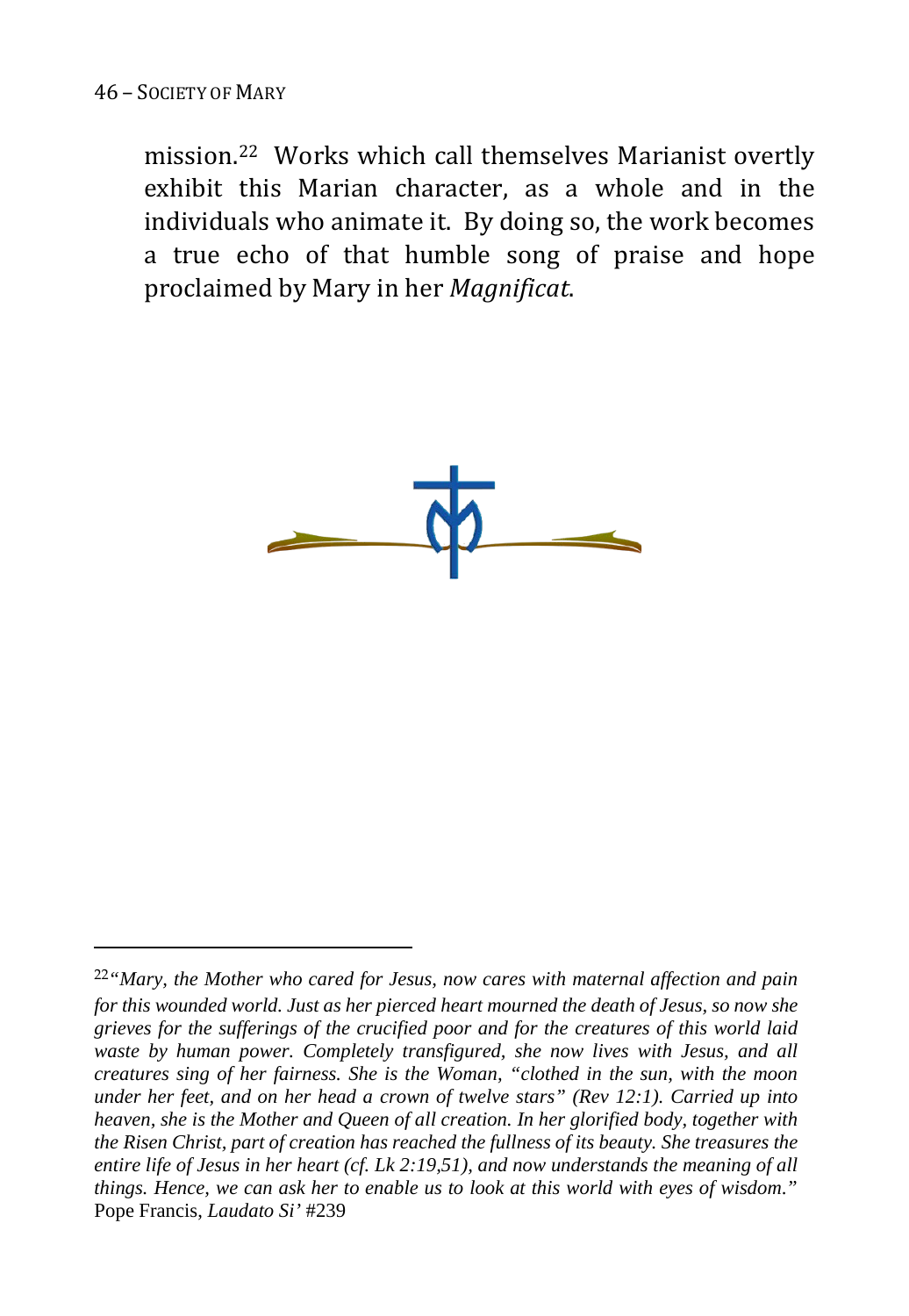# **In conclusion**

 $\overline{a}$ 

99. The dawning of the *third century* of the Society of Mary corresponds with a moment of great importance in our history, and for our future. During the recent Bicentennial celebration, we often reflected with gratitude on the graces received by the Society of Mary, its members, and in its apostolic works. We also heard the clarion call to rededicate ourselves to continuing and strengthening Mary's mission, our mission, into the future. Yet, it is no secret that the situation of the Society of Mary with regard to its apostolic outreach has changed very much over the years. Today, instead of filling our works with vowed religious who have all been through years of charismatic formation, we engage with more and more lay collaborators who join us in this mission. They bring their own special vocation to these works and ask us to accompany them so that they may acquire and spread the graces of the Marianist charism through them. We see that these lay people, like the religious, really do want the work to have a Marianist identity, not only for the sake of tradition, but because it provides the Church and the world with a particular gift, a charism, that is grace. $23$ 

<span id="page-46-0"></span><sup>23</sup>Fr. Manuel Cortés, SM, Superior General, in his Circular #6: To Know, Love and Serve Our Founder's Inspiration (2017) has written: "*This phenomenon of the adhesion of the laity to our mission and to our spirit, is not exclusive to the Society of Mary. It is a phenomenon common to religious life today, above all for active religious life, but not only. Contemplative religious life has also seen growth around a rich constellation of groups of faithful laypeople. In my view, given this factual reality, evident and undeniable, we have a clear call of the Spirit at this present time in the Church. Giving us this great gift of a generous and responsible laity, as if the Spirit were calling us to put ourselves at their service, to offer to the laypeople what they need from our charism as they live out their faith and their Christian commitment. And, what is it that they need and seek from religious life? In my opinion, the answer can be synthesized in three words: mission, fraternity and spirituality*."(2.2)See also: *Vita Consecrata*, #'s 54-56.